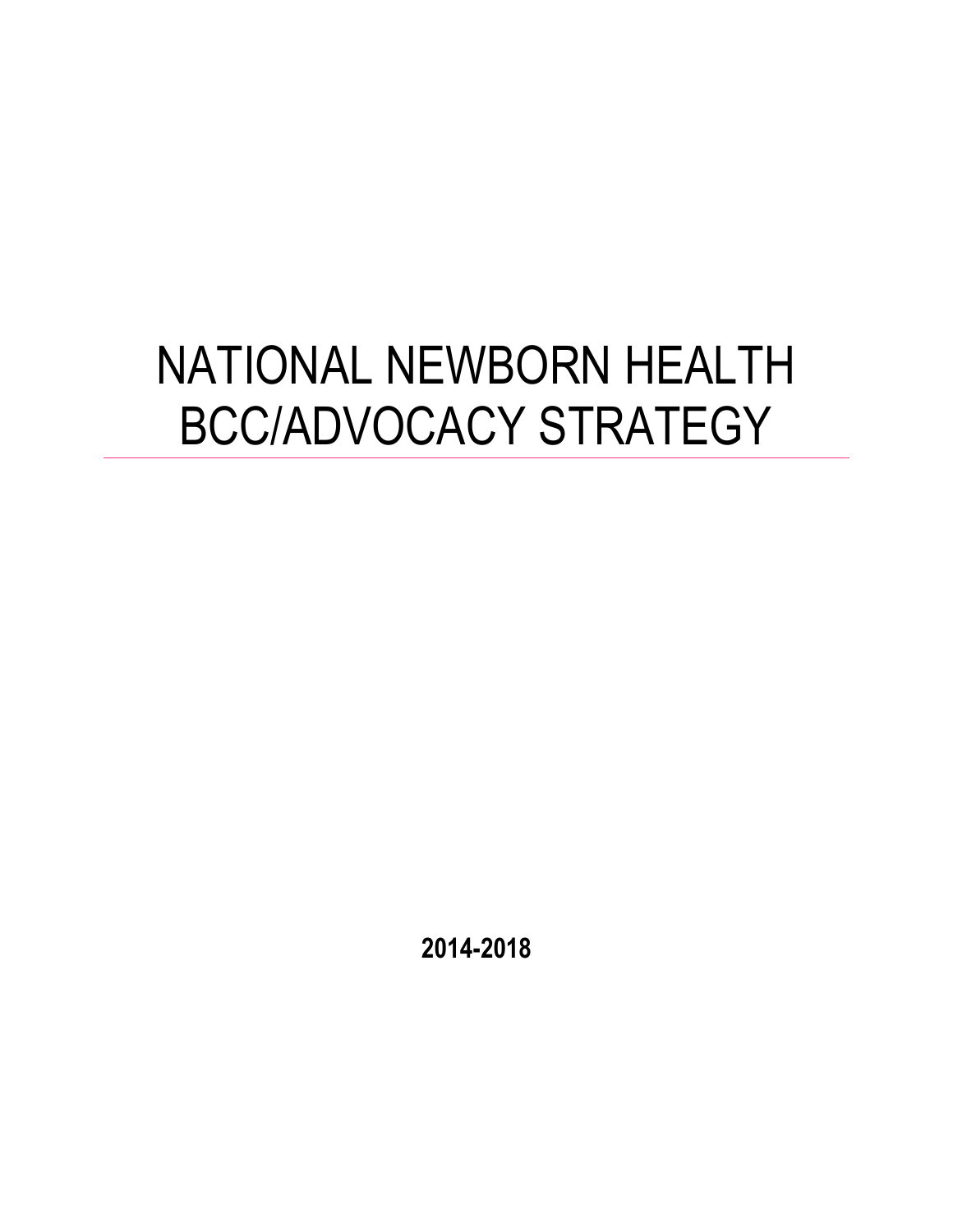# **Contents**

| 1.1                                                                                                                                                                                                                    |  |
|------------------------------------------------------------------------------------------------------------------------------------------------------------------------------------------------------------------------|--|
| 1.2                                                                                                                                                                                                                    |  |
| 1.2.1                                                                                                                                                                                                                  |  |
|                                                                                                                                                                                                                        |  |
|                                                                                                                                                                                                                        |  |
|                                                                                                                                                                                                                        |  |
|                                                                                                                                                                                                                        |  |
| 1.4.3. Lessons for Communication for the Newborn Health Programme in Uganda 10                                                                                                                                         |  |
|                                                                                                                                                                                                                        |  |
|                                                                                                                                                                                                                        |  |
|                                                                                                                                                                                                                        |  |
| 2.1.1 Change of Community perception of NBH practices: The communication -behavior change model 10                                                                                                                     |  |
|                                                                                                                                                                                                                        |  |
|                                                                                                                                                                                                                        |  |
|                                                                                                                                                                                                                        |  |
|                                                                                                                                                                                                                        |  |
| The overall goal of the strategy is to provide a framework that enhances communication/Advocacy for<br>community adoption of positive Newborn health behavior and increase national visibility and resource allocation |  |
|                                                                                                                                                                                                                        |  |
|                                                                                                                                                                                                                        |  |
|                                                                                                                                                                                                                        |  |
|                                                                                                                                                                                                                        |  |
| 2.6.2 Profile of Knowledge, Attitudes, Practices and Behaviour around Maternal and NewbornHealth 19                                                                                                                    |  |
|                                                                                                                                                                                                                        |  |
|                                                                                                                                                                                                                        |  |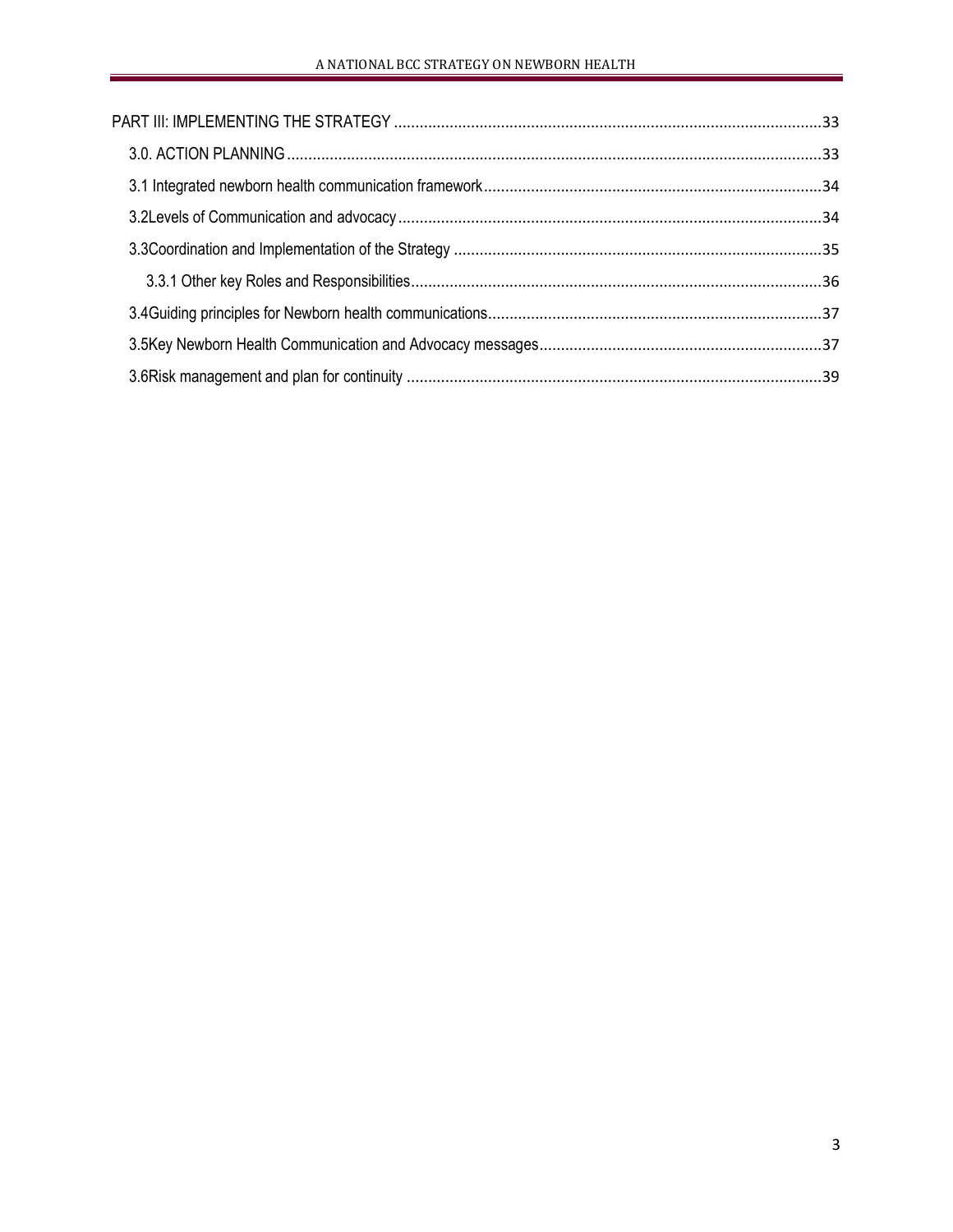# **EXECUTIVE SUMMARY**

Mothers in sub-Saharan Africa are 30 times more likely than their counterparts in the industrialized countries to lose a newborn baby at some point in their lives.

A NATIONAL BCC STRATEGY ON NEWBORN HEALTH

In Uganda 39,000 newborn deaths occur each year, accounting for four out of ten deaths before one year of age with over a half of the total newborn deaths occurring mainly in the first 24 hours. To address this situation Uganda embarked on several efforts to reduce the burden of newborn deaths including the development of the Child survival strategy to guide newborn interventions.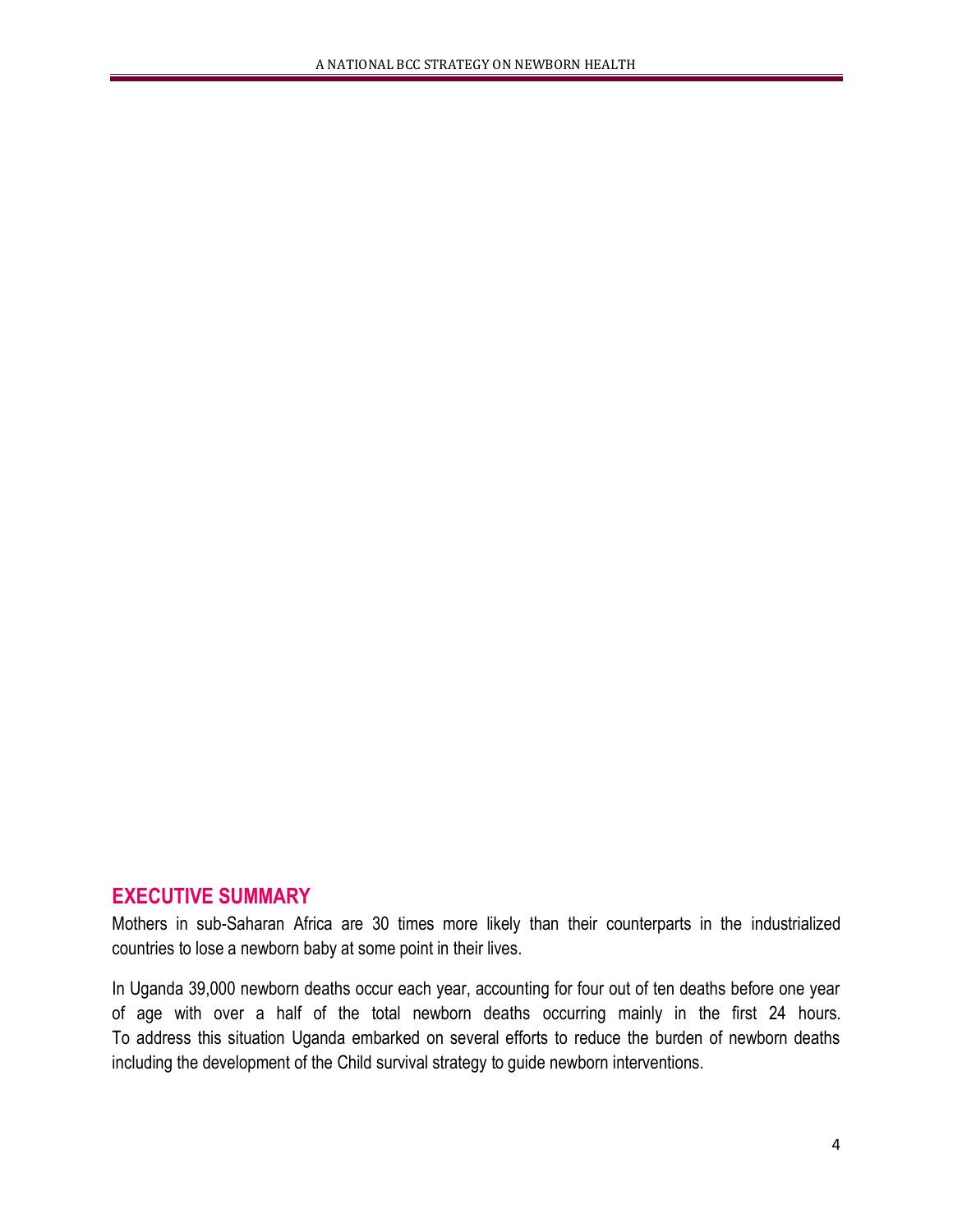In addition there was a need to develop a communication and advocacy strategy that highlights the communication and advocacy behavioral issues that need to be addressed so as to improve the maternal and newborn morbidity and mortality rates. The issues to be addressed in this strategy were ascertained from the NBH BCC/ advocacy communication interventions assessment conducted in 15 districts of Uganda. Based on these findings the strategy provides an overarching framework for enhancing community adoption of positive newborn health behavior and increase national newborn visibility and resource allocation. The strategy is premised on proven theoretical models that can change community perceptions (influencers) and individual behavior (target audiences). The change in perception of the community will make it possible for the primary targets to practice the newly acquired positive NBH behaviors.

It also profiles primary and secondary target audiences, messaging and channels that will be used. In addition a framework for implementation and monitoring the strategy has been developed to guide partners.

The strategy will be will be mainly be executed by implementing partners engaged in the delivery of health services and health communication and advocacy across four broad health areas. These will include malaria, HIV/AID, Family planning and maternal child health and nutrition. The strategy will be implemented in an integrated manner with actors across the community to the national level having a role to play. The execution of the strategy will be coordinated by the Ministry of health through the Saving newborn lives committees with technical assistance provided by the health education and promotion division.

# **PART I: INTRODUCTION TO THE STRATEGY**

# **1.0 BACKGROUND**

Mothers in sub-Saharan Africa are 30 times more likely than their counterparts in the industrialized country to lose a newborn baby at some point in their lives. On average, 1 in 6 African mothers is likely to lose a newborn baby in their lives. The newborn mortality rate in sub-Saharan Africa (34 per 1,000 live births) is highest in sub Saharan Africa, and highest of all in west and central Africa (39 per 1,000 live births). South Asia has a slightly lower newborn death rate (32 per 1,000), but because of that region's higher population density, it accounts for 41 percent of the world's newborn deaths – the most of any region. High newborn mortality rates are seen in countries with recent wars or civil unrest.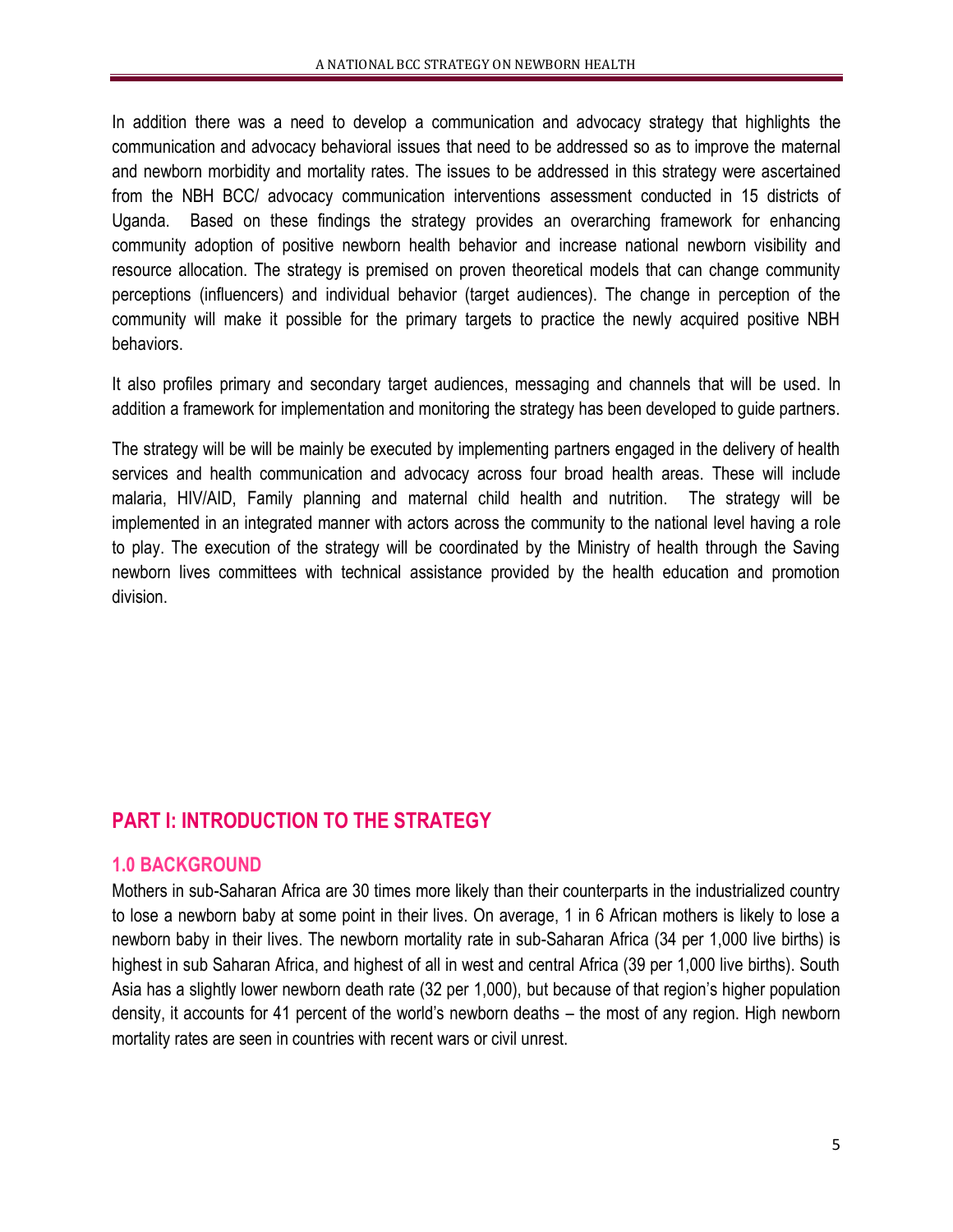When placed against the Millennium Development Goal (MDG) 5: which focuses on improved maternal health and specifically on targets 5.A. and 5.B. to reduce by three quarters, between 1990 and 2015, the maternal mortality ratio, and Achieve, by 2015, universal access to reproductive health respectively the figures above do not reflect well for women in developing countries and while the World Health Organisation (WHO) observes that there has also been progress in sub-Saharan Africa it hastens to add that unlike in the developed world where a woman's life time risk of dying during or following pregnancy is 1 in 3800, the risk of maternal death in sub-Saharan Africa is very high at 1 in 39. Increasing numbers of women are now seeking care during childbirth in health facilities and therefore it is important to ensure that quality of care provided is optimal.

It further notes that globally, over 10% of all women do not have access to or are not using an effective method of contraception. It is estimated that satisfying the unmet need for family planning alone could cut the number of maternal deaths by almost a third. And, although the profile of maternal and newborn health is growing, the prognosis for mothers in Africa remains worrying, going by the WHO report on the Abuja Declaration that notes that only three countries in Africa are on track with respect to the health MDGs whereas 27 countries have no or insufficient progress.<sup>1</sup>

# **1.1 Current f Newborn Health status in Uganda**

 $\overline{\phantom{a}}$ 

In Uganda 39,000 newborn deaths occur each year, accounting for four out of ten deaths before one year of age. An equal number of babies are born dead. Over a half of the total newborn deaths occur during the first week of life and mainly in the first 24 hours of life. The common causes of neonatal deaths include neonatal deprived of air while in the birth canal (asphyxia), infections and premature births. These causes are preventable if access to quality health care is improved. To avert the situation and reduce on child mortality and morbidity, Uganda has embarked on several efforts to reduce the burden of newborn deaths. Currently a Child Survival Strategy has been developed to guide newborn interventions in Uganda; in addition to that a situational analysis on newborn health was also carried out to identify the major causes of newborn deaths and where they die from. The Ministry of Health with development partners like WHO, UNICEF and Save the Children in Uganda carried out a formative study to assess the family care practices in Uganda. Following these activities a national implementation framework on newborn health has been development to guide detailed implementation of newborn health in Uganda.

Cognisant of the above state of affairs, the Government of Uganda through the Second National Health Policy 2010 has prioritised improvement of the health status of people in Uganda as evident in the development and implementation of the first NHP and the Health Sector Strategic Plans (HSSP) I and II. The policy document notes that while health indicators have generally improved over the last ten years, they remain unsatisfactory and disparities continue to exist across the country<sup>2</sup>.

<sup>&</sup>lt;sup>1</sup>The Abuja Declaration: Ten Years on; The WHO observes that most African governments have fallen short on their commitments to increase resources towards maternal health

<sup>2</sup>The Second National Health Policy, July 2010; Promoting People's Health to Enhance Socio-economic Development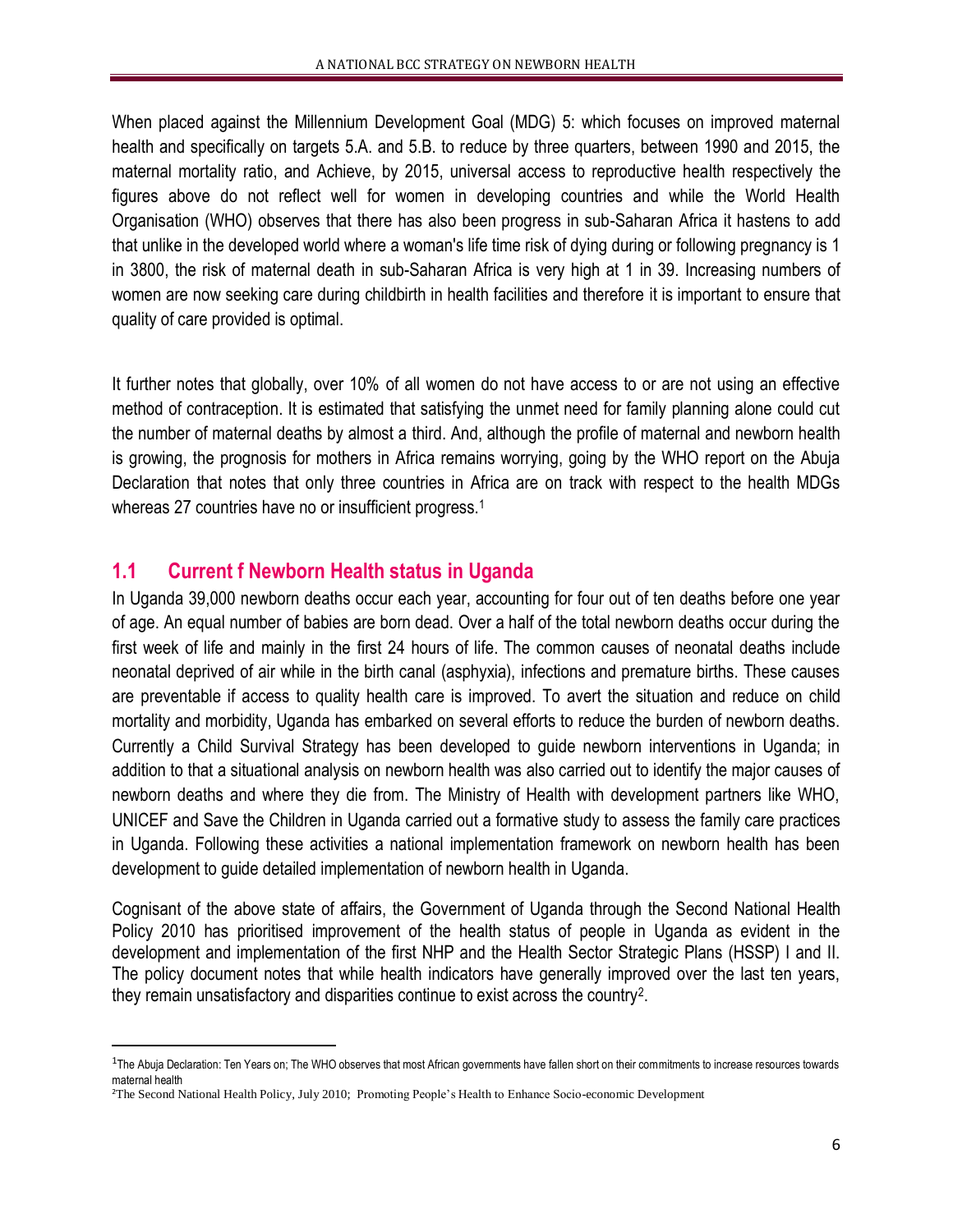As a strategic intervention therefore, the Health Sector Strategic & Investment Plan 2010/11 – 2014/15 focuses on Health Promotion Education with the aim of increasing health awareness and promoting community participation in health care delivery and utilisation of health services through the use of VHTs and mass media. VHTs where functional (60 out of 112 districts have trained VHTs) have helped in increasing health awareness, demand and utilization of Health services. However, a significant proportion of the country is yet to have trained and functional VHTs.

Besides, additional measures have recently been taken to ensure that Newborn health indicators were incorporated into the national reporting mechanisms and frameworks such as the Management Health Information System (MHIS) and mainstreamed in the Health Sector Strategic Investment Plan (HSSIP)

# **1.2 Communication Mapping**

# **1.2.1 Background to the Communications Mapping and Needs Assessment**

Prior to the development of the strategy, a communication mapping and needs assessment exercise was conducted to establish the status of information flow and communication systems, and their impact on the publics' perceptions and understanding of the Newborn health and Knowledge, Attitudes and Practices (KAPs) in relation to the Newborn health programme objective to empower people to prepare for and take care of newborn babies using cost effective interventions in order to reduce morbidity and mortality. The exercise that targeted a cross section of stakeholders in the districts of Kamuli, Soroti, Kampala, Mukono, Kiruhura, Lwengo, Luwero, Kabale, KibaleBushenyi, Sironko, Kitgum, and Lira, among others, was to understand the current status of Newborn health and how communication has been employed as a strategic tool in promoting positive health seeking behaviour and practices in order to improve the survival of Newborns.

# **1.3 Behavior Change, Social Change, and Communication**

Against the above, the strategy highlights the communication and advocacy behavioral issues, a range of key behavior determinants (motivations); it profiles primary and secondary target audiences, messaging and channels. It also covers the monitoring and capacity building aspects of key stakeholders to ensure that a shift in social norms, perceptions and behavior towards maternal, newborn health at community and individual expectant and new mothers is achieved. The need for a combination of communication approaches is vividly shown in this strategy due to the glaring need to ensure effective and harmonized communication between the various potential sources of NBH messages such as district local government officials, health workers, the Village Health Teams (VHTs) among others. The primary strategy target audience is almost always vulnerable economically, socially, and has the poorest access to NBH services. To ascertain the current NBHNBH BCC communication interventions an assessment was conducted in 15districts of Kamuli, Soroti, Kampala, Mukono, Kiruhura, Lwengo, Luwero, Kabale, Kibale, Bushenyi, Sironko, Kitgum, and Lira. The assessment results highlight the major behavior influencers of the primary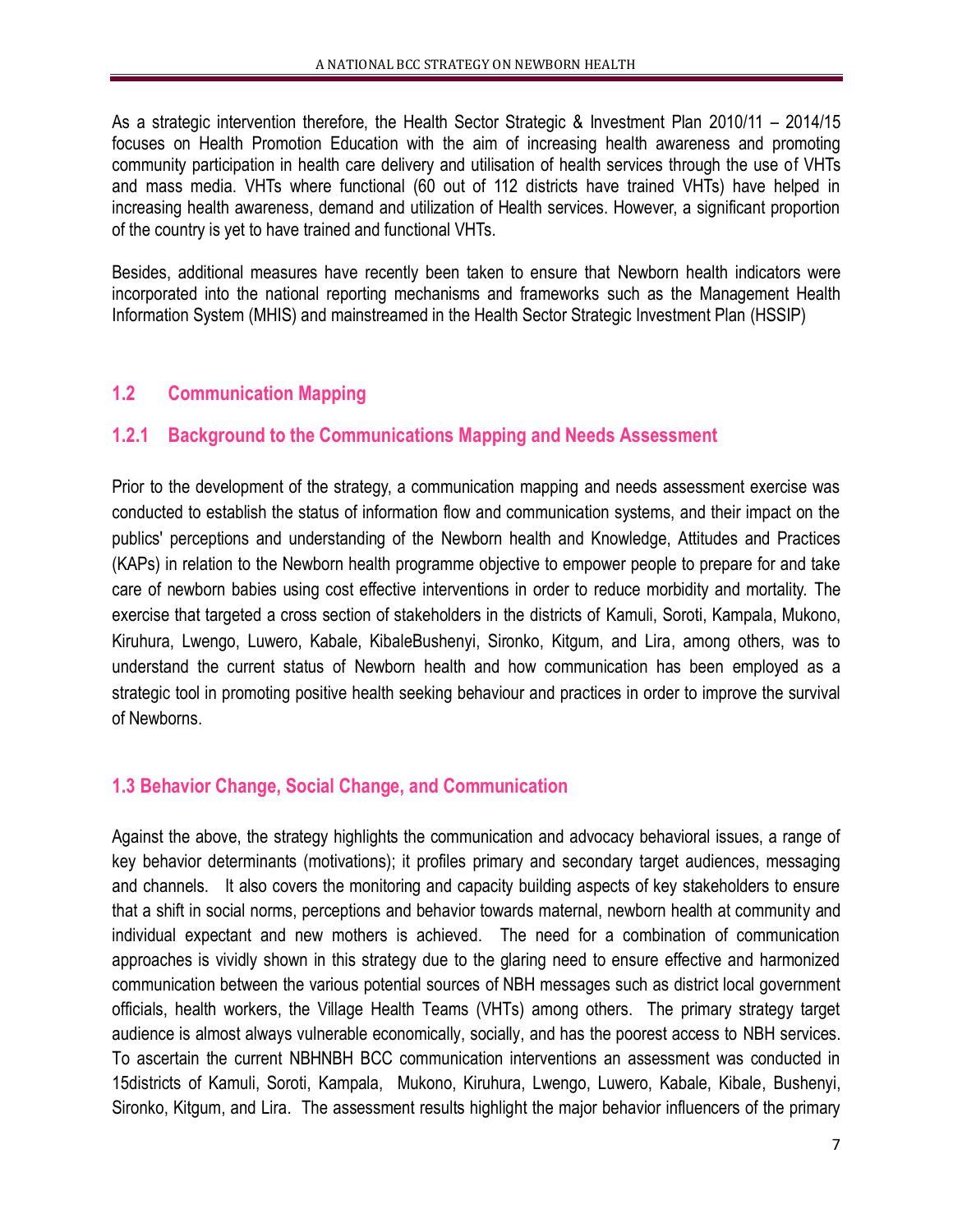and target audiences on NBH issues, sources of information, barriers to adoption of positive NBH behaviors and gaps in the current NBH communication interventions.

The principle objectives of the communication mapping and needs assessment exercise were:

- 1. To establish perceptions and attitudes around Newborns
- 2. To determine stakeholder understanding of best practices aimed at ensuring survival of Newborns
- 3. To define stakeholder communication needs
- 4. To assess existing communication systems and gaps

# **1.4Communication Appraisal and Previous Interventions**

In the process of designing this strategy, a participatory communication appraisal was conducted in the districts of Kamuli, Soroti, Kampala, Mukono, Kiruhura, Lwengo, Luwero, Kabale, Kibale, Bushenyi, Sironko, Kitgum, and Lira. The purpose of the appraisal was to establish Knowledge, Attitude, Practice and Behaviour (KAP/B) of the target population(s). The appraisal revealed that;

- 1. There is scanty knowledge among the stakeholders of the Saving Newborn Lives (Newborn health) programme
- 2. Current programme communications interventions have focused on interpersonal interactions with mothers and caregivers. Mothers are met informally during hospital visits or antenatal clinics. Other channels such as mass media have not been rolled out
- 3. That there is however no documentation of the current communication interventions to show the reach and impact of such interventions where they have happened while there are a lot of interventions targeted at NBH
- 4. There has therefore been a very limited implementation of the communication strategies for the programme

# **1.4.1. Communication opportunities and previous interventions**

The communication appraisal identified the following as key opportunities that the Newborn health programme communication strategy should harness for maximum results;

- Vigilance and readiness among community members to participate in and embrace issues
- Awareness of existing challenges related to Newborn health and survival and how these affect them
- Presence of a strong interpersonal communication network among families, neighbours, friends and peer groups
- Previous project interventions that opened up the communities for participation
- Existence of previous programmes oriented to child health and their different communication interventions as implemented by a multitude of actors in Newborn health
- Existence of national policies, guidelines and frameworks that have incorporated Newborn health eg, HSSIP, UDHS surveys, HMIS
- Presence of the NNSC for implementation of Newborn health specific interventions
- Minimum standards on Newborn Care exist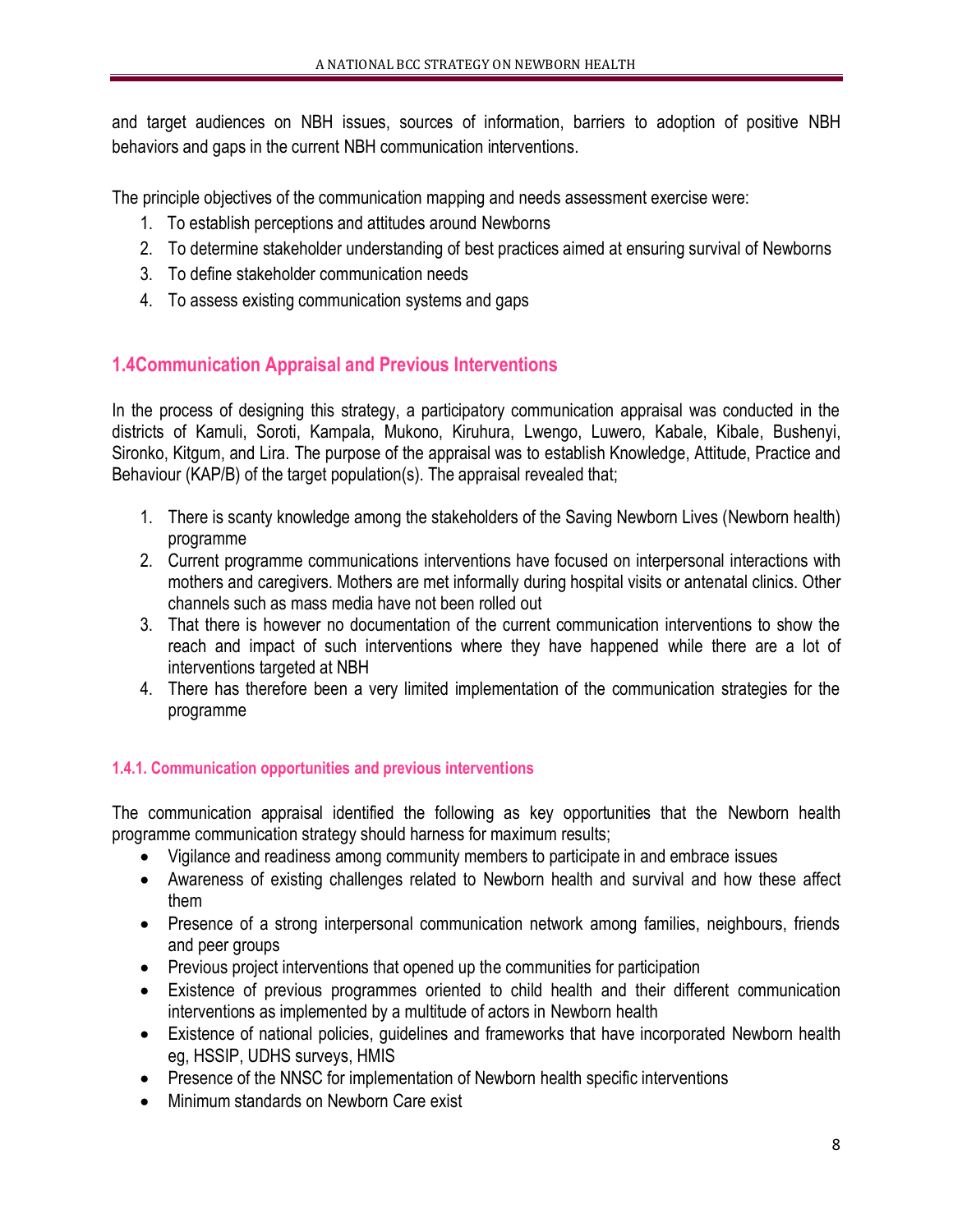• National commitment to global protocols such as the Millennium Development Goals (MDGs)

## **1.4.2. Global NBH communication Best practices**

The study reviewed interventions by other countries in Newborn health, including Malawi, Rwanda and Bangladesh that are of similar profiles in the area of Maternal and Newborn health. The objective of the review was to benchmark and identify some communication best practices in NBH from the alternate countries that could be adopted to strengthen the national Newborn health BCC strategy

## **Malawi**

Despite having one of the highest neonatal mortality rates in the world Malawi has managed to reduce neonatal mortality greater than most sub-Saharan African countries. Malawi has achieved this through a combination of strategies among which is empowering communities, health workers and women of reproductive age with information and knowledge on the importance of care of expectant mothers and their newborns in the weeks immediately preceding and following birth. The Malawi experience shows that comprehensive communication interventions supporting health workers to deliver quality health care services and those encouraging the community to support mothers to get the professional care they need is critical in reducing neonatal mortality. These gains have been made against a backdrop of high level of attention for maternal and neonatal health, adoption of new neonatal care practices into wider health policies and programs, increase in health facility births and other systems changes.

## **Rwanda**

Rwanda developed and implemented a national social and behavioral communication (SBCC) Sub strategy for maternal, Newborn and child health. The strategy clearly identified six priority areas with emphasis on promoting specific behaviors by mothers, care givers, and supporting audiences. This strategy was implemented in a coordinated manner.

# **Bangladesh**

A multi-country and multi-faceted analysis of change for newborn survival shows a substantial and sustained decline in neonatal mortality in Bangladesh. This decline can be largely attributed in part to a commitment to translate neonatal mortality research into policy and program development and implementation respectively. This has seen a decline in national neonatal and mortality rate at 4.0% on average per year since 2000.

There was improved communication with national campaigns linked to specific EmOC services. These were coupled with integrated community mobilization initiatives, through community networks to disseminate essential newborn care messages, conducting surveillance to identify pregnancies and births, and supporting households to seek care for sick newborns. Community mobilization, as well as peercounseling, was also associated with greater utilization of EmOC services and over 60% increased rates of exclusive breastfeeding. This culminated in an increase in the proportion of facility births from 5% to 12%.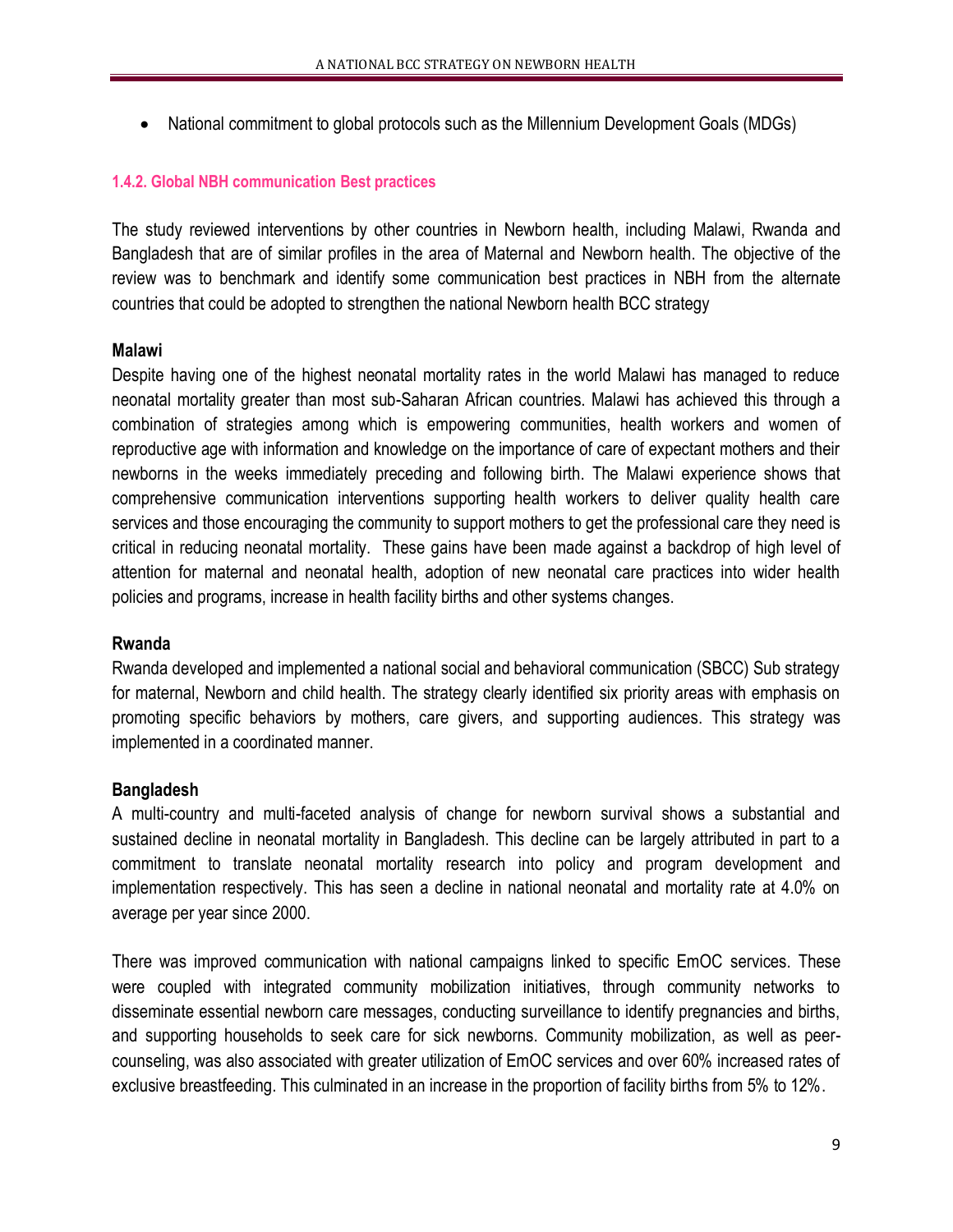## **1.4.3. Lessons for Communication for the Newborn Health Programme in Uganda**

A review of the Newborn health approaches from Rwanda, Malawi and Bangladesh reveal the following:

- That collaborative approaches to communication in which the roles of different actors in the NBH value chain are recognized and provided for in national strategies creates a multiplier effect and increases the chances of success of BCC interventions
- The quality of Newborn health data is key to successful advocacy efforts where the accuracy of information deployed in advocacy is paramount
- That community participation in Newborn health communication interventions ensures broad buy in by communities even where resistance may initially be high
- Newborn health services must match the communication promise

# **PART II: THE COMMUNICATION STRATEGY**

# **2.0. PURPOSE OF THE COMMUNICATION STRATEGY**

This communication strategy places two-way communication as a critical ingredient in communication of newborn health issues.. It sets clear communication objectives, establishes critical target audiences and charts mechanisms for sharing and exchanging knowledge, skills and technology in improving the survival rates among newborn babies in the country. The strategy therefore, sets a road map that will guide the Newborn health programme communication and advocacy interventions aimed at saving newborn lives.

# **2.1 Theoretical Framework**

An analysis of the primary target for this communication strategy shows that they are heavily influenced by the environment they live in characterized by strong cultural, religious and gender roles. In addition there are strong influencers that are close to the target audience who are perceived to have successfully lived the experience and therefore in a position of authority to guide, advise and manage the health of the expectant mother, delivery and postnatal care. These influences largely have negative attitudes towards the desired NBH behaviors that we would like the primary targets to adopt. It is therefore critical that the communication strategy is premised on proven theoretical models that can change community perceptions (influencers) and individual behavior (target audiences). The change in perception of the community will make it possible for the primary targets to practice the newly acquired positive NBH once acquired.

# **2.1.1 Change of Community perception of NBH practices: The communication –behavior change model**

The communication-behavior change model was developed by MCGuire (1989) to design and guide public education campaigns. It is based on inputs and outputs that are designed to influence attitudes and behavior. This theory emphasizes five key inputs that include the source of the message, the message, the channel, intended target and the expected impact of the message characterized by change in perceptions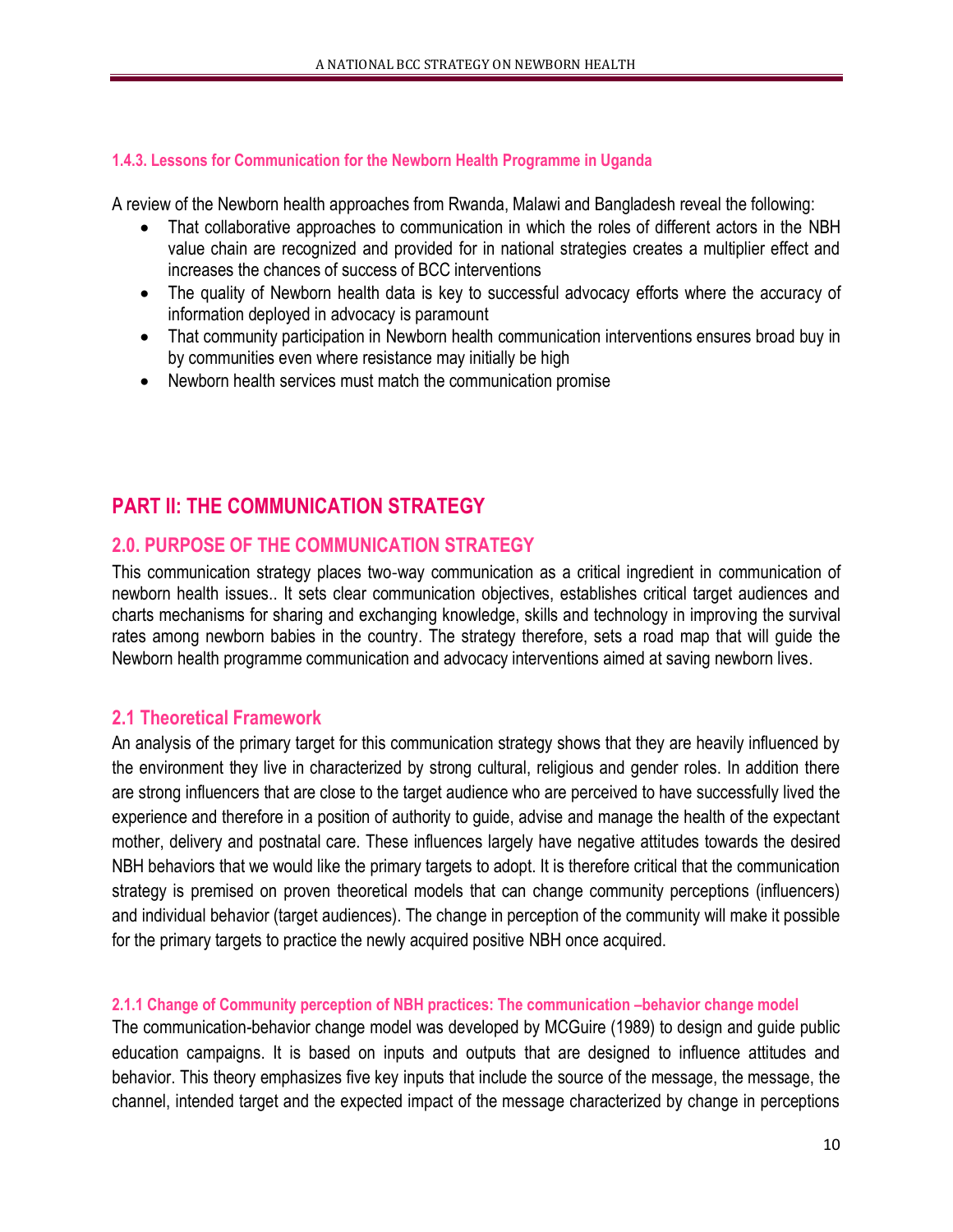and behavior. According to this model it is critical that the source of the message is credible and respected by the clearly defined target audience and sub groups and their influencers. The message should be packaged and communicated in an acceptable way and communicated through channels that reach the target audience. The message should be shared based on the best channel that can deliver it effectively. The communication should be clear on what it intends to achieve such as change in perception. These inputs will generate a set of outputs that begin with the targeted audience being exposed to the message, pay attention to it, and understand it. Once the target audience is reached the message must create an inclination to change. This can be seen in a change of attitude and its maintenance until such a time as the target audience is in position independent of the messaging to act the desired behavior. At this point the newly acquired behavior needs to be reinforced and sustained.

## **2.1.2 Change of Individual behavior of NBH practices: The Health belief Model**

This model explains health behavior by understanding people's beliefs about health. The model suggests that the likelihood of an individual taking action for a given health problem is based on the interaction between for types of belief. It predicts that individuals will take action to protect or promote health if:

- 1. They perceive themselves to susceptible to a condition or problem.
- 2. They believe it will have potentially serious consequences.
- 3. They believe a course of action is available which will reduce their susceptibility, or minimize the consequences.
- 4. They believe that the benefits of taking action will outweigh the cost or barriers.



Figure: The health belief model **Source: Nutbeam and Harris (2002)**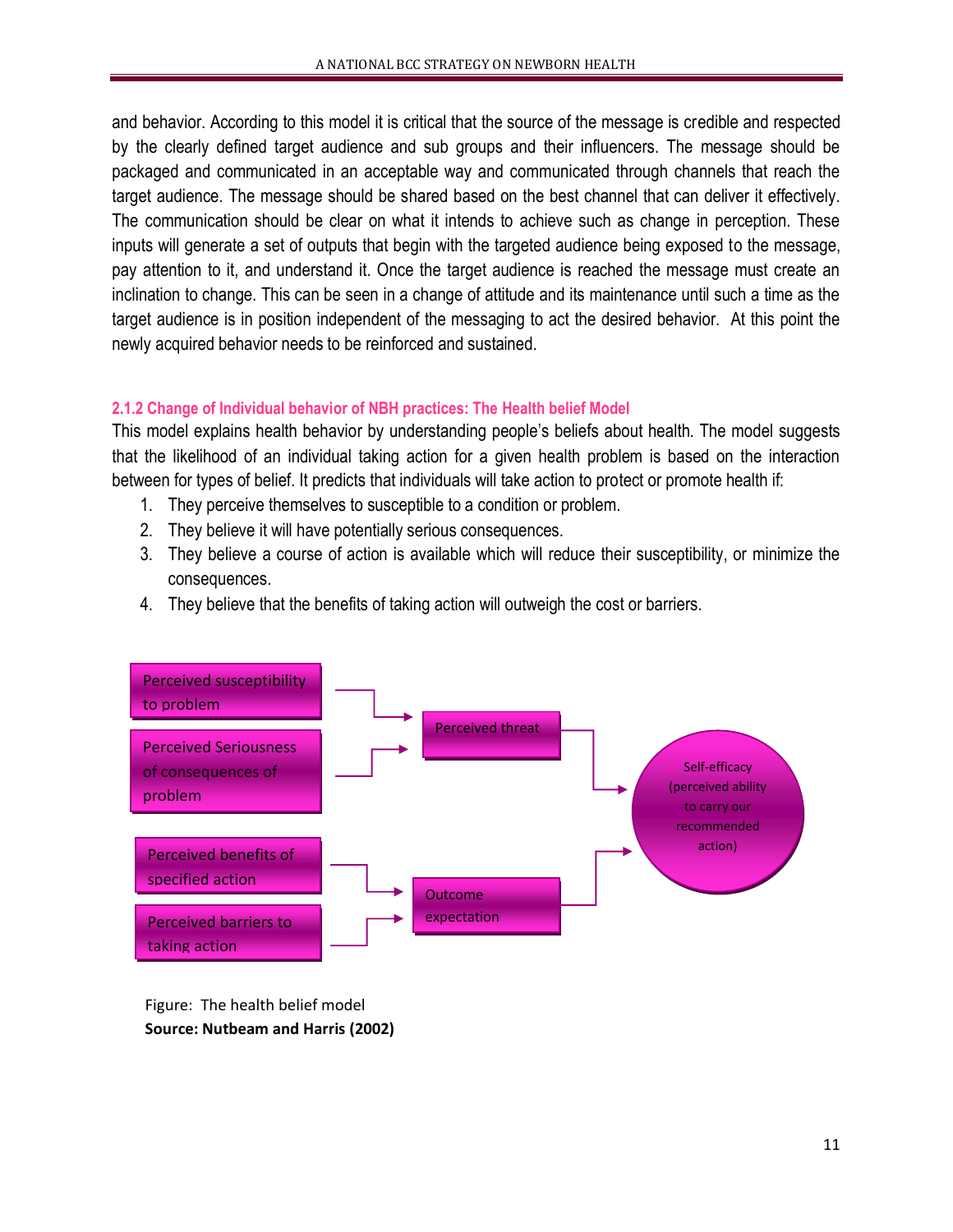#### **2.3 PROBLEM STATEMENT**

Despite the relative reduction in the newborn mortality registered in the country, the number of newborn children dying from preventable causes within their first 28days is still among the highest in Sub-Saharan Africa.

Despite the many initiatives to address the problems morbidity and mortality among children, the country continues to register high rates of disease and death among children, often from preventable causes.

Respondents revealed in a communications appraisal undertaken during the pre‐development stage of this strategy that previous communication efforts did not pay enough attention to the sustainability of their interventions beyond the expiry of their mandates and that they lacked a consistent platform for sharing knowledge, skills and technology.

## **2.4 COMMUNICATION ISSUES AND CHALLENGES**

The formative study undertaken before the development of this strategy indicates that there are a number of issues or challenges that future Newborn Health BCC and Advocacy interventions should address. These include the following:

- 1. Limited knowledge of the Newborn health programme; particularly the failure by a significant proportion of community members to identify and describe it and distinguish it from other interventions on NBH that they say, promise too much in the beginning but deliver little or nothing at all.
- 2. Limited participatory and sustained two-way communication, especially from previous interventions, leading to resentment, fatigue and apathy among community members; Information on pregnancy, child birth and postnatal care is given generally in a one dimensional manner with limited opportunity for mothers to seek clarification or share personal experiences
- 3. Illiteracy among large sections of community members, especially ordinary men and women in urban poor households, which results into problems in selecting; media, channel, language and harnessing community participation.
- 4. Limited advocacy skills among implementing partners hence limited capacity to influence decision making processes and resource allocation
- 5. Mothers have one antenatal visit late in pregnancy and delay in seeking care during pregnancy
- 6. Expectant mothers have heavy workloads during pregnancy
- 7. Mothers are delivered by unskilled personnel at home or by Traditional Birth Attendants (TBAs)
- 8. Poor care for newborn babies including inconsistent breast feeding; poor hygiene
- 9. Women of reproductive age are conceiving early after giving birth when their bodies have not fully recovered from the previous birth
- 10. Male spouses are not adequately supporting their partners emotionally, physically and financially during pregnancy.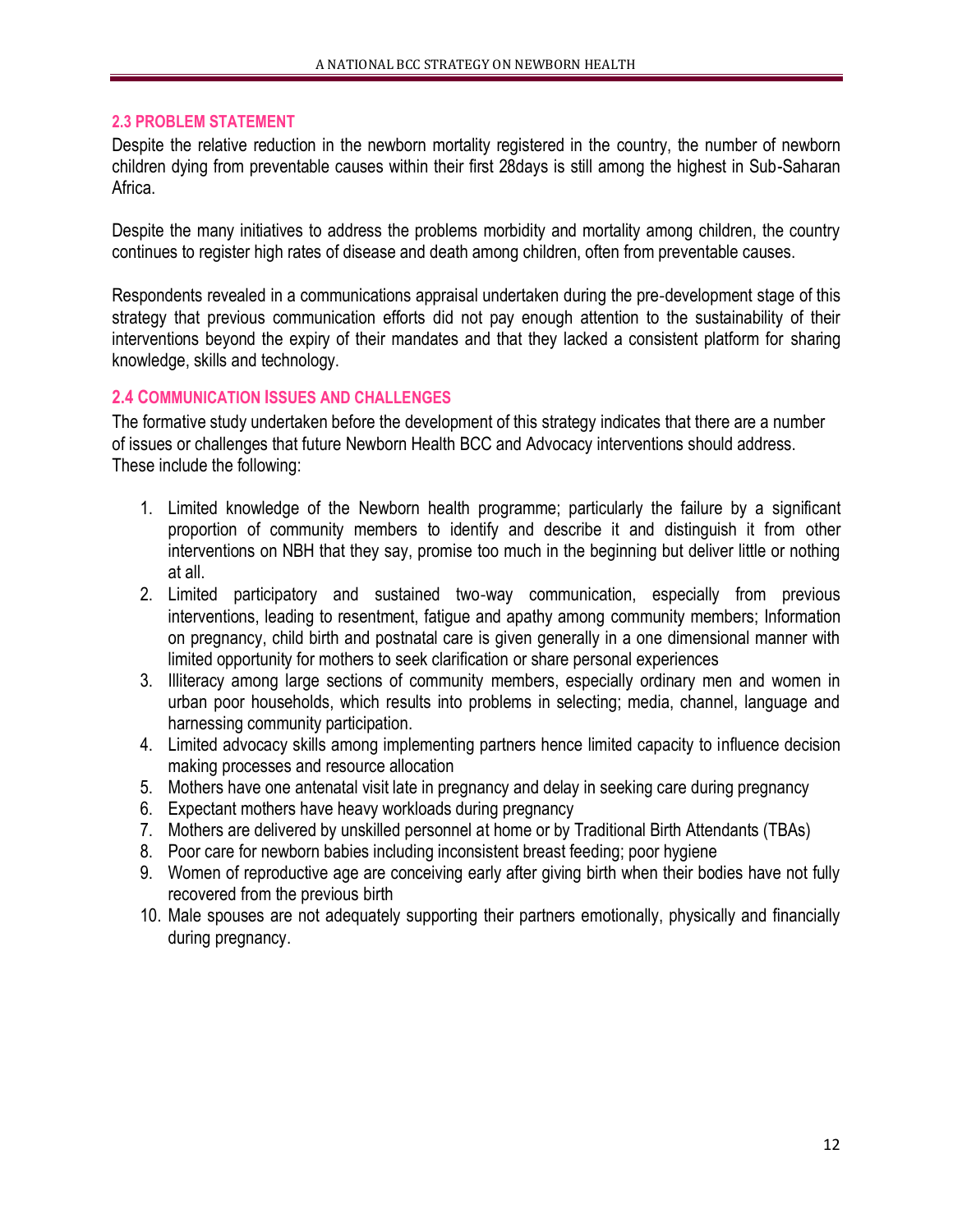# **2.5 GOAL OF THE COMMUNICATION/ ADVOCACY STRATEGY**

The overall goal of the strategy is to provide a framework that enhances communication/Advocacy for community adoption of positive Newborn health behavior and increase national visibility and resource allocation

## **2.5.1 OBJECTIVES OF THE STRATEGY**

- To provide a framework for Newborn health BCC and advocacy interventions across all levels
- To create knowledge and promote attitude change for positive newborn choices and practice s among the various target audiences
- To generate interventions for strengthening Newborn health advocacy capacity across all Newborn health levels

The strategy will achieve the above set objectives through the following levels of communication; -

• **Level I: Awareness;** where communication creates and raises awareness of its project objectives, interventions, activities and harnesses community and stakeholder participation and consensus building in the process of knowledge building, skills enhancement and technology transfer.

• **Level II: Adoption;** where communication channels, strategies and activities **persuade** and **motivate**  people to practice the acquired skills, knowledge and apply acquired technology

• **Level III: Consolidation;** where communication **models** the adopted behavior and **encourages**  communities to keep practicing them for improved newborn survival.

# **2.5.2 Key Result Areas**

- Defined coordination structures for communication and advocacy
- Defined communication roles and responsibilities across all Newborn health structures
- Communication and Advocacy channels identified (Newborn health) commemorative days; world premature day, Political structures e.g. parliamentary Newborn health caucus; WHO Regional Ministerial Meeting)
- Key BCC messages on NBH identified
- A capacity building plan on advocacy and communication

# **2.6 Audiences for the BCC Strategy**

This section of the strategy identifies and profiles the key strategy audiences that should be targeted by Newborn health communication and advocacy interventions. They include policy makers, members of communities and households and health workers. The strategy takes into account their roles within the context of newborn health and the impact of their decisions and actions on communication and advocacy interventions aimed at saving newborn lives.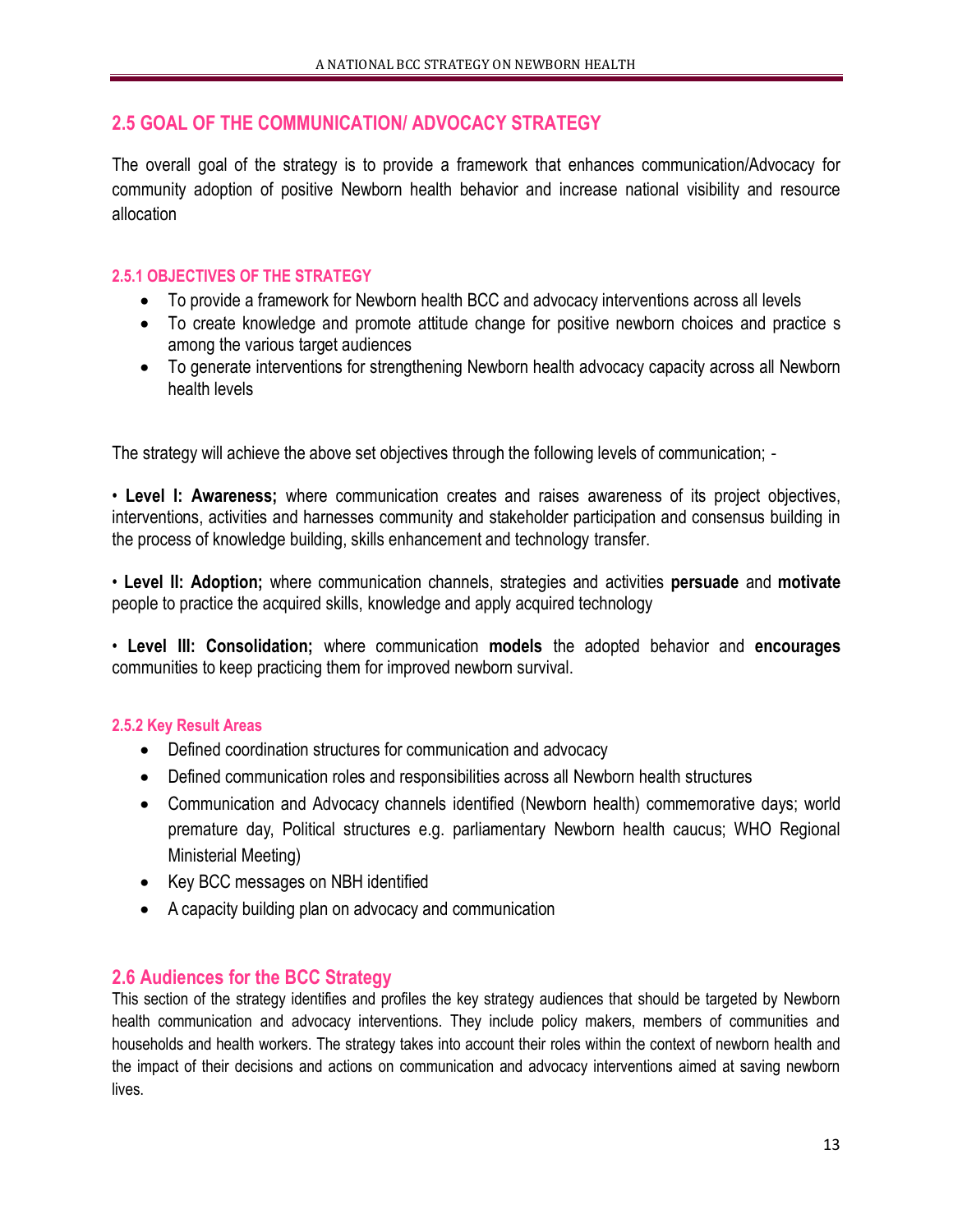## **2.6.1 Audience Description**

| <b>Levels</b>                     | <b>Audiences</b>                                                                                                                                                                                                                                                                                   |
|-----------------------------------|----------------------------------------------------------------------------------------------------------------------------------------------------------------------------------------------------------------------------------------------------------------------------------------------------|
| Policy/Advocacy                   | National, district and community leaders (religious/faith-based, political,<br>cultural)                                                                                                                                                                                                           |
| <b>Households and Communities</b> | Men and women of reproductive age: Married or cohabiting couples.<br>Women who are pregnant or lactating, and do not know their HIV status<br>or believe they are HIV-negative.<br>HIV-positive pregnant and post-partum women<br>Partners/husbands of pregnant HIV-positive and post-partum women |
| <b>Health Service Delivery</b>    | <b>Clinical Health Workers</b><br>Village Health Teams (Linkage facilitators)                                                                                                                                                                                                                      |

Effective health behavior change communication strategies are best developed by engaging individuals and communities in the issues to be addressed. This involves understanding the beliefs and knowledge that people have about a problem and their skills in addressing it including the wider community appreciation of why the issues are important and how they can be addressed.

The Communication Strategy sets out to consistently reach out, share and exchange information with the core audiences and actors at all levels for improved newborn health through sharing, exchange and engagement. These are:-

| <b>Target</b>  | <b>Audience</b>                                          | <b>Characteristics</b>                                                                                                                                                                                  | <b>Motivators</b>                                                                                                                                                                                                        |
|----------------|----------------------------------------------------------|---------------------------------------------------------------------------------------------------------------------------------------------------------------------------------------------------------|--------------------------------------------------------------------------------------------------------------------------------------------------------------------------------------------------------------------------|
| level          |                                                          |                                                                                                                                                                                                         |                                                                                                                                                                                                                          |
| <b>Primary</b> | Women of reproductive<br>age<br>aged between 15-35 years | - They are in the lowest Social and economic<br>(D) quintile                                                                                                                                            | - They pride in their marriage/relationships and<br>will largely do what their spouses recommend                                                                                                                         |
|                |                                                          | - They have no or limited education levels with<br>the most educated having attained some<br>'O'level education<br>- they live mainly in the rural areas<br>- They are largely housewives and work hard | - They depend on their peers, spouses,<br>relatives i.e. mother, mother in law and the<br>elders in the community to make critical<br>decisions such as when and where to seek<br>care for their health and the new born |
|                |                                                          | running small family businesses at home or<br>near their homes or are engaged in substance<br>farming                                                                                                   | - They would like to have as many children as<br>possible so that they are judged positively by<br>their communities and spouses family as<br>strong and fertile women                                                   |
|                |                                                          | - They give birth to an average of 6 children<br>during their life time and have lost at least two<br>babies<br>- They have limited decision making powers                                              | - Their life choices are largely influenced by<br>societal, cultural and religious norms and<br>beliefs. These beliefs and norms have been                                                                               |
| <b>Primary</b> |                                                          | and opportunities                                                                                                                                                                                       | passed on to them since child hood from<br>generation to generation                                                                                                                                                      |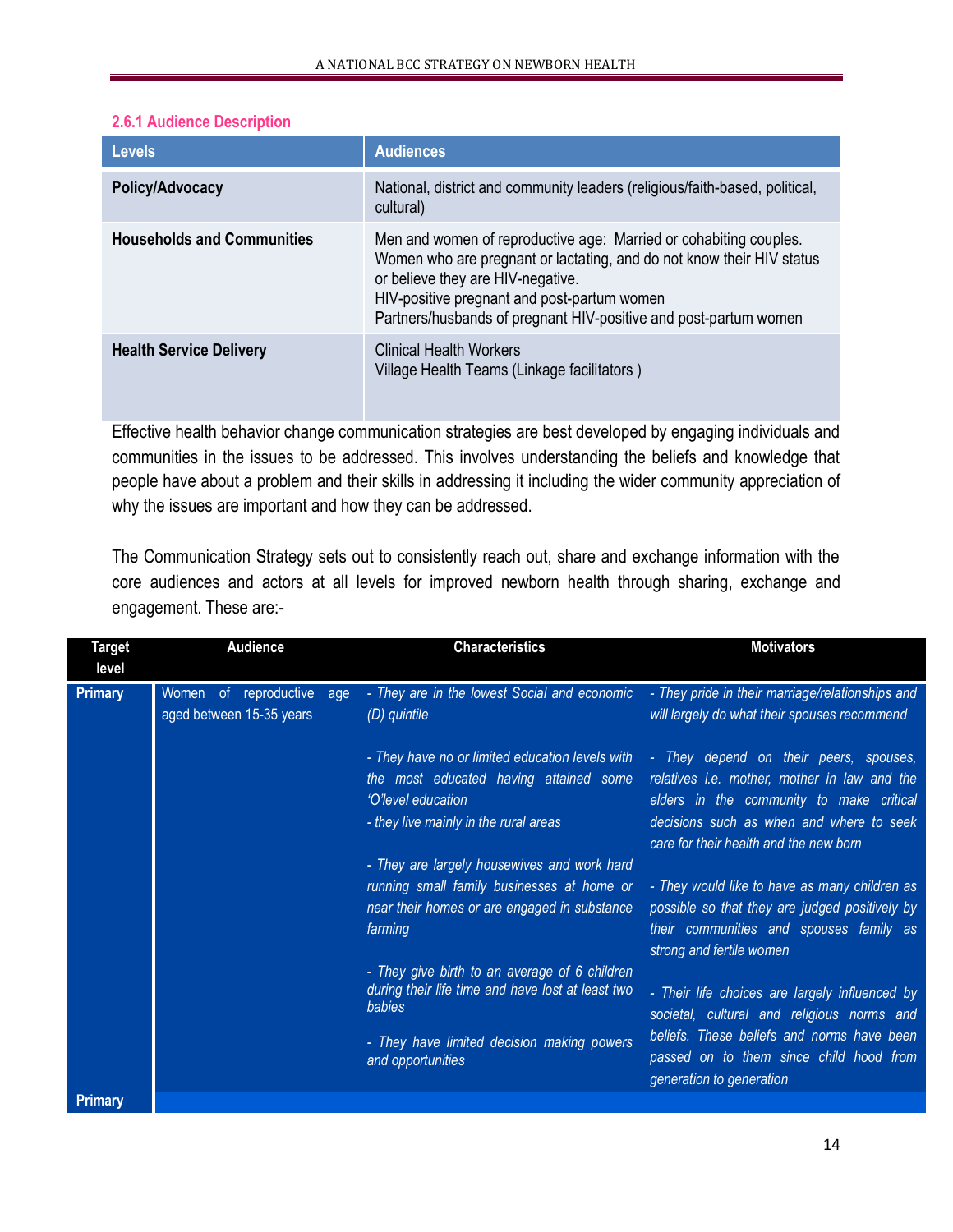| Health workers (Midwives and<br>- They are part of the lower health service<br>-They are highly respected by the community<br><b>Secondary</b><br>members they serve. The community takes<br>provider cadre. They are skilled and pride<br>Nurses)                                                                                                                                                                                                                                                                                                                                                                                                                                                                                                                                                                                                                                                  |  |
|-----------------------------------------------------------------------------------------------------------------------------------------------------------------------------------------------------------------------------------------------------------------------------------------------------------------------------------------------------------------------------------------------------------------------------------------------------------------------------------------------------------------------------------------------------------------------------------------------------------------------------------------------------------------------------------------------------------------------------------------------------------------------------------------------------------------------------------------------------------------------------------------------------|--|
| themselves in their work<br>their health advice seriously and tries to<br>adhere to it<br>- They interact with expectant, new mothers<br>and care givers through various through<br>-They do not think that the expectant or new<br>interpersonal communication one on one and<br>mother know the available health service<br>small and large group meetings during the<br>options and as a result the relationship<br>daily course of their work<br>between them and the expectant and new<br>mothers is largely prescriptive with the mothers<br>expected to comply and adhere making some<br>mothers dread the health facility experience<br>-They are faced with heavy workload due to<br>the understaffing and limited resources and<br>tools to provide a consistent high quality<br>service. They are thus perceived as rude and<br>not empathetic to expectant and new mothers<br>Secondary |  |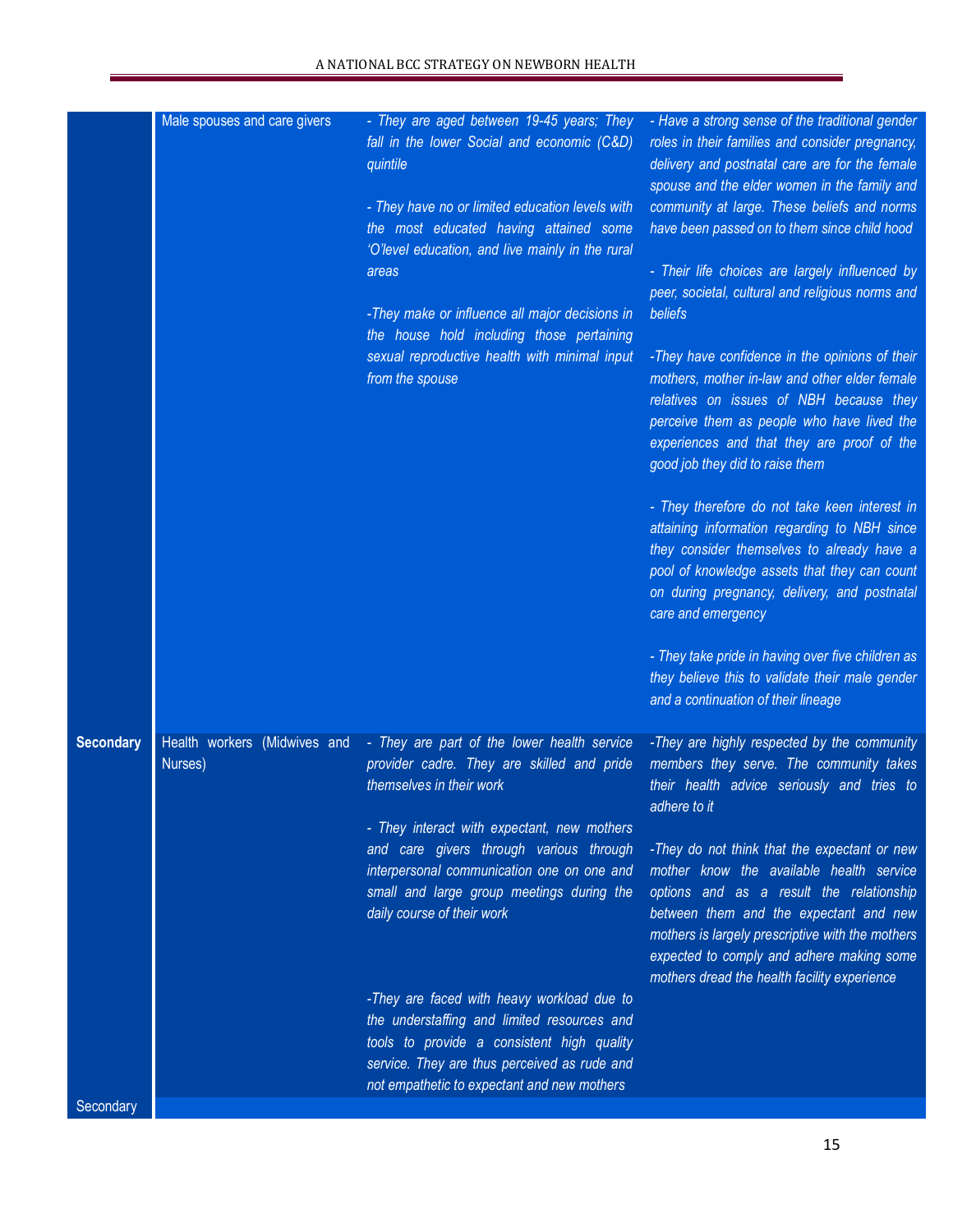|                  | <b>VHTs</b>                                                                                                                                                                                                                                                                                                                                                                                                                                   | - These are community volunteers with<br>minimal literacy (primary) who have been<br>given minimal training by the government and<br>various CSOs in a broad range of health areas<br>with emphasis on community mobilization,<br>referral and linkages<br>- They therefore rely on simplified and often<br>illustrated health education tools such as<br>flipcharts to ensure that they pass on<br>consistent information                                                                                                                        | - They are highly motivated by the desire to<br>improve the health and development of their<br>communities and feel a great sense of pride in<br>the community affirmation and recognition<br>- They are part and parcel of the community<br>they serve and are well known and recognized<br>as people with credible and latest health<br>information within the community<br>- Due to their community knowledge and<br>expertise they are highly sought after by CSOs<br>to support them in the mobilization of<br>communities. In return for their services give<br>they give CSOs/CBOs give them some minimal<br>financial and non-financial incentives such as<br>T-shirts, caps, pens, bags among others |
|------------------|-----------------------------------------------------------------------------------------------------------------------------------------------------------------------------------------------------------------------------------------------------------------------------------------------------------------------------------------------------------------------------------------------------------------------------------------------|---------------------------------------------------------------------------------------------------------------------------------------------------------------------------------------------------------------------------------------------------------------------------------------------------------------------------------------------------------------------------------------------------------------------------------------------------------------------------------------------------------------------------------------------------|---------------------------------------------------------------------------------------------------------------------------------------------------------------------------------------------------------------------------------------------------------------------------------------------------------------------------------------------------------------------------------------------------------------------------------------------------------------------------------------------------------------------------------------------------------------------------------------------------------------------------------------------------------------------------------------------------------------|
| <b>Secondary</b> | Community actors and leaders<br>These include Chiefs, local<br>$\bullet$<br>councils(iii, ii, i),<br>NGOs/CBOs,<br>religious<br>Schools,<br>organizations,<br>&Teachers<br><b>Parents</b><br>Associations,<br>Community<br>volunteers,<br>community<br>Traditional Birth<br>leaders,<br>Attendants and extension<br>workers. These are highly<br>respected and influential<br>members of the community.<br>They are the key opinion<br>makers | They regularly interact with their community<br>members<br>They interact with people outside their<br>communities which enables them to have<br>newer information than their communities.<br>They work for the improvement of their<br>community's health and development<br>They have access to key decision makers at<br>the district level                                                                                                                                                                                                     |                                                                                                                                                                                                                                                                                                                                                                                                                                                                                                                                                                                                                                                                                                               |
| <b>Tertiary</b>  | <b>National duty bearers</b>                                                                                                                                                                                                                                                                                                                                                                                                                  | -Ministry of Health taking the lead and other<br>relevant line ministries complementing its<br>efforts such as: Ministry of Education, Ministry<br>of Finance and Planning and Ministry of Local<br><b>Members</b><br>of Parliament.<br>Government;<br>Religious and Traditional leaders, Media<br>houses and service organizations and NGOs.<br>They also include: professional bodies such as<br>Uganda Medical and Dental Association,<br>Uganda Pediatric Association, Uganda Nursing<br>Council,<br>Uganda<br><b>Health</b><br>Allied<br>and | - They are fairly aware of the NBH issues but<br>are drowned out by other competing and<br>prominent health issues such as HIV/AIDS,<br>Malaria, TB, general health service delivery,<br>staffing levels among others<br>- They act based on evidence and are<br>constantly faced with situations where they<br>have to priorities resource allocation based on<br>what is perceived as the most important and<br>urgent health issue that needs to be addressed                                                                                                                                                                                                                                              |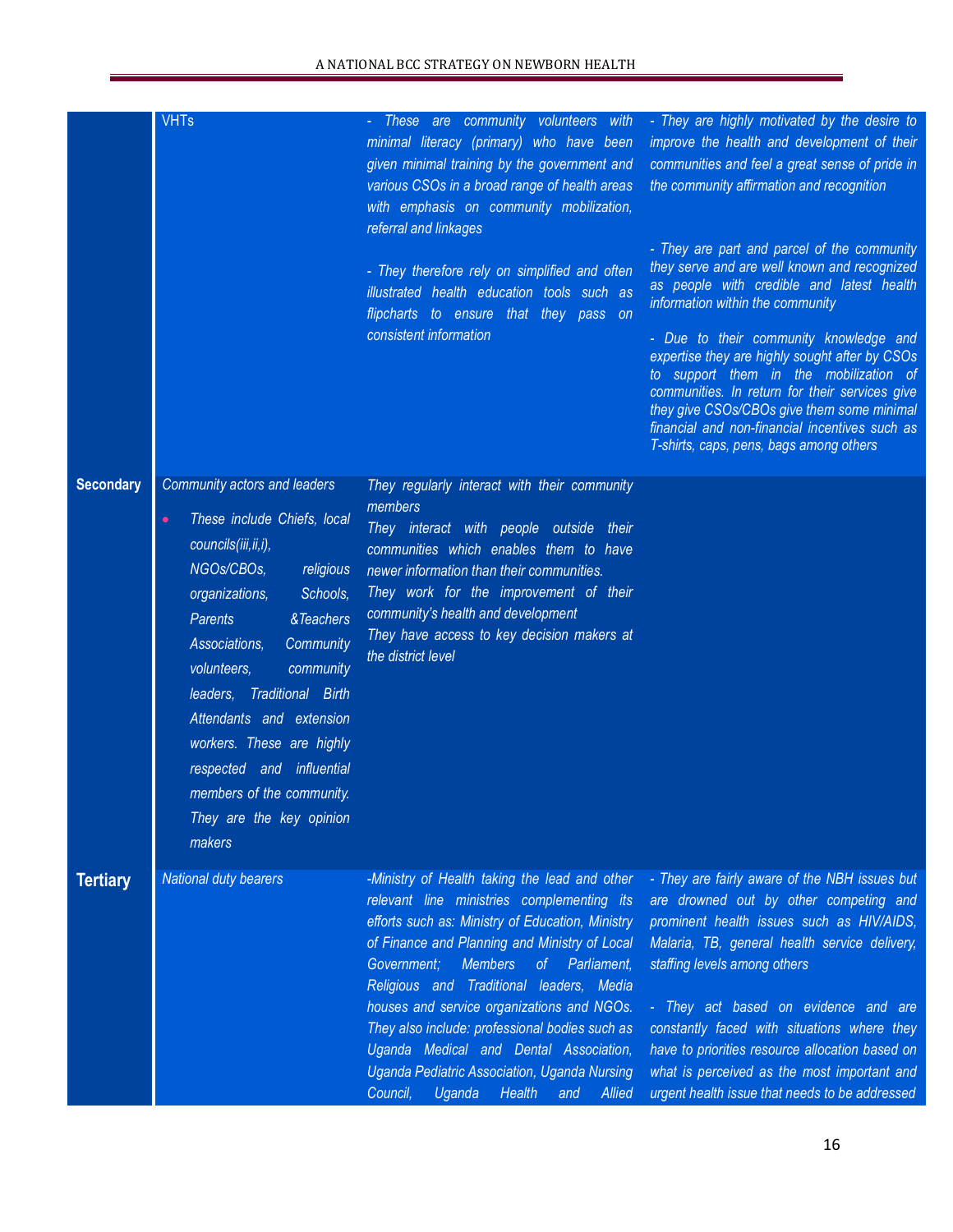|                 |                                                                                                                                                                                                                                                                                                                                                                                                                                                                                                                                                                                                                     | <b>Professionals</b><br>Association;<br>religious<br>organizations, through their medical Bureau<br>such as Catholic, Protestant, Muslim and<br><b>Orthodox Medical Bureau.</b><br>-These are highly placed,<br>experienced,<br>educated and knowledgeable<br>respected,<br>individuals with power and authority<br>- Their positions give them immense ability to<br>influence health policy and allocation of health |                                                                                                                                                                                                                                                                                                                                                           |
|-----------------|---------------------------------------------------------------------------------------------------------------------------------------------------------------------------------------------------------------------------------------------------------------------------------------------------------------------------------------------------------------------------------------------------------------------------------------------------------------------------------------------------------------------------------------------------------------------------------------------------------------------|------------------------------------------------------------------------------------------------------------------------------------------------------------------------------------------------------------------------------------------------------------------------------------------------------------------------------------------------------------------------------------------------------------------------|-----------------------------------------------------------------------------------------------------------------------------------------------------------------------------------------------------------------------------------------------------------------------------------------------------------------------------------------------------------|
| <b>Tertiary</b> | District levelWhile there are a lot<br>of interventions targeted at NBH<br>Politicians such as Resident<br>$\bullet$<br>Commissioners,<br><b>District</b><br>Chairpersons and<br>LCV -<br>Councils,<br>relevant<br>departments<br>such<br>as<br>Health,<br>Community<br>Education,<br>Development,<br>Information and the media<br>houses (Local FM radio<br>stations). frontline Health<br>(Midwives<br>workers<br>and<br>Nurses); they have direct<br>with<br>contact<br>women of<br>reproductive<br>at<br>age<br>antenatal<br>clinics,<br>outreaches,<br>greatly<br>and<br>NewbornHealth<br>influence<br>choices | resources                                                                                                                                                                                                                                                                                                                                                                                                              | They manage and direct health resources<br>Regularly interact with stakeholders at national<br>level<br>They are highly respected by the community<br>They actively contribute to the modeling of<br>health<br>behavior<br>$\mathsf{in}$<br>their<br>respective<br>communities.                                                                           |
|                 | Media House Owners, gate<br>keepers and reporters                                                                                                                                                                                                                                                                                                                                                                                                                                                                                                                                                                   | - The content is dominated by entertainment<br>stories<br>soft<br>news<br>leaving<br>limited<br>and<br>radio/TV<br>airtime<br>newspaper space and<br>dedicated to covering health and other related<br>development issues such as NBH<br>- The gatekeepers and reporters need to be<br>oriented and furnished with the latest quality<br>data and trends on NBH so that they can                                       | - The mass media space is mainly dominated<br>by content that is geared towards attracting<br>and sustaining the largest possible readership,<br>audience and viewership to attract scarce<br>advertising revenue<br>- For NBH issues to get critical coverage NBH<br>issues must be framed in a manner that makes<br>it attractive to the media audience |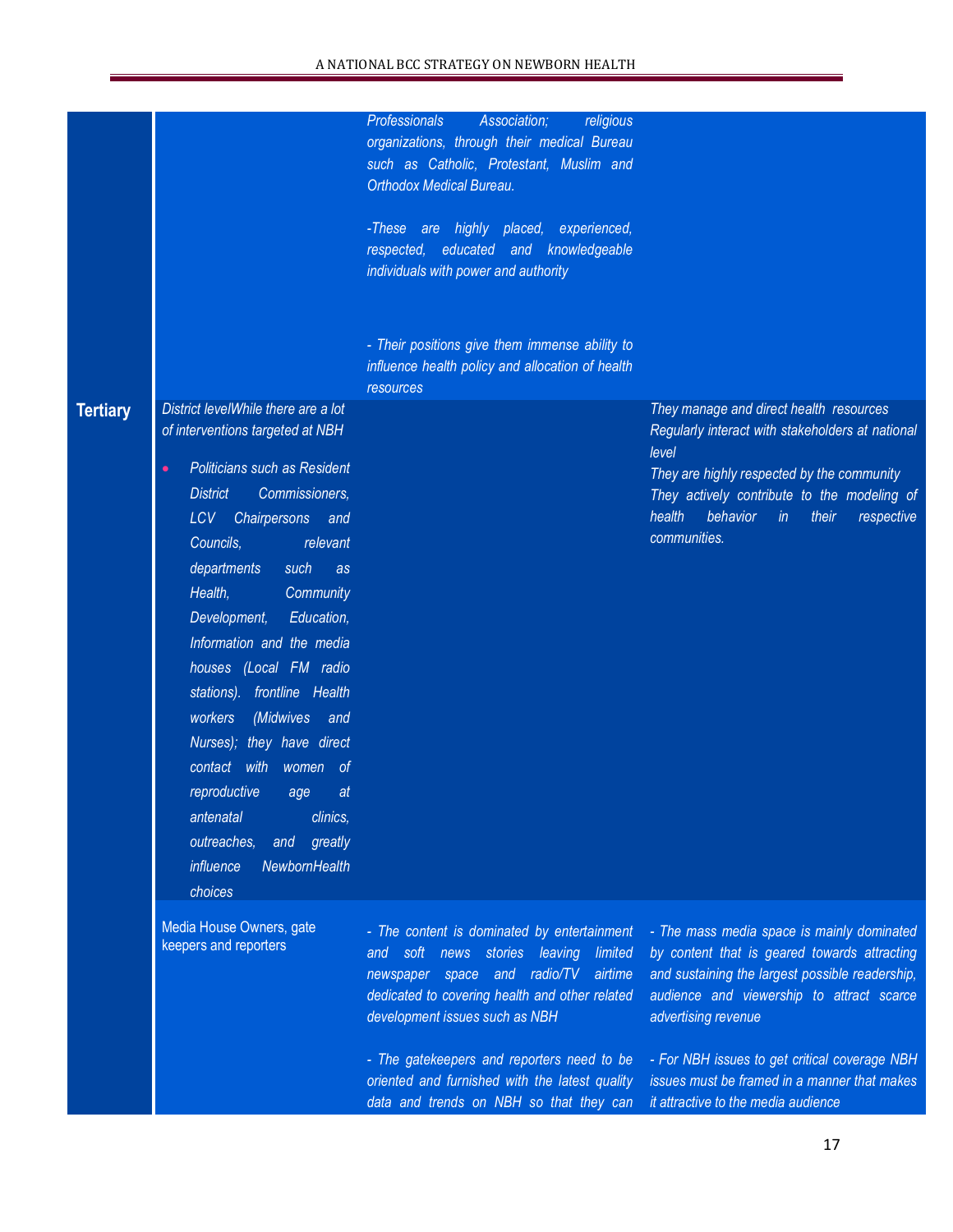*develop NBH content and stories that is attractive to their target readers, listeners, audiences respectively*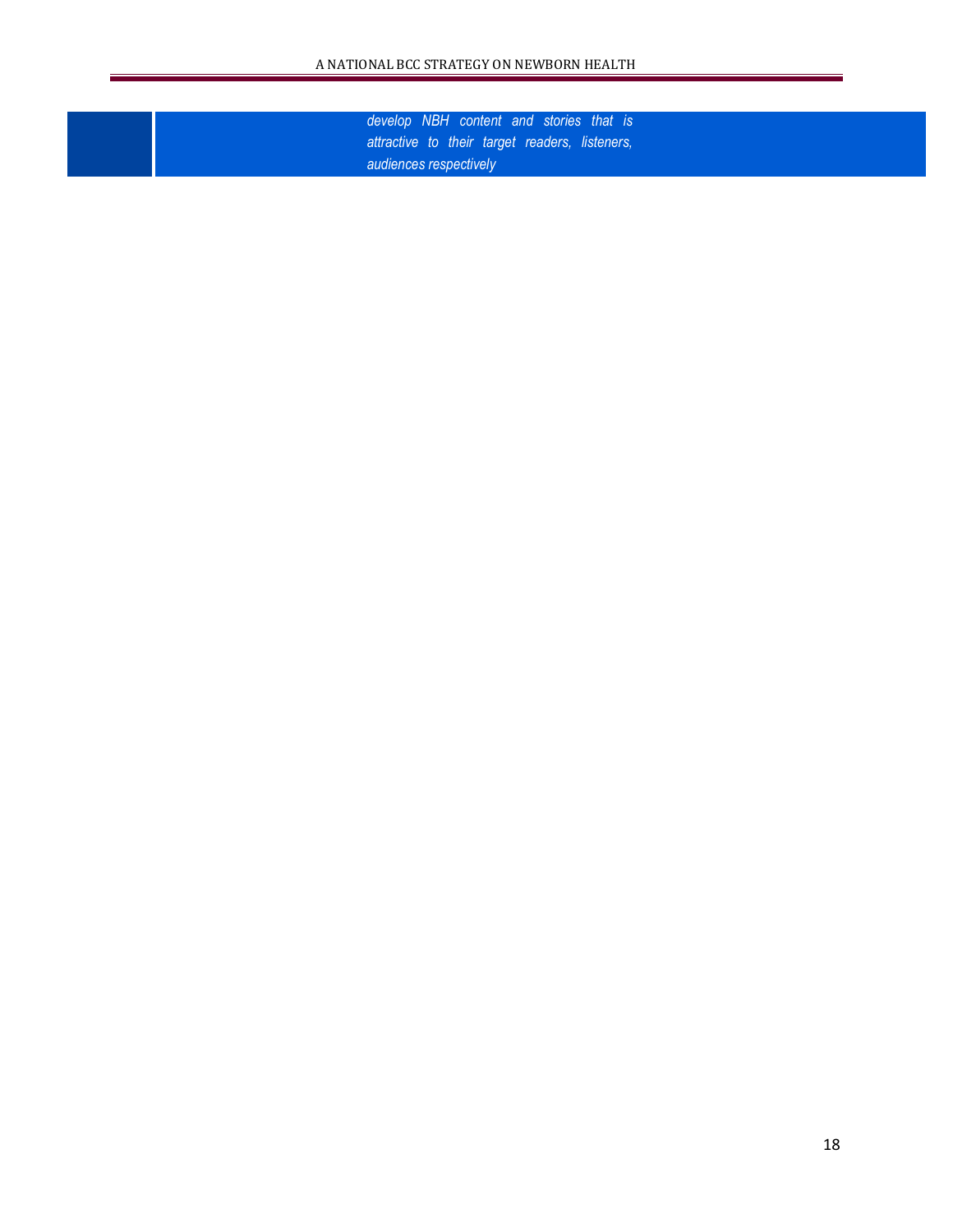**2.6.2 Profile of Knowledge, Attitudes, Practices and Behaviour around Maternal and NewbornHealth**

# **Health belief behavioral communication matrix**

| <b>Primary Target Audience:</b>                              |                                                                                                                                           |                                                                                                                                                                                                                                                                                                                                                                                 |                                                                                                                                                |                                                                                                                                                                                                                                                                                                                                     |  |
|--------------------------------------------------------------|-------------------------------------------------------------------------------------------------------------------------------------------|---------------------------------------------------------------------------------------------------------------------------------------------------------------------------------------------------------------------------------------------------------------------------------------------------------------------------------------------------------------------------------|------------------------------------------------------------------------------------------------------------------------------------------------|-------------------------------------------------------------------------------------------------------------------------------------------------------------------------------------------------------------------------------------------------------------------------------------------------------------------------------------|--|
| <b>Expectant mothers and Spouses</b>                         |                                                                                                                                           |                                                                                                                                                                                                                                                                                                                                                                                 |                                                                                                                                                |                                                                                                                                                                                                                                                                                                                                     |  |
| <b>Current behavior</b>                                      | <b>Desired behavior</b>                                                                                                                   | <b>Barriers to practice desired</b><br>behavior                                                                                                                                                                                                                                                                                                                                 | Key aspiration of target<br>audience                                                                                                           | <b>Message</b>                                                                                                                                                                                                                                                                                                                      |  |
| <b>Mothers have one antenatal</b><br>visit late in pregnancy | Carry out four timely<br>antenatal visits                                                                                                 | Lack of money<br>Lack of information on the benefits of<br>antenatal visits<br>Inadequate quality of antenatal<br>services<br>Belief that pregnancy should not be<br>discussed until its visible to avoid<br>questions incase its lost<br>Community beliefs that TBAs,<br>Mothers of expectant mothers,<br>mother in-laws and the elderly<br>women can provide similar services | Mothers desire that their<br>newborn babies are healthy<br>and grow normally meeting<br>baby<br>growth<br>the<br>and<br>development milestones | Delivering at home increases the chances<br>of you and your newborn developing<br>complications or dying during child birth<br>Attend at least four antenatal clinics at the<br>nearest health facility to ensure your baby<br>is born healthy<br>Delivering at a health facility will enable you<br>deliver the health baby safely |  |
| <b>Current behavior</b>                                      | <b>Desired behavior</b>                                                                                                                   | <b>Barriers to practice desired</b><br>behavior                                                                                                                                                                                                                                                                                                                                 | Key aspiration of target<br>audience                                                                                                           | <b>Message</b>                                                                                                                                                                                                                                                                                                                      |  |
| <b>Heavy workload during</b><br>pregnancy                    | Reduce work load during<br>pregnancy                                                                                                      | Lack of support from the male<br>spouse<br>Absence of anyone else to help<br>Ignorance of the dangers of heavy<br>workload during pregnancy<br>Social constructs that a strong and<br>fertile woman should be able to<br>continue with her normal work<br>routine until birth                                                                                                   | Mothers desire that their<br>newborn babies are healthy<br>and grow normally meeting<br>baby<br>growth<br>the<br>and<br>development milestones | Reduce work load during pregnancy<br>Heavy workload during pregnancy may put<br>your life and that of the unborn child at risk<br>Having sufficient rest during pregnancy and<br>delivering at a health facility increases the<br>chances of delivering a healthy baby.                                                             |  |
| Delay in seeking care<br>during pregnancy                    | Immediately go to the<br>health facility when you<br>experience any of the<br>following;-develop fever,<br>bleed, lower abdominal<br>pain | Lack of awareness of danger signs<br>Belief and confidence in traditional<br>treatment and remedies<br>Lack of money to meet the transport<br>and cost of service<br>Inadequate quality of service at the                                                                                                                                                                       |                                                                                                                                                | Report to the nearest health facility when<br>you experience any unusual signs and<br>symptoms; fever, bleeding, lower<br>abdominal pain                                                                                                                                                                                            |  |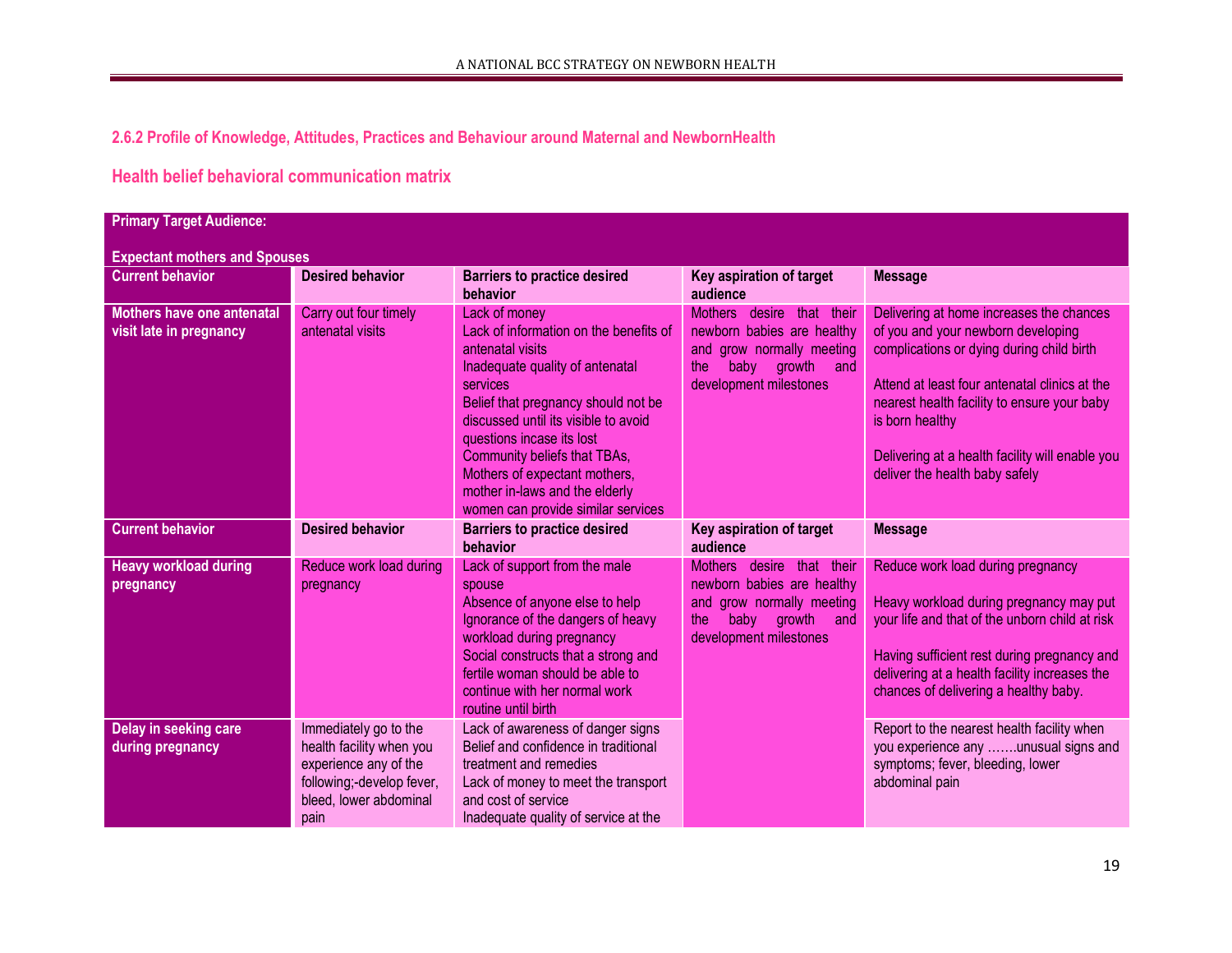|                                                                         |                                                                                                             | health facility                                                                                                                                                                                                                                                                                                                      |                                                                                                                                             |                                                                                                                                                                                                                                                                                                                                                                                                                                                                                                                 |
|-------------------------------------------------------------------------|-------------------------------------------------------------------------------------------------------------|--------------------------------------------------------------------------------------------------------------------------------------------------------------------------------------------------------------------------------------------------------------------------------------------------------------------------------------|---------------------------------------------------------------------------------------------------------------------------------------------|-----------------------------------------------------------------------------------------------------------------------------------------------------------------------------------------------------------------------------------------------------------------------------------------------------------------------------------------------------------------------------------------------------------------------------------------------------------------------------------------------------------------|
| Mothers are delivered by<br>unskilled personnel at home<br>or at a TBAs | <b>Expectant mothers</b><br>delivering at a health<br>facility under the care of<br>a skilled health worker | Belief and confidence in TBAs and<br>other elderly women to manage the<br>delivery<br>Lack of money to meet the transport<br>and labor requirements such as<br>polythene sheet, cotton, gloves e.t.c.<br>Inadequate quality of service at the<br>health facility<br>Poor patient management practices<br>by frontline health workers |                                                                                                                                             | Deliver your baby at a health facility with<br>qualified personnel to increase your<br>chances of delivering a healthy baby safely<br>Delivering outside the health facility will<br>may result in complications leading to the<br>death of you or your unborn baby<br>Delivering at a public health facility will<br>enable you to minimize the risk of<br>complication at no extra cost<br>Delivering at home increases the risk of you<br>and your newborn developing complications<br>or dying during child |
| Use of unsafe water to<br>bath the newborn                              | New mothers/care<br>takers use clean/safe<br>water to bath the<br>newborn                                   | Lack of/inadequate access to<br>safe/clean water<br>Cultural practices of cleansing<br>newborns<br>Inadequate antenatal and or<br>postnatal services<br>Delivery by unskilled health<br>workers<br>Limited knowledge of the<br>dangers of using<br>unsafe/contaminated water                                                         |                                                                                                                                             | To have a healthy baby use safe water to<br>bath newborns<br>Using unsafe water to bath your newborn<br>may make your child sick<br>They perceive themselves to susceptible to<br>a condition or problem.<br>Ensure that you use safe water to bath your<br>newborn to keep them healthy<br>To have a healthy newborn follow the<br>health workers instructions on how to bath<br>the newborn                                                                                                                   |
| <b>Current behavior</b>                                                 | <b>Desired behavior</b>                                                                                     | <b>Barriers to practice desired</b><br><b>behavior</b>                                                                                                                                                                                                                                                                               | <b>Key aspiration of target</b><br>audience                                                                                                 | <b>Message</b>                                                                                                                                                                                                                                                                                                                                                                                                                                                                                                  |
| Use of unhygienic childbirth<br>techniques                              | Deliveries are<br>conducted using<br>hygienic techniques                                                    | Delivery by unskilled health<br>workers<br>Limited knowledge of the<br>dangers unhygienic childbirth<br>techniques among trained health<br>workers                                                                                                                                                                                   | Mothers desire that their<br>newborn babies are healthy<br>and grow normally meeting<br>baby growth<br>the<br>and<br>development milestones | Prepare for delivery by ensuring you<br>deliver at a health facility with a Mama<br>kit<br>Deliver at a health facility for a safe<br>delivery and a healthy baby                                                                                                                                                                                                                                                                                                                                               |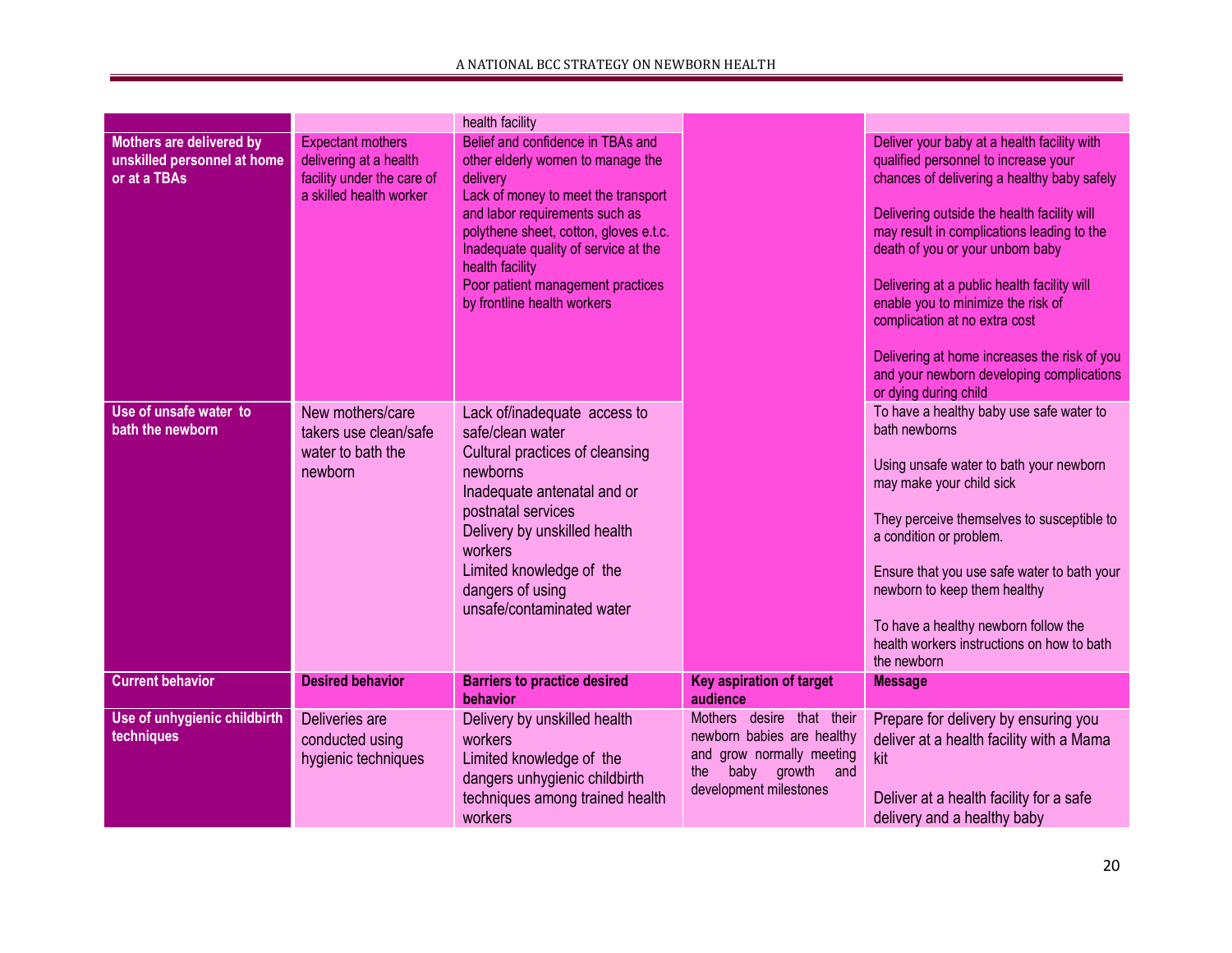|                                                                                                                                               |                                                             |                                                                                                                                                      | Buy a mama kit to ensure you have a<br>safe delivery and a healthy baby                                                                                                                                                                                                                                                           |
|-----------------------------------------------------------------------------------------------------------------------------------------------|-------------------------------------------------------------|------------------------------------------------------------------------------------------------------------------------------------------------------|-----------------------------------------------------------------------------------------------------------------------------------------------------------------------------------------------------------------------------------------------------------------------------------------------------------------------------------|
| Unhygienic new born care<br>practices                                                                                                         | Newborns are cared<br>hygienically                          | Limited knowledge and skills in<br>maintain hygiene<br>Limited resources                                                                             | New born are susceptible to contracting<br>disease from other people.<br>Limit the contact of your newborn with<br>others to keep them health<br>Wash your hands frequently with soap<br>when caring for your newborn baby<br>Limit the number of people getting in<br>contact with your newborn to ensure they<br>remain healthy |
| The newborns cord is cut<br>and tied using unhygienic<br>objects such as old razor<br>blades, grass and cloths,<br>banana fibers respectively | Use sterile objects to cut<br>and tie the newborn's<br>code | Ignorance of the dangers of using<br>unhygienic objects to cut the<br>Newborncord<br>Cultural value linking the health of<br>the newborn to the cord | Poor cutting and management of the<br>umbilical cord may result in the death of<br>your newborn baby<br>Newborn's umbilical cord is an easy entry<br>of disease. Ensure that the cod is kept dry<br>at all times for your newborn remaining<br>healthy<br>A clean and dry cod will keep your baby<br>healthy                      |
| Various materials applied to<br>a newborns cord which are<br>a likely source of infections                                                    | Clean the cord with clean<br>water and keep dry             | Cultural value and practices                                                                                                                         | Newborn's umbilical cord is an easy entry<br>of disease. That can make your newborn<br>sick<br>Newborn's umbilical cord is an easy entry<br>of disease. Follow the health workers<br>instructions in managing your newborn's<br>cord<br>Newborn's umbilical cord is an easy entry                                                 |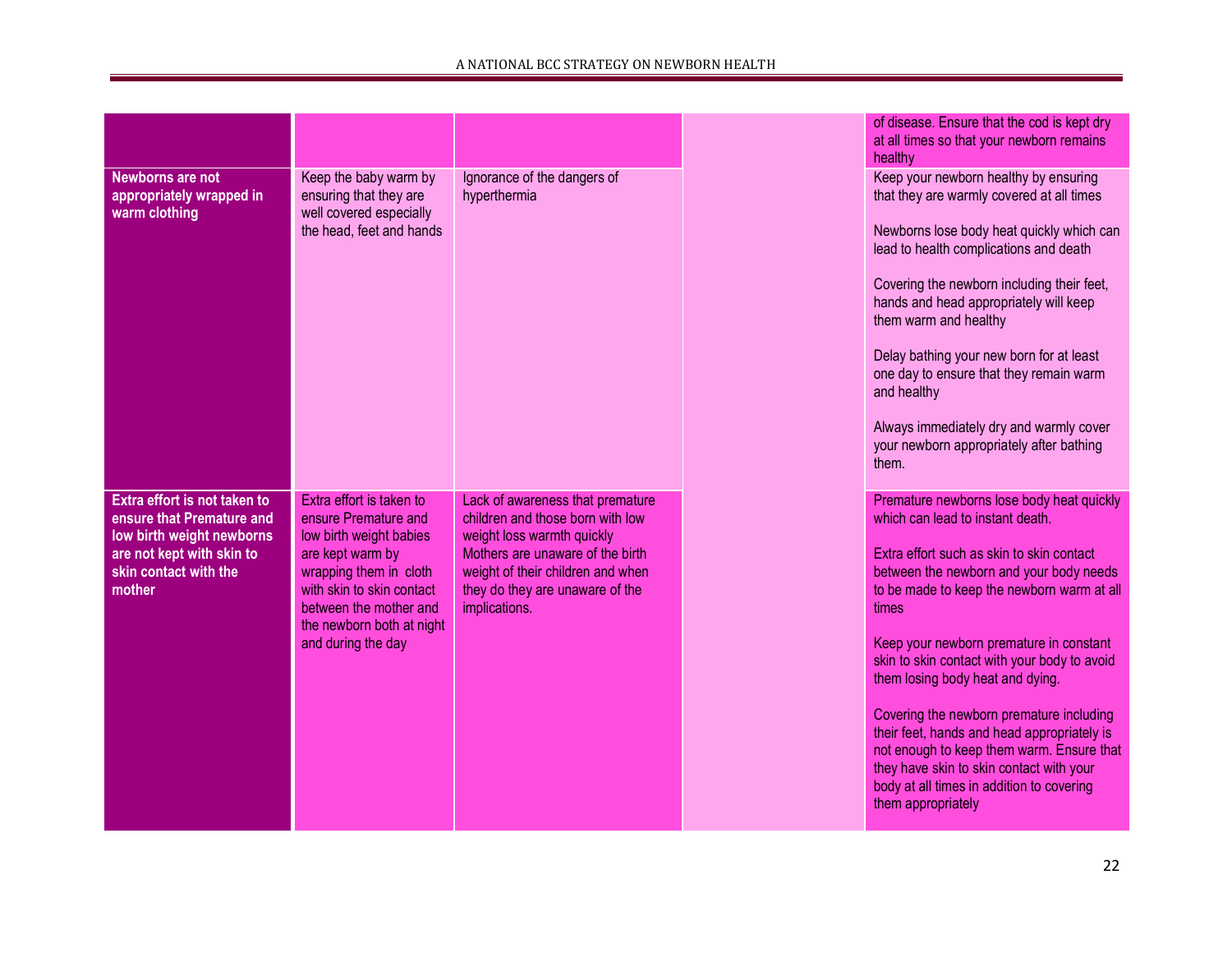|                                                                                    |                                                                                                                                                                                             |                                                                                                                                                            |                                                                                                                                             | Don not bath a premature newborn. Consult<br>a health worker on when and how to bath<br>the newborn to avoid drastic loss of body<br>heat<br>Keep your premature baby in skin to skin<br>contact all the time to ensure that they have<br>adequate body heat to be healthy and<br>grow normally                                                                                                                                                                                                                              |
|------------------------------------------------------------------------------------|---------------------------------------------------------------------------------------------------------------------------------------------------------------------------------------------|------------------------------------------------------------------------------------------------------------------------------------------------------------|---------------------------------------------------------------------------------------------------------------------------------------------|------------------------------------------------------------------------------------------------------------------------------------------------------------------------------------------------------------------------------------------------------------------------------------------------------------------------------------------------------------------------------------------------------------------------------------------------------------------------------------------------------------------------------|
| <b>Newborns are bathed</b><br>immediately after delivery<br>or on the same day     | Delay bathing the child<br>for at least one day.                                                                                                                                            | Mothers will perceived as lazy<br>Mothers will be perceived as dirty<br>Desire to have a clean baby                                                        |                                                                                                                                             | Keep your newborn healthy by ensuring<br>that they are warmly covered at all times<br>Newborns lose body heat quickly which can<br>lead to health complications and death.<br>Delay bathing your new born for at least<br>one day to ensure that they remain warm<br>and healthy<br>Covering the newborn including their feet,<br>hands and head appropriately will keep<br>them warm and healthy<br>Always immediately dry and appropriately<br>cover your newborn after bathing them so<br>that they stay warm and healthy |
| <b>Current behavior</b>                                                            | <b>Desired behavior</b>                                                                                                                                                                     | <b>Barriers to practice desired</b><br>behavior                                                                                                            | <b>Key aspiration of target</b><br>audience                                                                                                 | <b>Message</b>                                                                                                                                                                                                                                                                                                                                                                                                                                                                                                               |
| <b>Delay and inconsistent</b><br>breastfeeding of the<br>newborn                   | Initiate and consistently<br>breastfeed the newborn<br>immediately after<br>delivery regardless<br>whether there is breast<br>milk (The practice<br>stimulates the body to<br>produce milk) | The baby is separated from the<br>mother in case of complications for<br>observation or specialized care<br>Lack of breast milk immediately after<br>birth | Mothers desire that their<br>newborn babies are healthy<br>and grow normally meeting<br>baby growth<br>the<br>and<br>development milestones | Start breastfeeding your newborn baby<br>immediately after birth<br>Your newborn baby will grow and stay<br>healthy if they are consistently breastfed<br>Breast milk has all the required nutrients to<br>nourish and ensure that your newborn is<br>healthy and grows well                                                                                                                                                                                                                                                 |
| <b>Newborrns are not breast</b><br>feed but given alternative<br>pre lacteal feeds | <b>Exclusively breast feed</b><br>the newborn unless<br>advised by the health                                                                                                               | Lack of breast milk<br>Fatigue after delivery                                                                                                              |                                                                                                                                             | Giving your newborn alternative feeds can<br>lead to infections that may make your new<br>born sick                                                                                                                                                                                                                                                                                                                                                                                                                          |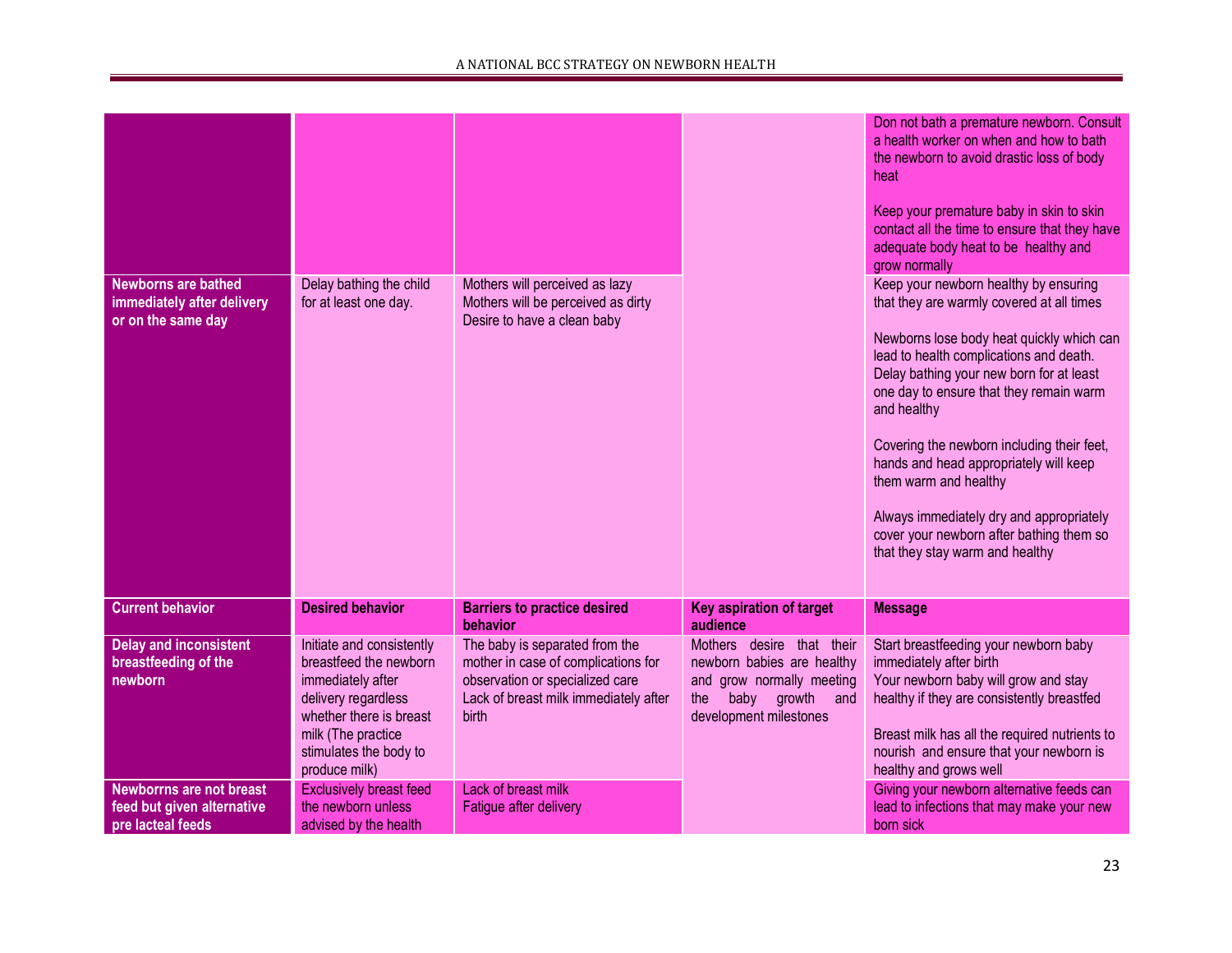|                                                                                                                    | worker                                                                                                                                    |                                                             | Alternative feeds are likely source of<br>disease for your newborn<br>Alternative feeds do not have all the<br>nutrients required to nourish your baby to<br>good health and growth. Exclusively<br>breastfeed your new born for at least six<br>months<br>Breast milk has all the required nutrients to<br>nourish and ensure that your newborn is<br>healthy and grows well<br>Consistent exclusive breastfeeding will<br>keep your new born healthy and build its<br>immunity to fight any diseases leading to<br>quick growth |
|--------------------------------------------------------------------------------------------------------------------|-------------------------------------------------------------------------------------------------------------------------------------------|-------------------------------------------------------------|-----------------------------------------------------------------------------------------------------------------------------------------------------------------------------------------------------------------------------------------------------------------------------------------------------------------------------------------------------------------------------------------------------------------------------------------------------------------------------------------------------------------------------------|
| <b>Premature newborns are</b><br>not breastfeed                                                                    | Put the baby on the<br>breast to stimulate milk<br>production, extract into a<br>clean container and feed<br>the newborn using a<br>spoon | Lack of breast milk<br>Inability of the premature to suckle | Premature babies need extra support to<br>breast feed as they have not fully<br>developed the ability to suckle the breast<br>own.<br>If the premature newborn is unable to<br>breast feed on their own express the breast<br>milk in a clean open cup or feeding bottle<br>and feed using a clean spoon to ensure<br>quick weight gain and growth<br>Giving your newborn premature alternative<br>feeds can lead to infections that may make<br>your new born sick and negatively affect its<br>growth                           |
| <b>Keep newborns indoors</b><br>until they are one month old<br>even when they are sick or<br>have to be immunized | Take newborns to a<br>health facility if they are<br>sick or for immunization                                                             | Its taboo for a child to go out in a<br>week                | Taking babies outside has no harm as long<br>as they are in a hygienic place and are<br>appropriately covered to keep warm<br>including their feet, hands and head.<br>Taking your newborn child for<br>immunization and other health services as                                                                                                                                                                                                                                                                                 |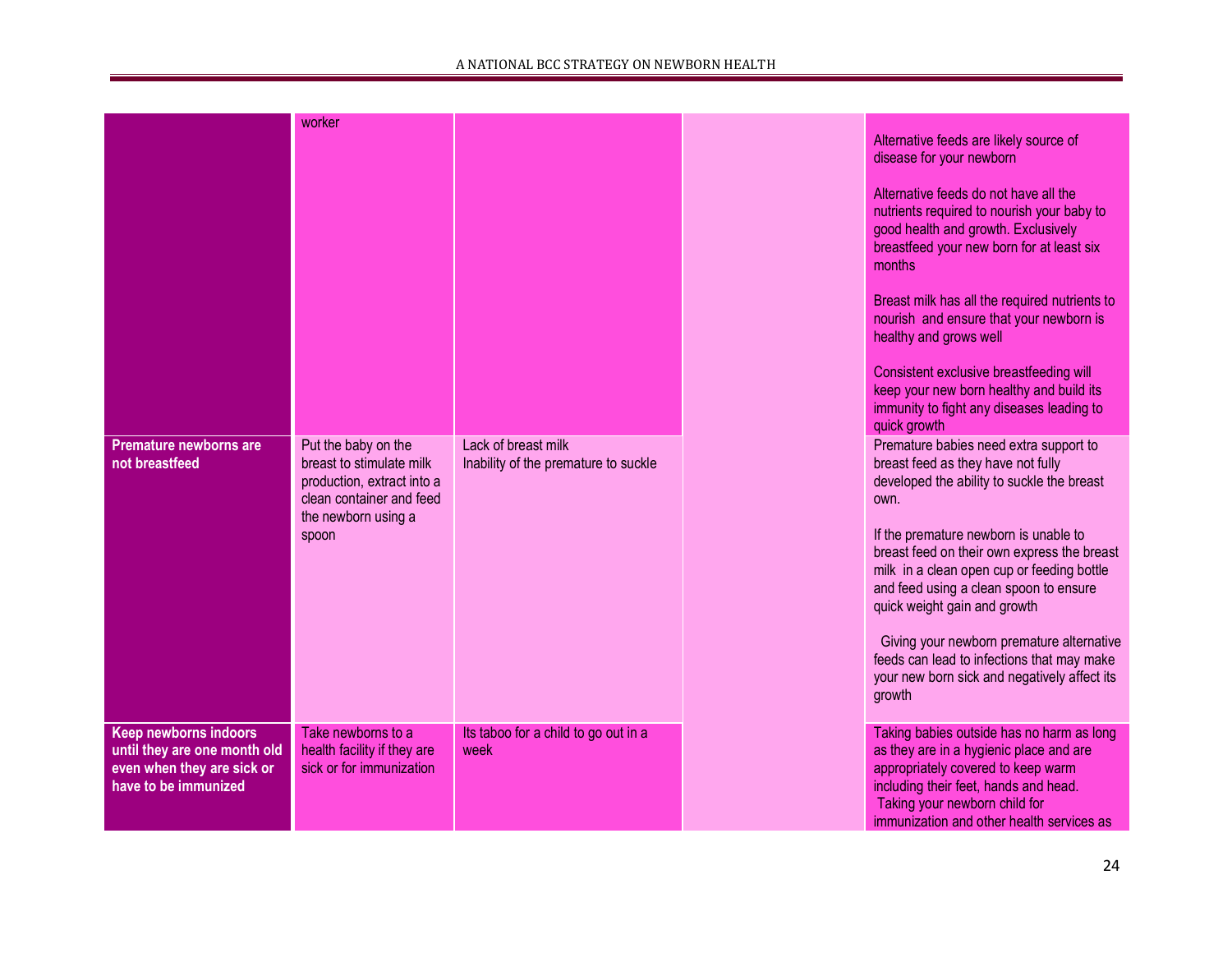| Women of reproductive age<br>are conceiving early after<br>giving birth when their<br>bodies have not fully<br>recovered from the previous<br>birth | Space children to give<br>the body time to recover<br>from the previous<br>pregnancy     | Limited access to family planning<br>services<br>Fear of family planning side effects<br>Myths and misconceptions<br>Negative cultural and religious beliefs<br>Cultural beliefs that children are<br>given by God and therefore should<br>not be limited<br>Lack of male spousal support<br>Ignorance of the negative health<br>effects of early conception after<br>delivery |                                                                                                                                                | advised by the health worker. This will<br>ensure that your baby is healthy and grows<br>well<br>Delay conception for at least one year after<br>the birth of your newborn to give your body<br>an opportunity to recover. This will ensure<br>that you will have a health pregnancy and<br>deliver a healthy baby<br>Newborns require round the clock attention<br>to stay health and grow quickly. Delay<br>conception for at least one year so that you<br>can adequately care for your current<br>newborn adequately |
|-----------------------------------------------------------------------------------------------------------------------------------------------------|------------------------------------------------------------------------------------------|--------------------------------------------------------------------------------------------------------------------------------------------------------------------------------------------------------------------------------------------------------------------------------------------------------------------------------------------------------------------------------|------------------------------------------------------------------------------------------------------------------------------------------------|--------------------------------------------------------------------------------------------------------------------------------------------------------------------------------------------------------------------------------------------------------------------------------------------------------------------------------------------------------------------------------------------------------------------------------------------------------------------------------------------------------------------------|
| Male spouses are not<br>adequately supporting their<br>partners emotionally,<br>physically and financially<br>during pregnancy                      | Provide adequate<br>emotional, physical and<br>financial support to<br>expectant mothers | Fussing over a pregnancy my bring<br>bad luck leading to loss of the<br>pregnancy<br>Lack of financial resources<br>A caring for a pregnancy is not a<br>man's business                                                                                                                                                                                                        |                                                                                                                                                | Pregnancy is a very emotional and<br>physically demanding experience that can<br>lead to complications during pregnancy,<br>delivery and negatively impact the health of<br>the newborn.<br>Support your partner emotional, physical<br>and financial during pregnancy to minimize<br>the risk of a miscarriage and complications<br>during delivery<br>Support your expectant partner to deliver at<br>a health so as to ensure that she delivers<br>your healthy baby safely                                           |
| <b>Current behavior</b>                                                                                                                             | <b>Desired behavior</b>                                                                  | <b>Barriers to practice desired</b><br>behavior                                                                                                                                                                                                                                                                                                                                | Key aspiration of target<br>audience                                                                                                           | <b>Message</b>                                                                                                                                                                                                                                                                                                                                                                                                                                                                                                           |
| Not planning for delivery<br>and emergency                                                                                                          | Plan for the delivery and<br>emergencies by putting<br>aside some money                  | Poverty<br>Belief and confidence in community<br>support in case of emergency or<br>delivery                                                                                                                                                                                                                                                                                   | Mothers desire that their<br>newborn babies are healthy<br>and grow normally meeting<br>baby<br>growth<br>the<br>and<br>development milestones | Lack of planning for the delivery can lead to<br>delays during labor resulting in<br>complications and loss of a mother's life or<br>a newborn.<br>Prepare the necessary delivery<br>requirements in advance to ensure safe<br>delivery and good health for the mother and                                                                                                                                                                                                                                               |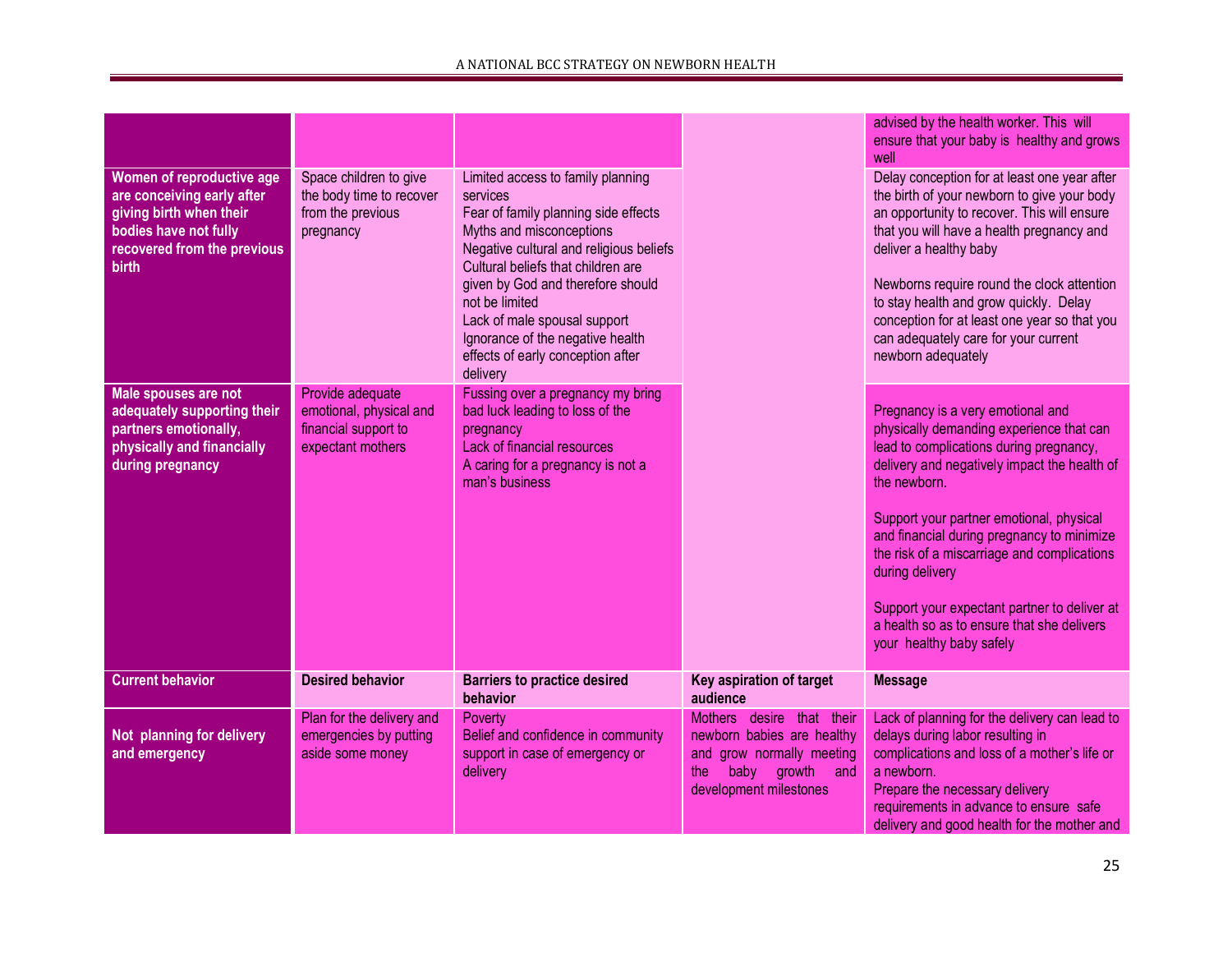|                                                                                                               |                                                                                                                                                              |                                                                                                                                                                                                                    | newborn                                                                                                                                                                                                                                                                                                                                                                                                                                                                                                                                                                                                   |
|---------------------------------------------------------------------------------------------------------------|--------------------------------------------------------------------------------------------------------------------------------------------------------------|--------------------------------------------------------------------------------------------------------------------------------------------------------------------------------------------------------------------|-----------------------------------------------------------------------------------------------------------------------------------------------------------------------------------------------------------------------------------------------------------------------------------------------------------------------------------------------------------------------------------------------------------------------------------------------------------------------------------------------------------------------------------------------------------------------------------------------------------|
| <b>Expectant mothers are not</b><br>seeking HIV Counseling &<br><b>Testing services as a</b><br>couple        | Seek couple HIV<br>counseling' and Testing<br>services                                                                                                       | Reluctance of men to seek HCT<br>services<br>Belief that the HIV test results of the<br>expectant mother are the same as<br>those of the males partner<br>Prevalence of Community HIV<br>stigma and discrimination | It is possible to transmit HIV to your unborn<br>child during delivery. Protect your newborn<br>from contracting HIV by taking an HIV test<br>today<br>Knowing your HIV status will enable you to<br>protect your newborn from contracting HIV<br>from you during delivery. Take an HIV test<br>today<br>You can prevent your newborn from<br>contracting HIV from you if you are HIV<br>positive by enrolling into EMTCT services at<br>a health facility near you. Consult your<br>health worker today.                                                                                                 |
| Mothers are diagnosing,<br>prescribing and<br>administering treatment for<br>themselves and their<br>newborns | Seek health care<br>services form a skilled<br>health worker at a health<br>facility at the onset of<br>signs and symptoms of<br>the newborn being<br>unwell | Poverty<br>Ignorance of the risks associated<br>with self- medication<br>Ignorance of the risk of                                                                                                                  | Diagnosing and prescribing medication for<br>yourself and your newborn baby can harm<br>the health and growth of your newborn<br>When your newborn is not well quickly<br>consult a health worker at a health facility<br>near you<br>The health of a newborn can be harmed by<br>inappropriate medicines or wrong dosage.<br>Seek the services of a health worker at a<br>health facility near you when you notice that<br>your newborn is unwell<br>A health worker at the health facility near<br>you will give medicine to your unwell<br>newborn that will make them feel better and<br>grow healthy |
| <b>Expectant mother not</b><br>sleeping under an ITN<br>before and her baby after<br>delivery                 | Mother sleep under an<br>ITN during pregnancy<br>and after with the<br>newborn                                                                               | Perception that ITNs trap heat<br>making them uncomfortable to sleep<br>in<br>Lack of money to buy/replace worn-<br>out nets                                                                                       | Sleeping under a treated mosquito net will<br>prevent you and your newborn baby from<br>contracting malaria<br>Treated mosquitoes can keep you and your                                                                                                                                                                                                                                                                                                                                                                                                                                                   |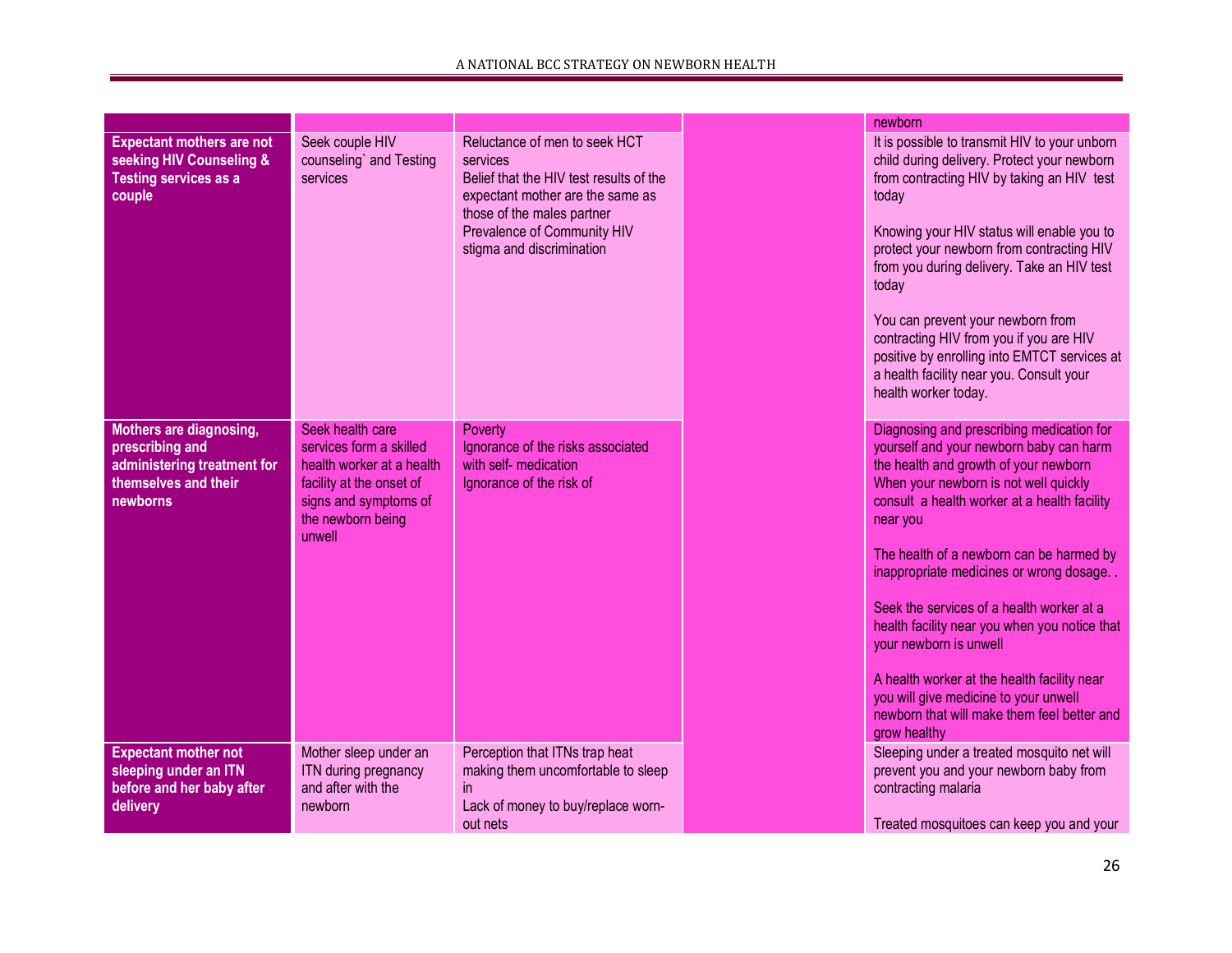|                                                                                                                                                                                      |                                                                                                                                                                                                                    | Limited knowledge of the benefits of<br>sleeping under ITNs                                                                                                                                                                                                               |                                      | newborn healthy by protecting you from<br>mosquitoes                                                                                                                                                                                                                                    |
|--------------------------------------------------------------------------------------------------------------------------------------------------------------------------------------|--------------------------------------------------------------------------------------------------------------------------------------------------------------------------------------------------------------------|---------------------------------------------------------------------------------------------------------------------------------------------------------------------------------------------------------------------------------------------------------------------------|--------------------------------------|-----------------------------------------------------------------------------------------------------------------------------------------------------------------------------------------------------------------------------------------------------------------------------------------|
|                                                                                                                                                                                      |                                                                                                                                                                                                                    |                                                                                                                                                                                                                                                                           |                                      | You and your newborn should sleep under<br>a treated mosquito net to stay free of<br>malaria                                                                                                                                                                                            |
| <b>Secondary Audiences</b>                                                                                                                                                           |                                                                                                                                                                                                                    |                                                                                                                                                                                                                                                                           |                                      |                                                                                                                                                                                                                                                                                         |
| <b>Health workers</b>                                                                                                                                                                |                                                                                                                                                                                                                    |                                                                                                                                                                                                                                                                           |                                      |                                                                                                                                                                                                                                                                                         |
| Information on pregnancy,<br>child birth and postnatal<br>care is given generally in a<br>one dimensional manner<br>with limited opportunity for<br>mothers to seek<br>clarification | Provide interactive<br>tailored information to<br>expectant and new<br>mothers about<br>pregnancy, delivery and<br>Postnatal care<br>respectively using<br><b>Education through</b><br>listening approaches        | Inadequate time to provide effective<br>health education sessions during<br>antenatal classes<br>Overburdened health workers due to<br>heavy workload                                                                                                                     |                                      | Expectant mothers have different<br>experiences and information needs<br>Categories expectant mothers according to<br>their different experiences and information<br>needs<br>Listen to the expectant mothers health<br>needs and only share to bridge gaps in the<br>mothers knowledge |
| <b>Current behavior</b>                                                                                                                                                              | <b>Desired behavior</b>                                                                                                                                                                                            | <b>Barriers to practice desired</b><br>behavior                                                                                                                                                                                                                           | Key aspiration of target<br>audience | <b>Message</b>                                                                                                                                                                                                                                                                          |
| <b>Health workers are rude</b><br>and do not show empathy<br>to expectant, new mothers<br>and care givers                                                                            | Polite health workers that<br>show empathy to<br>expectant, new mothers<br>and care givers                                                                                                                         | Limited patient management skills<br>Limited assertiveness among<br>expectant, new mothers and care<br>givers                                                                                                                                                             |                                      | Expectant mothers have gone through a lot<br>to get to the health facility. Treat them with<br>empathy and be patient with them                                                                                                                                                         |
| <b>Policy Makers</b>                                                                                                                                                                 |                                                                                                                                                                                                                    |                                                                                                                                                                                                                                                                           |                                      |                                                                                                                                                                                                                                                                                         |
| <b>Policy makers/ Duty bearers</b><br>at district/ community level<br>have not given Newborn<br>health issues prominence at<br>district and community level                          | Policy makers/ Duty<br>bearers at district/<br>community level giving<br><b>NBH</b> issues prominence<br>at district and community<br>level through planning,<br>resource allocation and<br>community mobilization | Policy makers/ Duty bearers at<br>district/ a preoccupied with other<br>community issues such as HIV/AIDS,<br>education, politics<br><b>Communities have limited</b><br>information to hold leader/ duty<br>bearers accountable for NBH<br>Limited resources allocated to |                                      | Any forum where Newborn health issues<br>are not shared is a lost opportunity<br>Newborn health issues affect all of us. We<br>can make a difference if we talk about them<br>at every given opportunity                                                                                |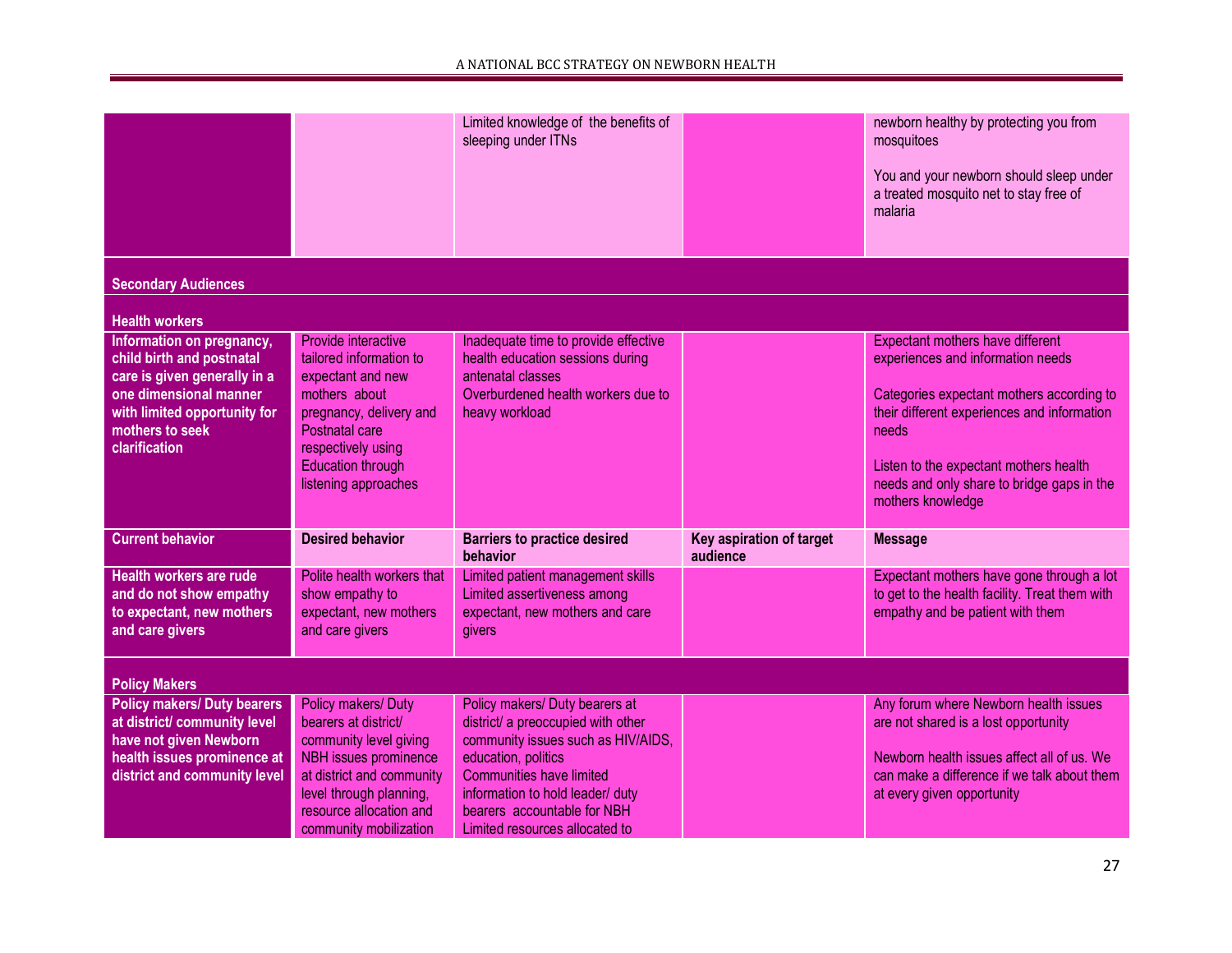|                                                                                                                                                        |                                                                                                                                      | address NBH issues at community<br>level                                                                                                                                                    |                                      |                                                                                                                                                                                                                                                                                 |
|--------------------------------------------------------------------------------------------------------------------------------------------------------|--------------------------------------------------------------------------------------------------------------------------------------|---------------------------------------------------------------------------------------------------------------------------------------------------------------------------------------------|--------------------------------------|---------------------------------------------------------------------------------------------------------------------------------------------------------------------------------------------------------------------------------------------------------------------------------|
| <b>Policy makers/ Duty bearers</b><br>at national level have not<br>allocated adequate<br>resources to<br><b>NewbornHealth</b>                         | Policy makers/ Duty<br>bearers at national<br>allocating adequate<br>resources to NBH                                                | Low profile of NBH issues in<br>comparison to other health issues<br>such as HIV/AIDS<br>Limited data of NBH issues such as<br>neonatal and maternal mortality<br>outside the health system |                                      | Any additional resources allocated to<br>Newborn health will save a newborn life<br>Newborn health is underfunded compared<br>to other health areas                                                                                                                             |
| <b>MEDIA</b>                                                                                                                                           |                                                                                                                                      |                                                                                                                                                                                             |                                      |                                                                                                                                                                                                                                                                                 |
| <b>Current behavior</b>                                                                                                                                | <b>Desired behavior</b>                                                                                                              | <b>Barriers to practice desired</b><br>behavior                                                                                                                                             | Key aspiration of target<br>audience | <b>Message</b>                                                                                                                                                                                                                                                                  |
| Media gate keepers(owners,<br>editors, presenters) are<br>ignorant of the Newborn<br>health situation in Uganda,<br>its implications and their<br>role | Media gate<br>keepers(owners, editors,<br>presenters) aware of the<br>NBH situation in Uganda,<br>its implications and their<br>role | Low profile of NBH issues in<br>comparison to other health issues<br>such as HIV/AIDS<br>Limited public interest in NBH issues<br>Limited knowledge and information<br>on NBH issues        |                                      | Newborn health is a concern for all and<br>coverage of Newborn health issues will<br>enhance the credibility of your media<br>outlets<br>Newborn health issues affect us all. Media<br>coverage of these newborn health issues<br>can go a long way in addressing the<br>issues |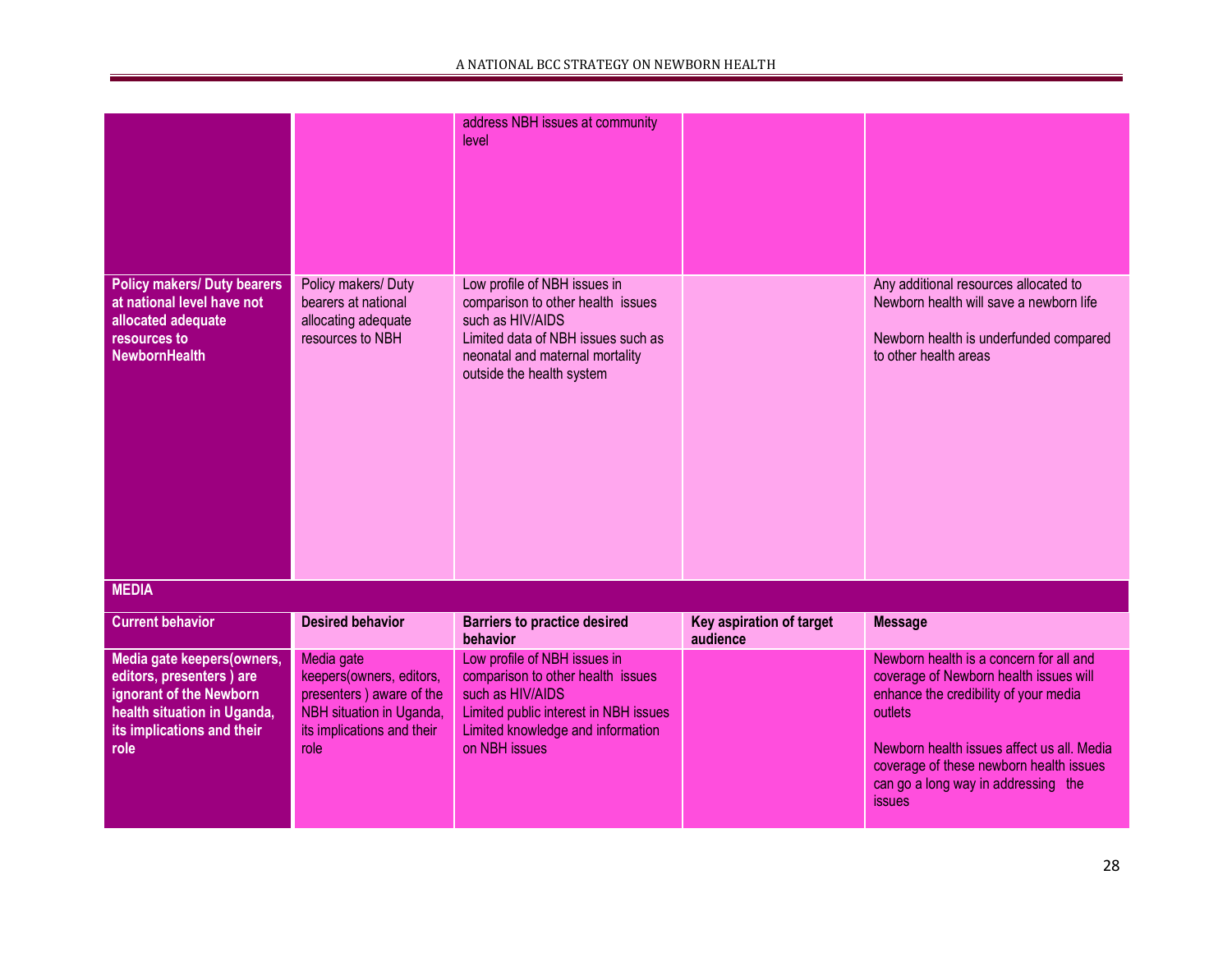| <b>VHTs</b>                                                                                                                                                                                            |                                                                                                                                                                 |                                                                                                                                                                                                                                                                              |                                                                                                                                                                                                                             |
|--------------------------------------------------------------------------------------------------------------------------------------------------------------------------------------------------------|-----------------------------------------------------------------------------------------------------------------------------------------------------------------|------------------------------------------------------------------------------------------------------------------------------------------------------------------------------------------------------------------------------------------------------------------------------|-----------------------------------------------------------------------------------------------------------------------------------------------------------------------------------------------------------------------------|
| Village health teams (VHTs)<br>are not sensitizing<br>communities and<br>households on Newborn<br>health and referring and<br>linking those in need of<br>services to Newborn<br>healthcare facilities | Village health teams<br>(VHT) sensitize<br>communities and<br>households on NBH and<br>refer and linking those in<br>need of services to NBH<br>care facilities | Limited financial and non-financial<br>incentives to conduct and refer<br>expectant mothers on issues of NBH<br>Lack of tools to facilitate community<br>sensitization sessions on NBH<br>Prominence of other health areas<br>such as HIV/AIDs that has over<br>engaged VHTs | Newborn health morbidity and mortality that<br>are currently negatively affecting our<br>communities.<br>We need to share information with the<br>communities and support them to adopt<br>positive newborn health behavior |
|                                                                                                                                                                                                        |                                                                                                                                                                 |                                                                                                                                                                                                                                                                              |                                                                                                                                                                                                                             |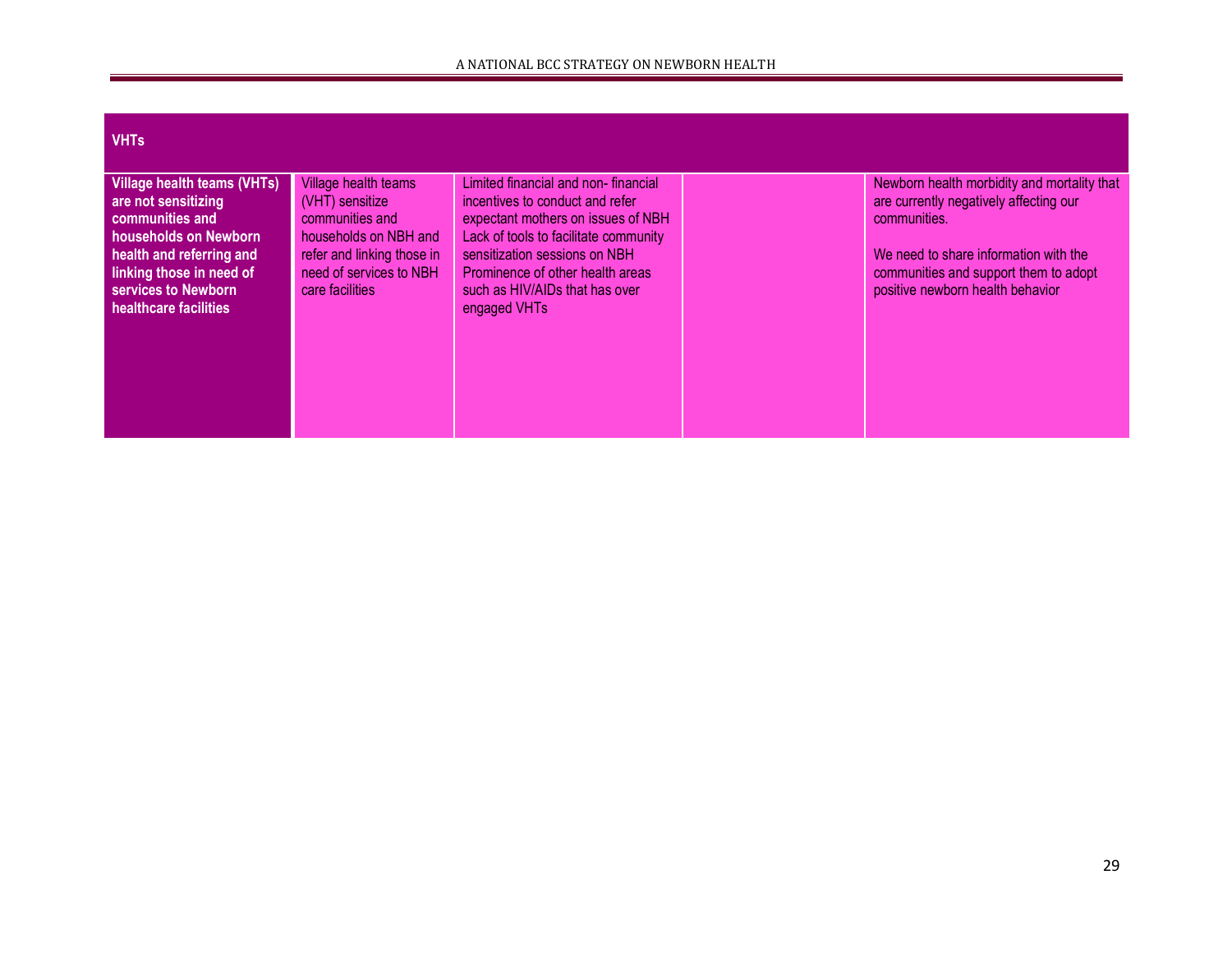# **2.7 Channels/Media**

Basing on information gathered during the stakeholder consultation and communication needs assessment process, the strategy proposes a number of communication channels through which the various target audiences could be reached. It also categorises the channels into Advocacy and Communication channels based on their suitability to the advocacy and communications objectives of the strategy. A brief guide is provided on how each of the channels can be applied to maximize the impact of the messages that may be communicated using these channels.

The channels herein proposed are intended to cater for the broad range of audiences involved, taking into account their education levels, geographical spread, access to communication channels as well as their efficacy to need.The strategy will aim at creating a *360 degree experience*, for repeat information and maximum impact.360 Channel examples include Experiential stop-and-go drama, Facilitated community dialogues, Community health fairs with 4-6 tents with facilitators on different topics. Interactions with newborn health Champions during service provision, Peerto-peer interactions with satisfied users of newborn health products, Interactive radio talks shows and recorded community dialogues as well as Participatory drama skits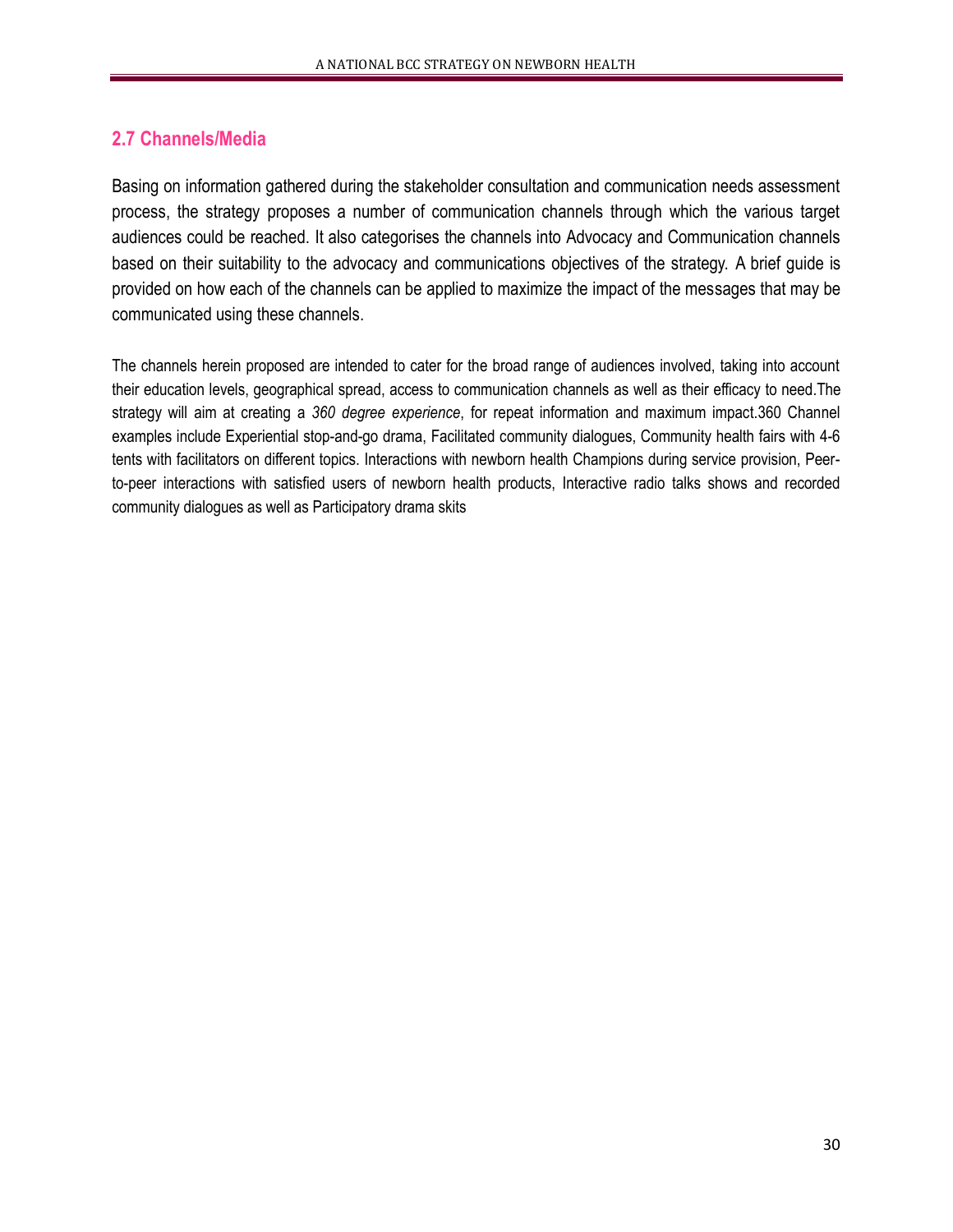| <b>AREA</b>     | <b>CHANNEL</b>                      | <b>DESCRIPTION/APPLICATION</b>                                                                                                                                                                                                                                                                                                                                                                                                                                   |
|-----------------|-------------------------------------|------------------------------------------------------------------------------------------------------------------------------------------------------------------------------------------------------------------------------------------------------------------------------------------------------------------------------------------------------------------------------------------------------------------------------------------------------------------|
| <b>ADVOCACY</b> | <b>Print media</b><br>a) Newspapers | Full colour inserts/fliers can be an effective means of<br>disseminating information as they are attractive to the reader, with<br>a much longer shelf life than even the newspaper itself. They can<br>reach all corners of the country in a short time, inside the<br>newspaper. They are more effective with pictorials. They can be<br>used to disseminate specific milestones on NBH                                                                        |
|                 |                                     | Newspaper supplements could also be valuable in bringing out<br>useful details about NBH, especially on matters of policy and<br>regulation. This information may further help the public to<br>understand the actions being undertaken by the NBH. Newspaper<br>supplements can raise awareness about an institution/project<br>especially on specific days, e.g. Budget Day, State of the Nation<br>Address Day, Independence Day, etc.                        |
|                 |                                     | News stories and feature articles, through regular periodical<br>press briefings, or as need arises, journalists can be invited from<br>time to time to cover developments in NBH sector so that they<br>can generate stories. It is also important for the Newborn health<br>partner communications to contribute NBH articles for publication<br>in the press and appear on TV and radio talk shows to address<br>issues related to NBH                        |
|                 |                                     | Newspaper strips; strips allow for quick and easy reading due to<br>the summarized and precise presentation of information. They are<br>also more re-current than the other print formats.                                                                                                                                                                                                                                                                       |
|                 | b) Other printed materials          | Brochures, posters, fliers, factsheets and other BCC materials -<br>translated into local languages and easy to understand formats to<br>cater for the large rural target audiences                                                                                                                                                                                                                                                                              |
|                 | <b>Television</b>                   | The implementers of Newborn health communication and<br>advocacy programmes should negotiate slots for Key actors in<br>the area of NBH to appear on selected popular talk shows for<br>discourses on NBH                                                                                                                                                                                                                                                        |
|                 |                                     | Produce and broadcast short documentaries on the benefits and<br>challenges of NBH choices.                                                                                                                                                                                                                                                                                                                                                                      |
|                 | Radio                               | Talk shows: The Newborn Health programme communications<br>can take advantage of the various talk shows on most of the radio<br>stations to engage the public NBH. NNH implementing partners<br>should regularly appear on the shows so they can push the<br>agenda through the media. These appearances should be well<br>coordinated and the talking points prepared and agreed on to<br>avoid sending conflicting messages to the programme target<br>groups. |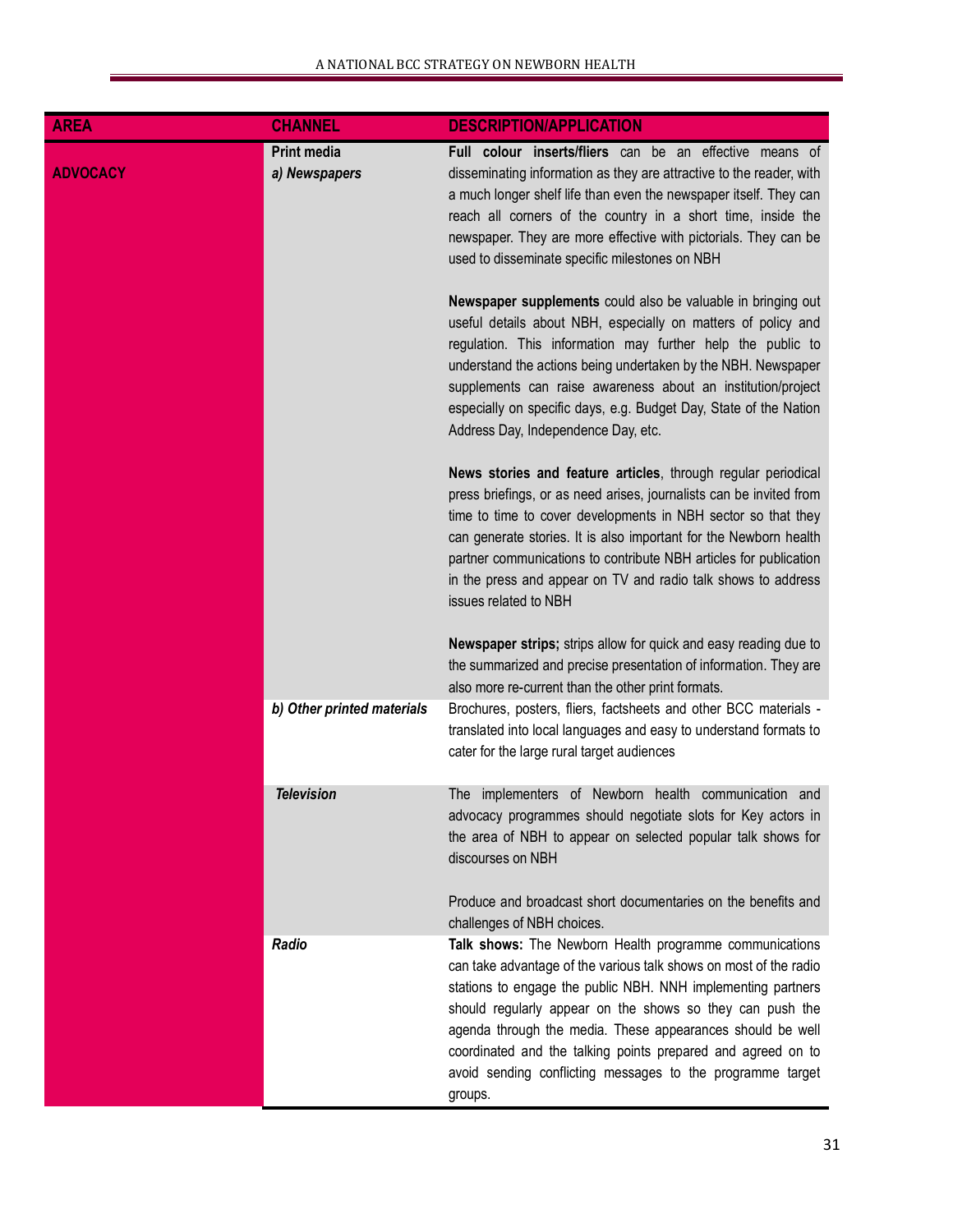|                      | <b>Website Information</b><br>Meetings, seminars and<br>workshops with other key | The implementing agencies Newborn Health communication<br>interventions could capitalize on this resource to reach the<br>various audiences targeted by implementing partners. Timely<br>updates are necessary for this medium to succeed.<br>Link implementing partners' Newborn Health websites to other<br>sites for complementarity.<br>Post all the necessary information on NBH.<br>Meetings are an important avenue to relay message and get<br>feedback. Such meetings benefit the communicator through the |
|----------------------|----------------------------------------------------------------------------------|---------------------------------------------------------------------------------------------------------------------------------------------------------------------------------------------------------------------------------------------------------------------------------------------------------------------------------------------------------------------------------------------------------------------------------------------------------------------------------------------------------------------|
|                      | stakeholders                                                                     | two-step process of communication in which messages are first<br>delivered to a few but influential members of a community; which<br>will then percolate to the rest of the target publics coming from<br>their opinion leaders.                                                                                                                                                                                                                                                                                    |
|                      | Advocacy<br>approaches/                                                          | Commemoration of global NBH days                                                                                                                                                                                                                                                                                                                                                                                                                                                                                    |
|                      | tactics                                                                          | Increased media coverage and profiling of NBH issues at national<br>level                                                                                                                                                                                                                                                                                                                                                                                                                                           |
|                      |                                                                                  | Lobbying key political players and decision makers on matters of<br>NBH for increased resource allocation                                                                                                                                                                                                                                                                                                                                                                                                           |
|                      |                                                                                  | Popularise Newborn Health issues through regular dissemination<br>of research findings and Newborn Health programme position<br>papers to influence public agenda                                                                                                                                                                                                                                                                                                                                                   |
|                      |                                                                                  | Piggy back on other advocacy initiatives such as the<br>Parliamentary advocacy strategy                                                                                                                                                                                                                                                                                                                                                                                                                             |
|                      |                                                                                  | Profile best practices by health workers and women of<br>reproductive age                                                                                                                                                                                                                                                                                                                                                                                                                                           |
|                      |                                                                                  | Regional Radio Programmes: Important to have regular radio                                                                                                                                                                                                                                                                                                                                                                                                                                                          |
| <b>COMMUNICATION</b> | Radio                                                                            | programmes on selected FM stations across the country with<br>emphasis on stations with local language programmes to help<br>explain issues related to NBH, and the expected benefits of<br>adopting positive health seeking behavior and practices.                                                                                                                                                                                                                                                                |
|                      |                                                                                  | Radio documentaries and spots: The Newborn Health<br>Communicationinterventions could consider production of radio<br>documentaries on NBH and get them aired on radio from time to<br>time for public awareness.                                                                                                                                                                                                                                                                                                   |
|                      | Interpersonal<br>communications                                                  | Especially popular with members of local communities -<br>especially women- that may have limited access to and control<br>over mass media channels and value personal interactions to<br>deliver "intimate" messages on issues of NBH; The interpersonal<br>communication will reinforce the messages that will be<br>disseminated through mass media to foster adoption of positive<br>NBH behaviors.                                                                                                             |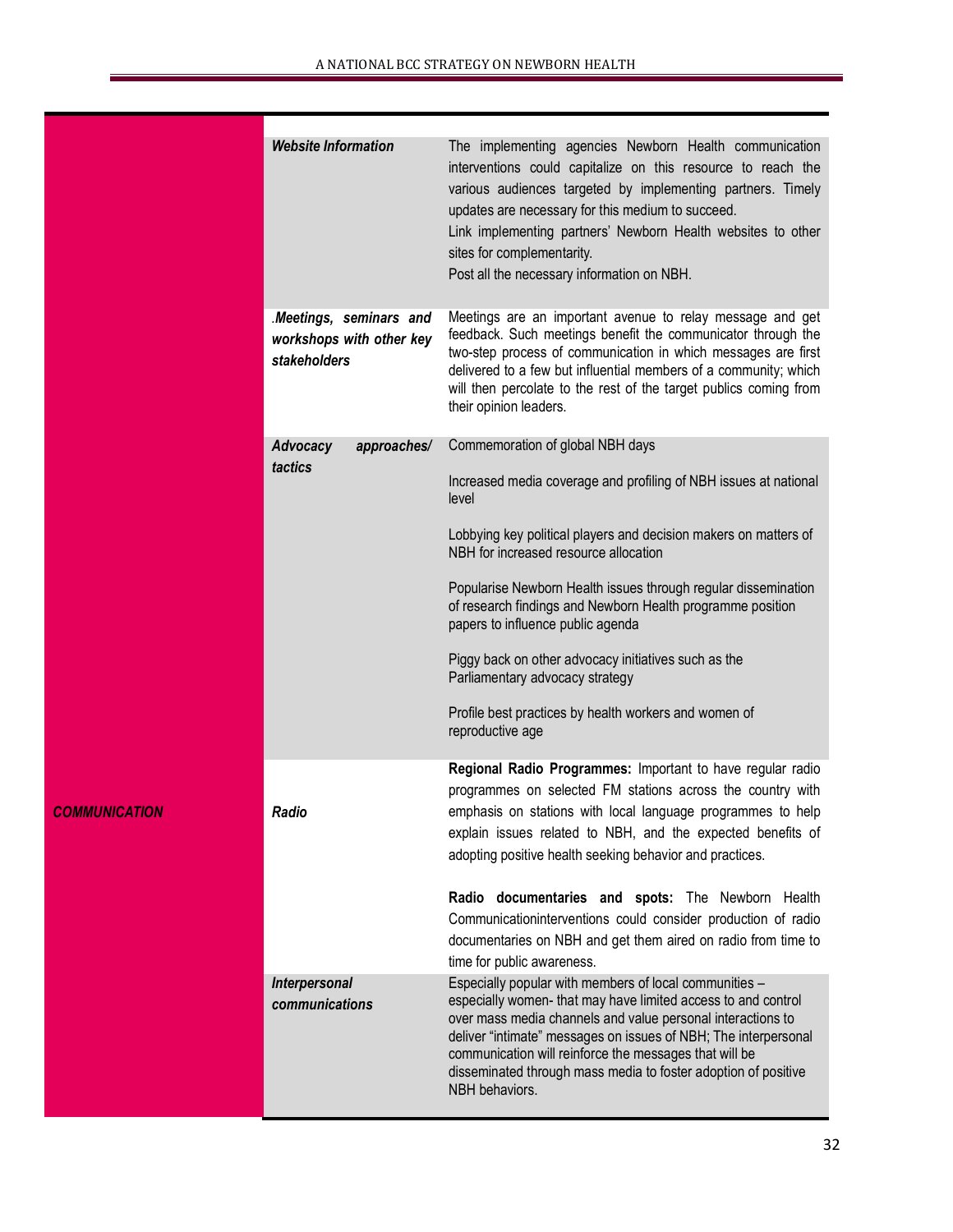|                                                                                                                                | community outreaches on NBH for women, their spouses and<br>caregivers<br>ante natal clinics for expectant mothers<br>one-on-one sessions with expectant and new mothers<br>Facility and community based education using community based<br>structures such as VHTs during Meetings, receptions, community<br>activations.                                                                                                                                                                                                                                                                                |
|--------------------------------------------------------------------------------------------------------------------------------|-----------------------------------------------------------------------------------------------------------------------------------------------------------------------------------------------------------------------------------------------------------------------------------------------------------------------------------------------------------------------------------------------------------------------------------------------------------------------------------------------------------------------------------------------------------------------------------------------------------|
| <b>Community</b><br>communication networks                                                                                     | Community communications approaches or networks (where<br>established) are vital in the process of social change, where the<br>process of change starts with community involvement from the<br>earliest stages of an intervention. Community involvement is<br>critical in:<br>community problem identification, (appreciating the<br>$\bullet$<br>problem and need for action)<br>group decision making(deciding on communication<br>$\bullet$<br>approach to the problem)<br>action planning, (target setting)<br>collective action and implementation(execution of<br>$\bullet$<br>planned activities) |
| <b>Reinforcing community</b><br>level IPC                                                                                      | Through use of drama and storytelling approaches for generating<br>interest and providing opportunity for interactive feedback and<br>sharing of experiences. The strategy will use community drama<br>groups, religious leaders, community women group leaders,<br>VHTs, to tell the stories.                                                                                                                                                                                                                                                                                                            |
| <b>Synergize Community</b><br>based organisation (CBO)<br>partnerships and use<br>their infrastructure to<br>reach households; | Harness Community based organisation (CBO) partnerships and<br>use their infrastructure to reach households                                                                                                                                                                                                                                                                                                                                                                                                                                                                                               |
|                                                                                                                                |                                                                                                                                                                                                                                                                                                                                                                                                                                                                                                                                                                                                           |

# **PART III: IMPLEMENTING THE STRATEGY**

# **3.0. ACTION PLANNING**

The implementation of this strategy is premised on the principle that newborn health is multifaceted encompassing multiple health issues and concerns for service providers and consumers. It is understood that there are multiple actors with specific programmatic and communication interventions targeted at improving newborn survival and health. The strategy therefore proposes an integrated approach to communication on newborn health in which the different health concerns and interventions are seen as and positioned as integral efforts at improving newborn survival and health rather than mutually exclusive interventions.

The strategy therefore proposes an integrated communications framework, as well as the roles, responsibilitiesand major action points for the Newborn health programme and stakeholders. The communication strategy aims to assure consistent communication at the community, district and national levels; ‐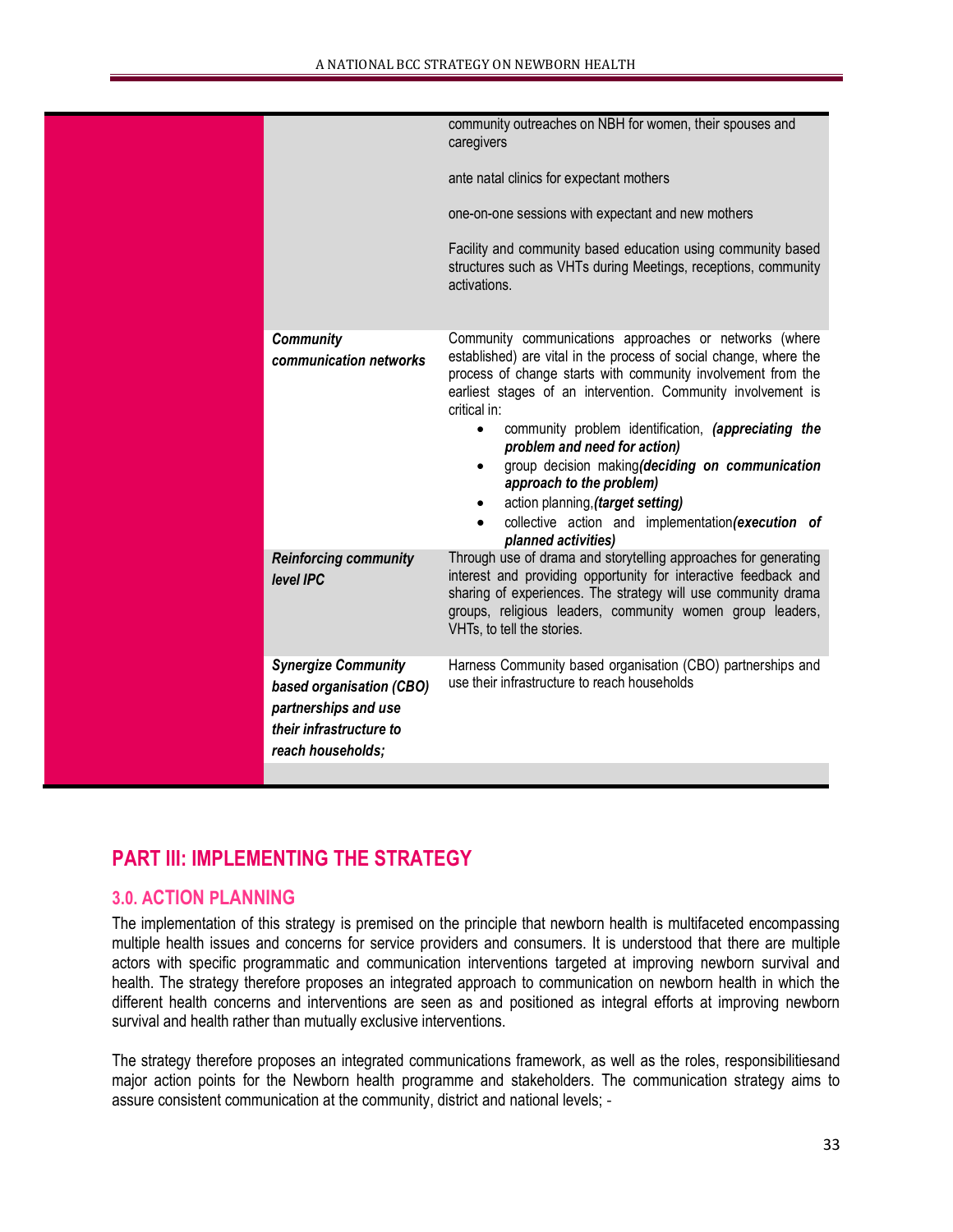Implementation of this strategy will be led by the NNSC on newborn health as laid out under the rolesand responsibilities section below. Each year, the designated communication focal person(s) will produce a communication action plan to guide the implementation of the strategy. The strategy will be underpinned by a number of principles that should ensure NBH communication interventions achieve intended objectives

# **3.1 Integrated newborn health communication framework**

The strategy proposes an integrated approach to communication on newborn health, in which the different health concerns and interventions are seen as and positioned as complementary efforts at improving newborn survival and health rather than mutually exclusive interventions. It therefore provides all actors with communication interventions a platform that they can use to roll out their communication interventions while providing them a 360 degree awareness of other related messaging is available and alternative interventions they can leverage for programme efficiency.

The integrated approach creates a continuum of communication possibilities and synergies, allowing for more efficient and effective resource allocation and utilization, which in turn should translate into more effective message delivery and the desired social change in respect of newborn health.



**A matrix illustrating the integrated approach to communication on newborn health**

# **3.2Levels of Communication and advocacy**

This strategy provides for communication and advocacy at three levels representing stages necessary for complete penetration of communication and advocacy interventions aimed at saving newborn lives. The levels are as follows: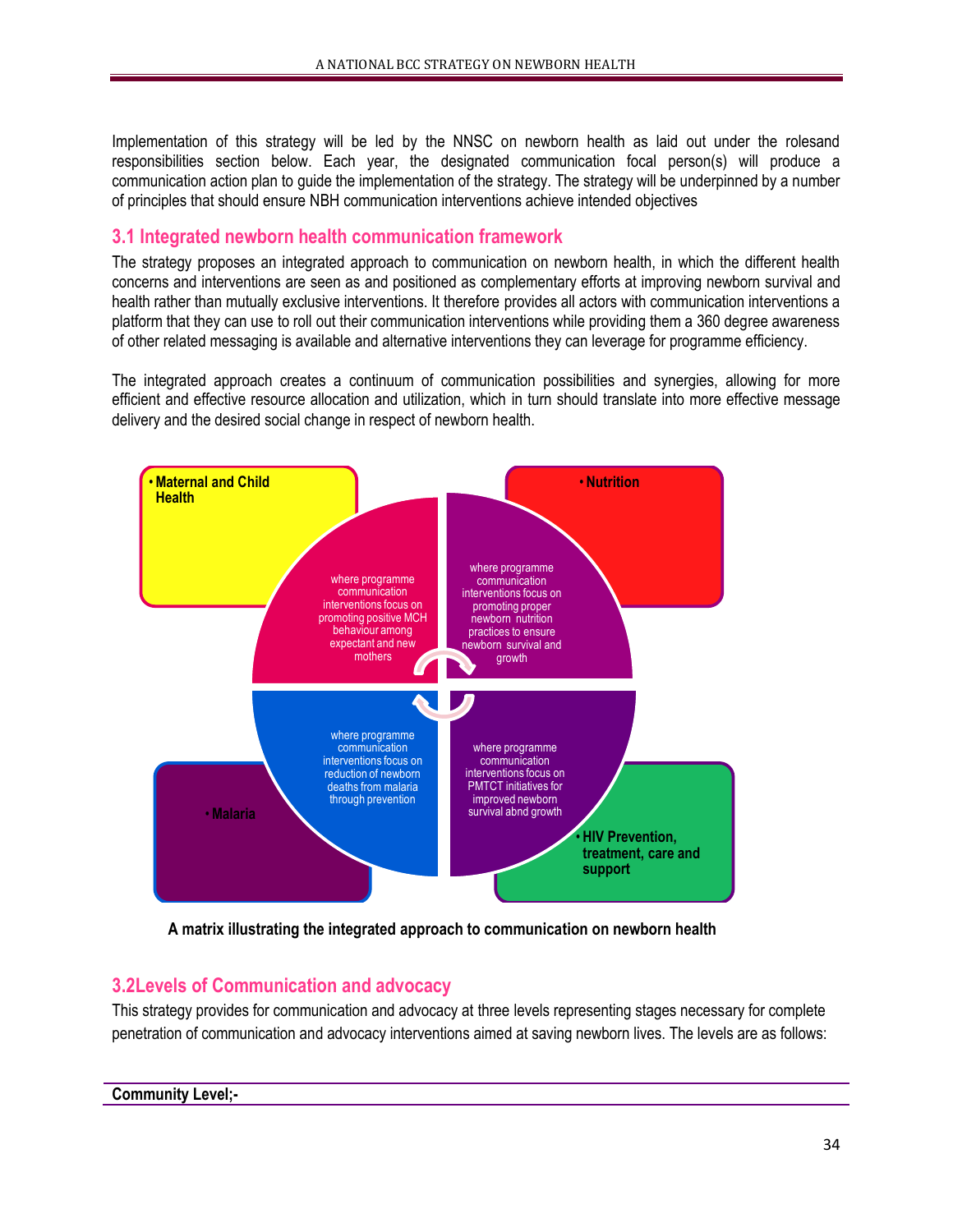**Community health workers including in-charges of antenatal units at the health sub-district levels; conducting outreaches**

**Village Health Teams (VHTs); one-on-one sessions; small group meetings (5-10 persons); facilitate large group (15 and above persons)**

**Community level social structures (including opinion leaders and social groups) that can be leveraged to engage in NBH communication efforts with focus on:problem identification; identification of community communication leads; synthesizing individual and shared interests in the programme interventions; clear understanding of where they want to be and achieve; understanding where they are in regard to the issue; assessing appropriate communication interventions and building consensus on actions to be taken**

**District Level:-**

**District Politicians such as Resident District Commissioners, LCV Chairpersons and Councils, relevant departments such as Health, Community Development, Education, Information and the media houses (Local FM radio stations) and NGOs.It also includes frontline Health workers (Midwives and Nurses); they have direct contact with women of reproductive age at antenatal clinics, outreaches, and greatly influence Newborn health choices**

#### **National Level;-**

**The National Newborn Steering Committee (the lead forum)**

**Government of Uganda through the ministry of health (Health Education and Promotion Department/Maternal and Child Health Technical Working Group/MoH Senior Management Team); leading advocacy; profiling Newborn health in high level engagements**

**District /Community leaders; secretaries for health, DHOs, HIV Focal Persons; Health Educators; NewbornHealthPartner CSOs with interventions in NBH**

## **3.3Coordination and Implementation of the Strategy**

Implementation of communication and advocacy activities should be managed and coordinated to ensure stakeholders execute their roles more effectively by harnessing the synergy that is generated by joint planning and coordinated implementation of the NBH communication and advocacy activities. The implementation of the communication and advocacy strategy will be managed by the saving newborn lives steering committee (SNL) with technical support on issues related to communication and advocacy provided by the HP&E Division. The Maternal and Child health cluster will closely follow up the implementation of the strategy.

The SNL lead team shall specifically:

- **Oversee the implementation of this strategy as stipulated in agreed work plans**
- **Coordinate internal and external communication within NewbornHealthprogramme and oversee the establishment of a communication team**
- **Collect and manage feedback from communities and other target audiences**
- **Design new approaches for improved community participation and communication in NewbornHealth communications and advocacy**
- **Document, package and oversee the production of NewbornHealthinformation Education Communication (IEC) and advocacy materials**
- **Coordinate training/and or train programme staff in communication and advocacy as required.**
- **Develop data bases for all key relevant NewbornHealthstakeholders including; donors, the media, policy implementers, policy makers, and partner organisations among others**
- **Carry out monitoring and evaluation activities of all communication and advocacy interventions**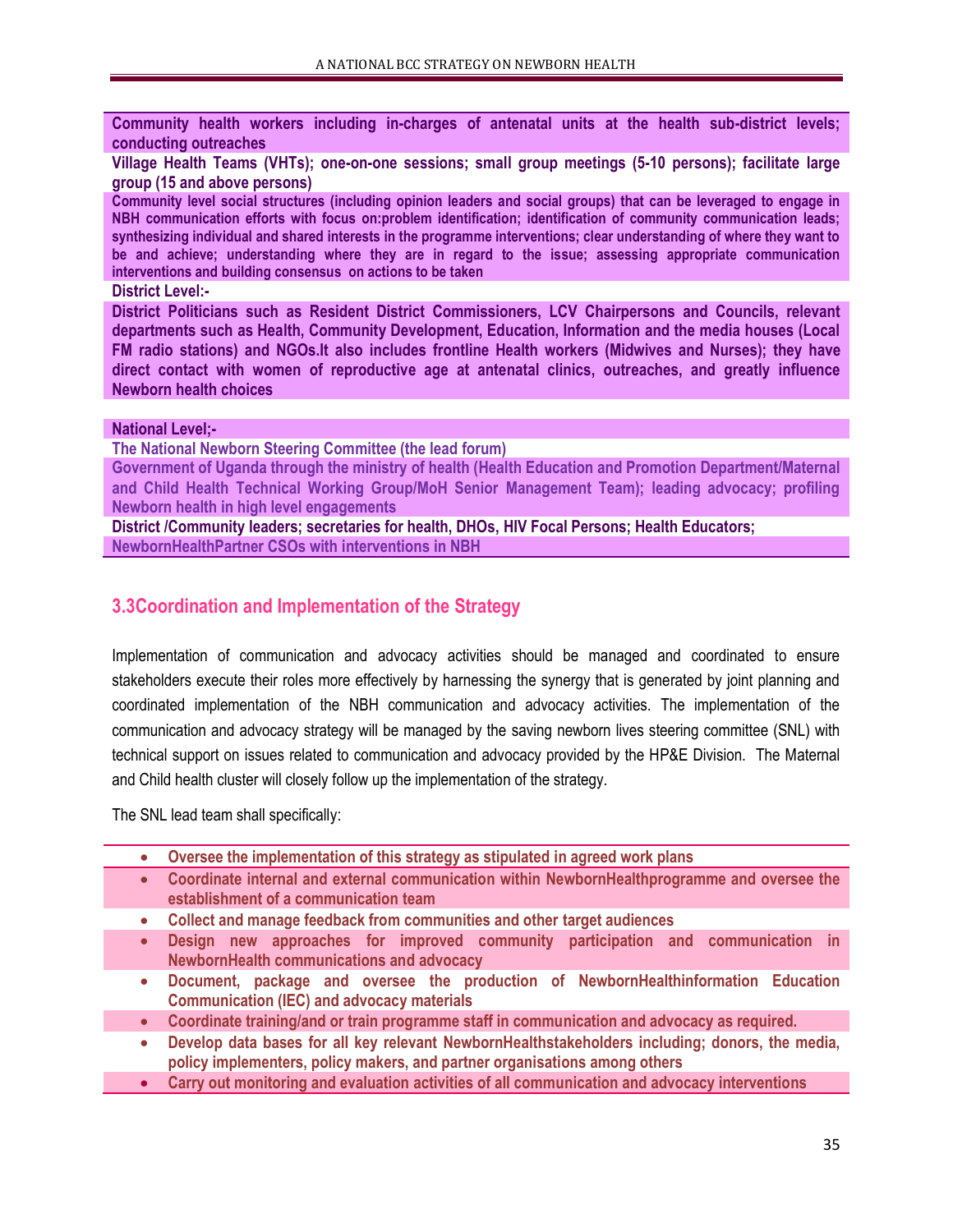# **3.3.1 Other key Roles and Responsibilities**

| <b>Partners and stakeholders</b>                                                                                                                                                                                 | Role(s)                                                                                                                                                                                                                                                                                                                                                                              |
|------------------------------------------------------------------------------------------------------------------------------------------------------------------------------------------------------------------|--------------------------------------------------------------------------------------------------------------------------------------------------------------------------------------------------------------------------------------------------------------------------------------------------------------------------------------------------------------------------------------|
| <b>Village Health Teams (VHTs)</b>                                                                                                                                                                               | • Conduct one-on-one sessions;<br>Hold small group meetings (5-15 persons); facilitate<br>$\bullet$<br>large group (16 and above persons)                                                                                                                                                                                                                                            |
| Frontline Health workers (Midwives and Nurses);<br>contact with<br>they have<br>direct<br>women of<br>reproductive<br>influence<br>and<br>greatly<br>age                                                         | • Conduct at antenatal<br>clinics<br>and<br>convey<br>NewbornHealthmessages;<br>$\bullet$ Carry<br>out<br>community<br>for<br>outreaches                                                                                                                                                                                                                                             |
| <b>NewbornHealth choices</b>                                                                                                                                                                                     | NewbornHealthmessage penetration among hard to<br>reach groups;                                                                                                                                                                                                                                                                                                                      |
| <b>Communities</b>                                                                                                                                                                                               | Communication gap identification<br>$\bullet$<br>Feedback/Support<br>$\bullet$<br>Monitoring Communication (tracking communication<br>interventions for reach and impact)                                                                                                                                                                                                            |
|                                                                                                                                                                                                                  | Assessing communication needs (interacting with<br>$\bullet$<br>colleagues and identifying information/knowledge gaps)<br>• Community Outreach (promoting and modeling desired<br>behaviour)                                                                                                                                                                                         |
|                                                                                                                                                                                                                  | • Community based initiatives engaged in the promotion of<br>positive new born health behaviour                                                                                                                                                                                                                                                                                      |
| District /Community leaders; secretaries for health,<br><b>DHOs, HIV Focal Persons, Health Educators</b>                                                                                                         | • Ensure communication and advocacy materials reach<br>intended audiences                                                                                                                                                                                                                                                                                                            |
|                                                                                                                                                                                                                  | Monitor the implementation of Newborn<br>health<br>$\bullet$<br>communication and advocacy interventions within<br>their jurisdiction and report to the NNSC<br>developing<br>Engaging<br>and<br>partnerships<br>with<br>$\bullet$<br>district/community based organizations to implement<br>newborn health interventions                                                            |
| The National Newborn Steering Committee (the lead<br>institution);                                                                                                                                               | Provide communication and advocacy leadership<br>of interventions<br>co-ordination<br>and<br>messaging,<br>$\bullet$                                                                                                                                                                                                                                                                 |
|                                                                                                                                                                                                                  | Advocacy<br>Identify and leverage messages and IEC materials<br>$\bullet$<br>similar<br>from<br>campaigns<br>on<br>newborn<br>health<br>implemented by other partners and agencies                                                                                                                                                                                                   |
| Government of Uganda through the ministry of<br>health<br>(Education<br><b>Exercise Promotions</b><br>and<br>Department/Maternal and Child Health Technical<br><b>Working Group/MoH Senior Management Team);</b> | approval of Newborn Health messages;<br>$\bullet$<br>• profiling Newborn health in high level engagements                                                                                                                                                                                                                                                                            |
| Partner CSOs with Newborn health programmes and<br><b>interventions</b>                                                                                                                                          | collaborative<br>Undertake<br>communication<br>and<br>$\bullet$<br>advocacy interventions with the Newborn health<br>programme<br>Sharing of information and experiences including key<br>$\bullet$<br>messages, IEC materials and communication and<br>advocacy platforms with NNSC and Newborn health<br>programme team for improved<br>leverage of<br>opportunities and materials |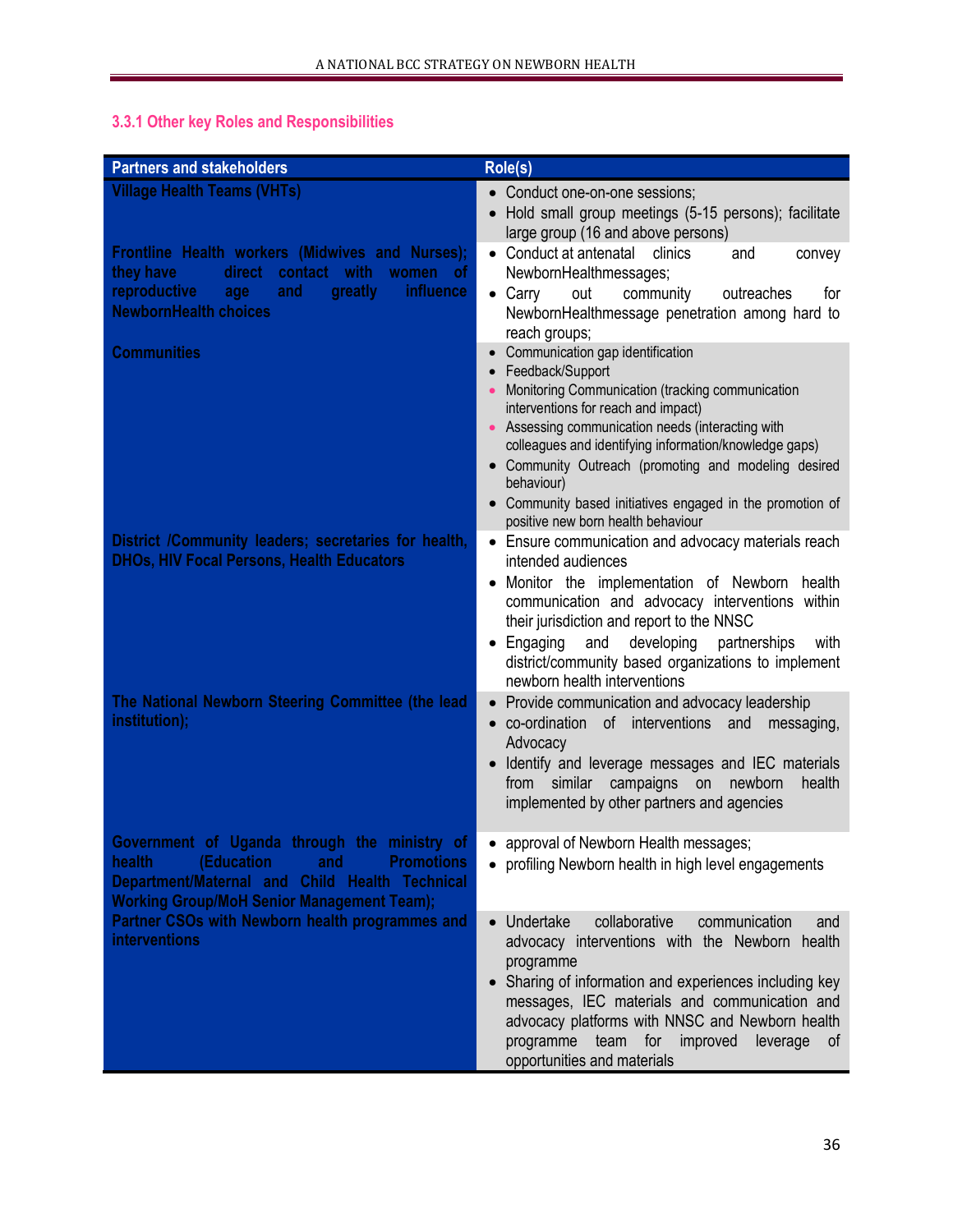# **3.4Guiding principles for Newborn health communications**

In keeping with the overall objectives, the strategy provides guiding principles against which all Newborn health communication and advocacy shall be developed and implemented. The principles are premised on the need for stakeholder participation, uniform messaging by all involved in communication and advocacy, coordination of communication and advocacy interventions and timely issues management. The strategy also recommends continuous documentation of Newborn health communication and advocacy interventions, establishment of clarity of roles and adoption of communication approaches that facilitates understanding across all categories of audiences targeted by the Newborn health communication and advocacy messages

Community participation; ‐ Prescription in all Newborn Health programme communication interventions that the community is the primary stakeholder in the realization of the Newborn Health objectives. Therefore community participation through constant consultation, feedback collection and analysis as well as ongoing sharing and exchange are critical to success.

- Uniform messages and communication on what Newborn health is, what it does, objectives and differentiation from previous interventions
- Clear and consistent internal communication, sharing, exchange and coordination within NNSC and other actors
- Timely and effective feedback management and incorporation Newborn health communications target groups and implementing partners
- Proper documentation and dissemination of knowledge, skill and technology best practice in all project areas
- Establishing clear communication roles, responsibilities and expectations at all levels of Newborn health programme implementation
- Speaking and writing in plain language, that is; language that everyone understands including avoidance of the use of jargon when communicating with ordinary men and women or those who are not of their specialty

# **3.5Key Newborn Health Communication and Advocacy messages**

## **Messages targeting Newborn Health primary audiences**

- Delay bathing the newborn for at least one day after delivery
- Start breastfeeding your newborn immediately after birth
- Consistently and exclusively breast feed your newborn
- Taking your newborn child for immunization and other health services
- Delay conception until you body is ready for another baby
- Prepare the necessary requirements for the safe delivery of your baby
- If your newborn is unable to suckle, express the milk and feed manually
- Seek MTCT services as a couple to protect your unborn baby from HIV
- Sleep under a mosquito to prevent you and your newborn baby from contracting malaria

#### **Messaging targeting front line health workers**

- Give expectant mothers information based on their needs
- Listen to the expectant mothers health needs and only share to bridge gaps in the their knowledge
- Treat expectant and new mothers with empathy and patience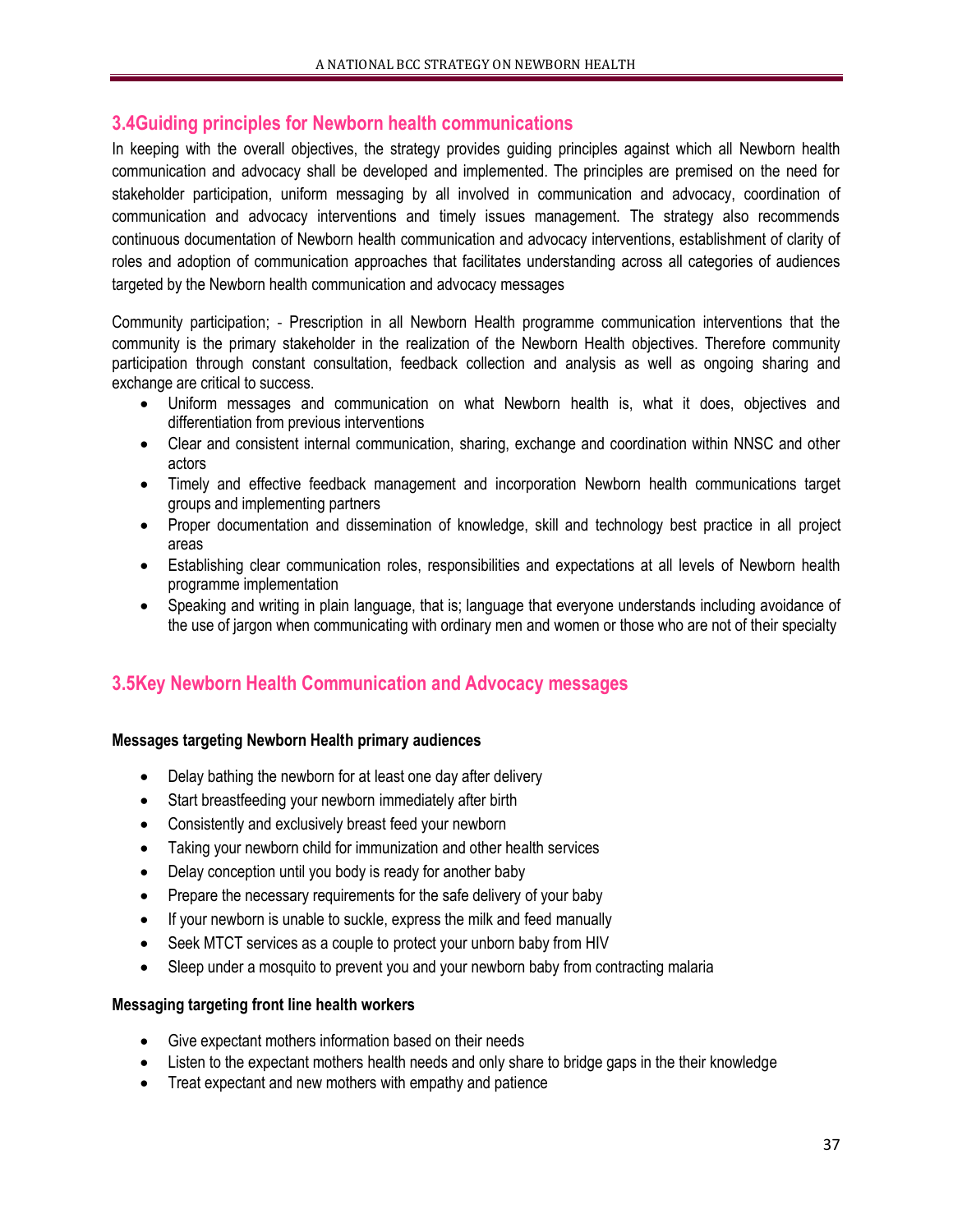## **Messaging for advocates for Newborn health**

- Share newborn health issues at any given opportunity
- Any additional resources allocated to newborn health will save a newborn life
- Build relations with the media and other partners to tell your stories
- Use evidence based advocacy to tell a compelling story for increase attention to newborn health
- Leverage opportunities to highlight newborn health issues

# **Detailed stakeholder advocacy power/influence, interest and strategy for engagement. Adopted from the Power Mapping Exercise for Newborn Health in Uganda conducted by Save the Children**

| <b>Stakeholder</b>              | <b>Profile</b>                                                              | Type of                                  | Level of                                                                         | Level of           | <b>Strategy to</b> |
|---------------------------------|-----------------------------------------------------------------------------|------------------------------------------|----------------------------------------------------------------------------------|--------------------|--------------------|
|                                 |                                                                             | Power/Influence                          | Power/Influence                                                                  | <b>Interest</b>    | engage             |
| Child Health<br>division/MOH    | Lead within<br>government on<br>Child health                                | Decision maker                           | High level for<br>government ownership<br>, policy, strategy and<br>coordination | High level support | Collaborate        |
| Reproductive<br>health division | Lead within<br>government on<br><b>RH</b>                                   | Decision maker                           | High level for<br>government ownership<br>, policy, strategy and<br>coordination | High level support | Collaborate        |
| <b>WHO</b>                      | Donor agency                                                                | Funding, policy and<br>technical support | High level funding and<br>moderate<br>implementation                             | High level         | Collaborate        |
| <b>DFID</b>                     | Donor agency                                                                | Funding, policy and<br>technical support | High level funding and<br>moderate<br>implementation                             | High level         | Collaborate        |
| <b>USAID</b>                    | Donor agency                                                                | Funding, policy and                      | High level funding and<br>high implementation                                    | High level         | Collaborate        |
| Save the<br>children            | Civil society,<br>Child health and<br>Advocacy,<br>implementation           | Advocacy and<br>technical support        | Moderate level of<br>power and high on<br>advocacy                               | High level         | Involve            |
| <b>RHU</b>                      | Civil society,<br>Reproductive<br>health and<br>Advocacy,<br>implementation | Advocacy and<br>implementation           | Moderate level of<br>power and high on<br>advocacy                               | Low                | Consult            |
| <b>Stakeholder</b>              | <b>Profile</b>                                                              | Type of                                  | Level of                                                                         | Level of           | <b>Strategy to</b> |
|                                 |                                                                             | Power/Influence                          | Power/Influence                                                                  | <b>Interest</b>    | engage             |
| <b>PATH</b>                     | Civil society,<br>Reproductive<br>health and                                | Advocacy,<br>implementation              | Moderate level of<br>power and high on<br>advocacy                               | Low                | Inform             |
| Pathfinder                      | Civil society,<br>health and<br>Advocacy,<br>implementation                 | Advocacy and<br>implementation           | Moderate level of<br>power and high on<br>advocacy                               | Low                | Inform             |
| Uganda Red                      | Humanitarian                                                                | Humanitarian                             | low level                                                                        | Low                | Inform             |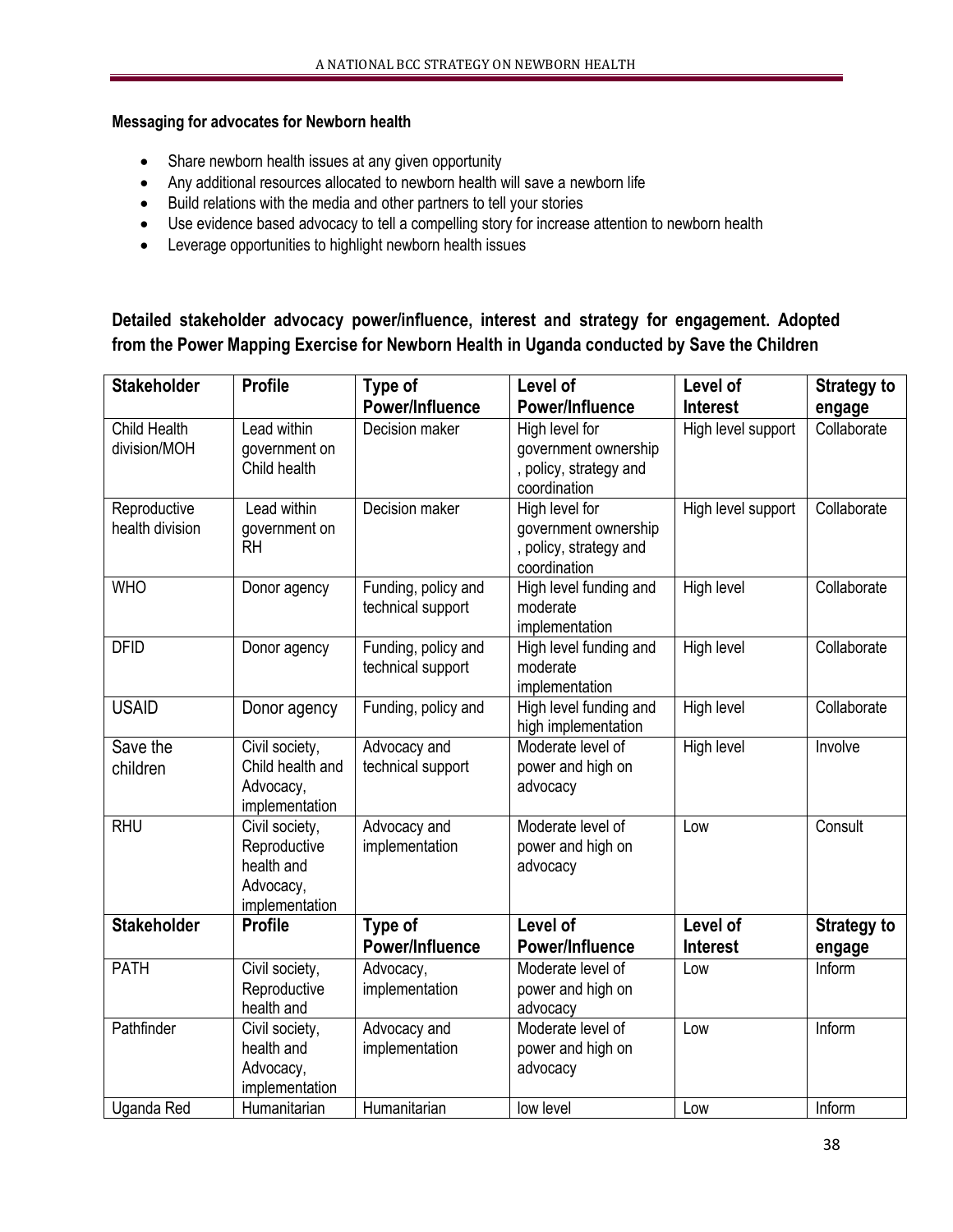| Cross Civil<br>society, | assistance and<br>Advocacy,<br>implementation                          | response                              |                                                                                                                     |                |                        |
|-------------------------|------------------------------------------------------------------------|---------------------------------------|---------------------------------------------------------------------------------------------------------------------|----------------|------------------------|
| <b>World Vision</b>     | Civil society,<br>health and<br>Advocacy<br>implementation,            | Advocacy and<br>implementation        | Moderate level of<br>power and high on<br>advocacy                                                                  | Pharmaceutical | supplies<br>management |
| <b>NMS</b>              | Government<br>parastatal for<br>government                             | Pharmaceutical<br>supplies management | High level<br>pharmaceutical<br>supplies funding, policy<br>and guidelines                                          | Moderate       | Involve                |
| <b>JMS</b>              | <b>UPMB Faith</b><br>based<br>pharmaceutical<br>supplies<br>management | Pharmaceutical<br>supplies management | High level<br>pharmaceutical<br>supplies funding,<br>policy, and guidelines<br>for faith based health<br>facilities | Moderate       | Involve                |
| <b>UCMB</b>             | Faith based<br>service delivery                                        | Manage faith based<br>hospitals       | High level                                                                                                          | Moderate       | Involve                |
| <b>UPMB</b>             | Faith based<br>service delivery                                        | Manage faith based<br>hospitals       | High level                                                                                                          | Moderate       | Involve                |

## *3.5.1 Existing Newborn health BCC opportunities*

The national Saving Newborn Lives BCC and advocacy strategy recognises that there are existing Newborn health BCC platforms that can be leveraged for enhanced communication impact and learnings. It is derived from the mapping of related communications interventions that there are a number of agencies with well-developed communication platforms and SNL messages that could be harnessed by others to establish a more coordinated and integrated approach to SNL communications interventions with the direct benefit of efficient resource deployment and communications impact as translated into better SNL related behaviour and practices among target groups. Agencies implementing SNL communications interventions may therefore engage in collaborative efforts to share experiences or materials and strategies. A comprehensive list of related SNL communications interventions is here provided. *(See Annex A*)

# **3.6Risk management and plan for continuity**

The development of this communication strategy recognizes the fact that the Newborn health Programme, partners and the target communities, are "living" and "changing" entities. They learn, adapt and adjust to their environments and the changing socio‐political, economic and environmental circumstances. Therefore, the risk management part of this strategy lies in the fact that it is a "living communication strategy" that learns and adapts to community needs, trends and circumstances. The task of continuous learning, adjustments and adaptation, lies in the hands of the lead implementers of the strategy who will spearhead the continuous learning process.

In planning to mitigate risk, the Newborn health programme should be aware of the following potential risk factors; -

 Possibility of sending mixed and conflicting messages among the Newborn health programme implementing team, boundary partners and frontline communicators. This arises from the multi-level nature of the Newborn health communication interventions.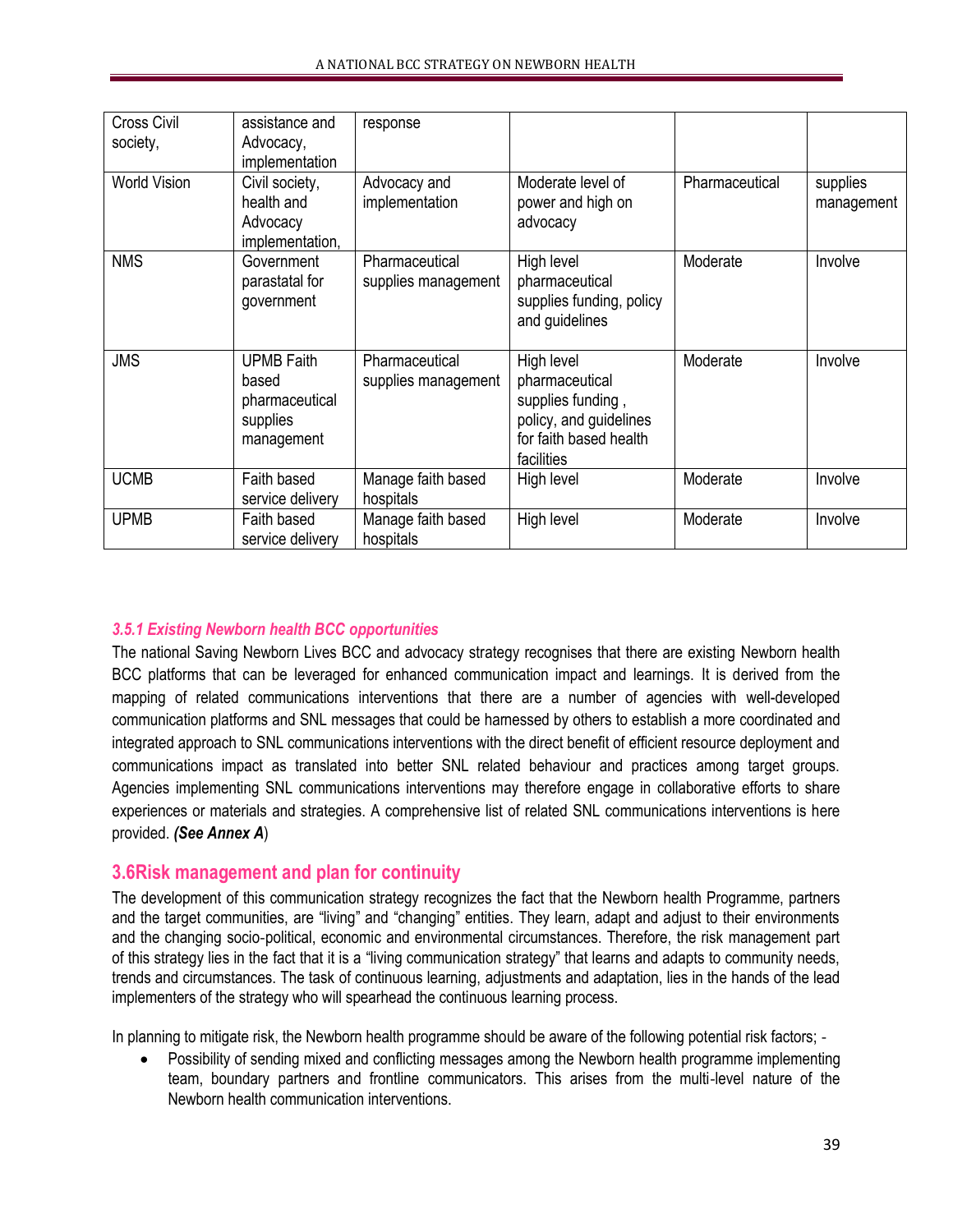- Unrealistic expectations from the community as a result of limited knowledge and previous project interventions that approached communities from a materialistic and donation point of view.
- Communication overload, fatigue and competition from other projects for community attention and participation
- Intermittent, sporadic and irregular communication and delays in feedback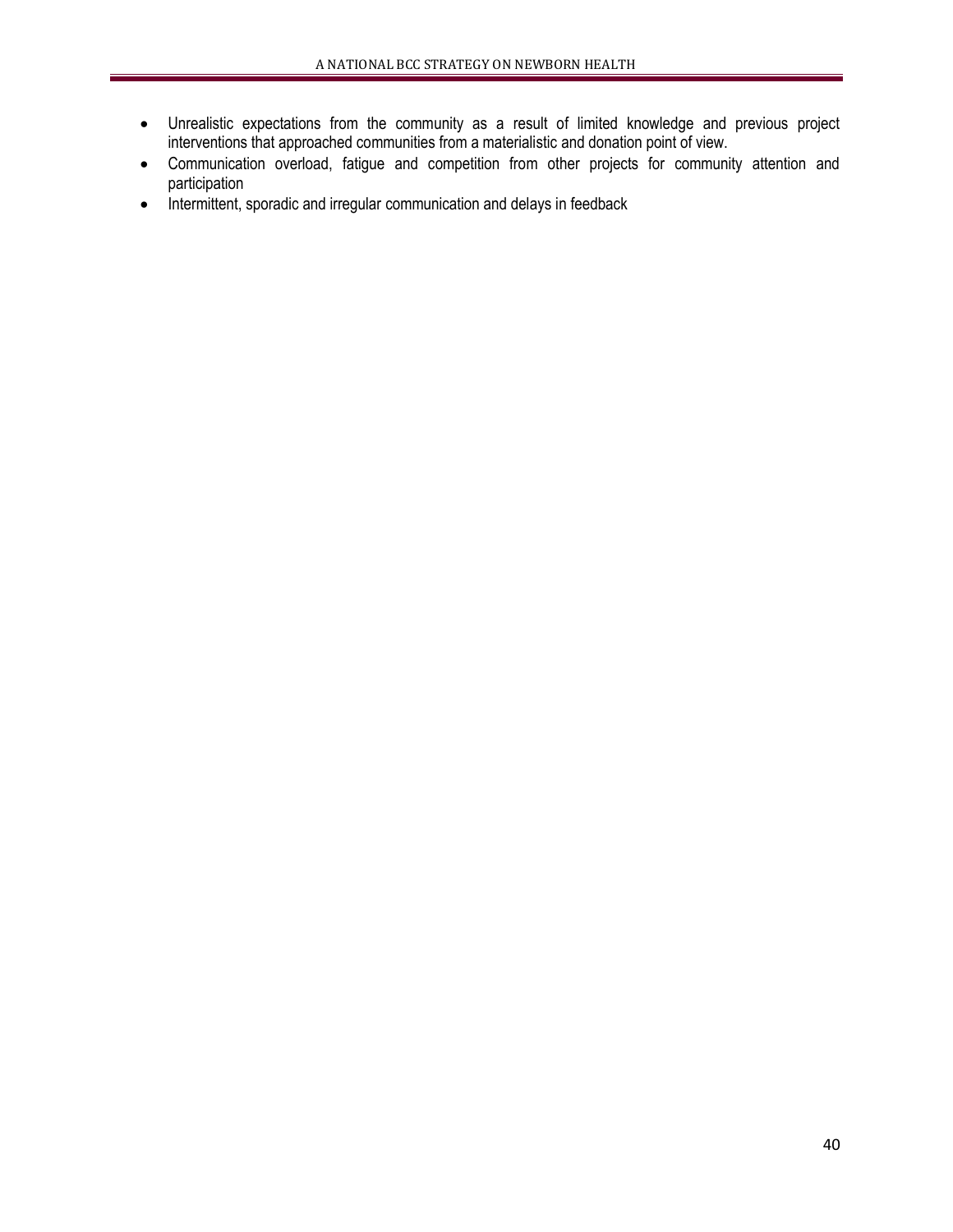| TIMELINE AND LEVEL OF FOCUS FOR IMPLEMENTATION |                                                     |        |        |                   |        |        |
|------------------------------------------------|-----------------------------------------------------|--------|--------|-------------------|--------|--------|
| Area                                           | <b>Major Activities</b>                             | Year 1 | Year 2 | Year <sub>3</sub> | Year 4 | Year 5 |
|                                                | Print Communication and Advocacy strategy           |        |        |                   |        |        |
|                                                | Produce abridged Communication and                  |        |        |                   |        |        |
|                                                | Advocacy strategy                                   |        |        |                   |        |        |
| Communication                                  | Hold strategy dissemination meeting                 |        |        |                   |        |        |
|                                                | Conduct media orientation on NBH situation          |        |        |                   |        |        |
|                                                | and reporting                                       |        |        |                   |        |        |
|                                                | Develop IP BCC campaigns                            |        |        |                   |        |        |
|                                                | <b>Launch Communication Strategy</b>                |        |        |                   |        |        |
|                                                | Develop/update communication training               |        |        |                   |        |        |
|                                                | guidelines                                          |        |        |                   |        |        |
|                                                | Train service providers (VHTs, Health               |        |        |                   |        |        |
|                                                | Educators)                                          |        |        |                   |        |        |
|                                                | Develop M & E communication indicators              |        |        |                   |        |        |
| Advocacy                                       | Conduct support supervision                         |        |        |                   |        |        |
|                                                | Conduct monitoring and evaluation                   |        |        |                   |        |        |
|                                                |                                                     |        |        |                   |        |        |
|                                                |                                                     |        |        |                   |        |        |
|                                                | Conduct quarterly review meetings                   |        |        |                   |        |        |
|                                                |                                                     |        |        |                   |        |        |
|                                                |                                                     |        |        |                   |        |        |
|                                                | Develop advocacy kit                                |        |        |                   |        |        |
|                                                | Conduct advocacy meetings for national and          |        |        |                   |        |        |
|                                                | district level, political leaders and other leaders |        |        |                   |        |        |
|                                                | Conduct national Newborn health study               |        |        |                   |        |        |
|                                                |                                                     |        |        |                   |        |        |
|                                                |                                                     |        |        |                   |        |        |
|                                                | Participate in key national Health days             |        |        |                   |        |        |
|                                                |                                                     |        |        |                   |        |        |
|                                                |                                                     |        |        |                   |        |        |
|                                                |                                                     |        |        |                   |        |        |
|                                                | Hold dialogue meetings with duty y bearers to       |        |        |                   |        |        |
|                                                | highlight Newborn health issues                     |        |        |                   |        |        |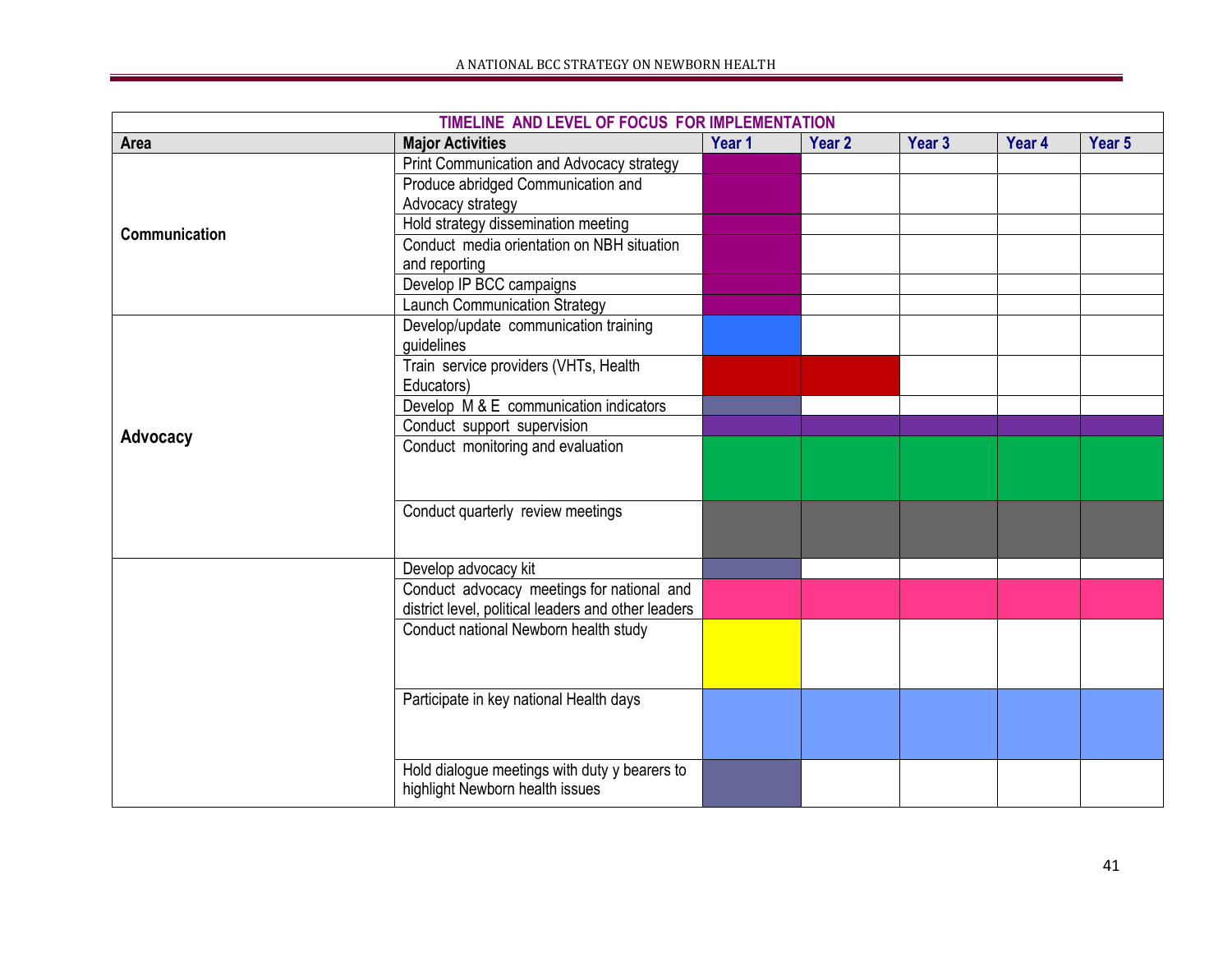# **APPENDIX A: MATRIX OF POTENTIAL NEWBORN HEALTH COMMUNICATION PLATFORMS**

| <b>SN</b>      | <b>Name of Implementing</b><br><b>Partner</b>                            | <b>Behaviors Addressed</b>                                             | <b>Key audiences</b>                                                                          | <b>HC Activities</b>                                                       | <b>NBH Behavior to be addressed/Key</b>                                                                                                                                                                                                                                                                                                                                                                                                                                                                                                                                                                                                                    |
|----------------|--------------------------------------------------------------------------|------------------------------------------------------------------------|-----------------------------------------------------------------------------------------------|----------------------------------------------------------------------------|------------------------------------------------------------------------------------------------------------------------------------------------------------------------------------------------------------------------------------------------------------------------------------------------------------------------------------------------------------------------------------------------------------------------------------------------------------------------------------------------------------------------------------------------------------------------------------------------------------------------------------------------------------|
| 1              | <b>Maternal and Child</b><br><b>Health Integrated</b><br>Program (MCHIP) | Immunization                                                           | MOH/UNEPI, DHT,<br>HWs, VHT, Parents<br>and leaders                                           | Conducting one on one,<br>small and large group<br>communication           | Attend all four antenatal visits                                                                                                                                                                                                                                                                                                                                                                                                                                                                                                                                                                                                                           |
| $\overline{2}$ | <b>USAID/Uganda Private</b><br><b>Health Support Program</b>             | Increase uptake and<br>quality of services in<br>Private health sector | <b>Health workers</b><br>Community                                                            | Charts, job aides, training,<br>guidelines, posters                        | Plan for the delivery of your unborn baby<br>Handle expectant mother with empathy                                                                                                                                                                                                                                                                                                                                                                                                                                                                                                                                                                          |
| $\overline{3}$ | <b>Uganda Health Marketing</b><br>Group (UHMG)                           | Safe motherhood                                                        | Women of<br>reproductive age                                                                  | Radio Spots, Posters, fact<br>sheet                                        | Reduce work load during pregnancy<br>Report to<br>the nearest health facility when you experience any<br>unusual signs and symptoms; fever, bleeding, lower<br>abdominal pain;<br>Deliver your baby at a<br>health facility with qualified personnel;<br>Delay conception<br>for at least one year to give your body an opportunity to<br>conceive and deliver a healthy baby;<br>Sleeping under a mosquito net will prevent you and your<br>newborn baby from contracting malaria<br>Delay conception for at least on year so that you can<br>adequately care for your baby; Support your expectant<br>partner to deliver safely and raise a healthy baby |
| 4              | <b>Uganda Health Marketing</b><br>Group (UHMG)                           | Using a family planning<br>method is the smart thing<br>to do          | Spacers, women with<br>1-2 children living in<br>semi urban                                   | Development and placement<br>of Radio spots Posters                        | Delay conception for at least one year to give your body an<br>opportunity to conceive and deliver a healthy baby                                                                                                                                                                                                                                                                                                                                                                                                                                                                                                                                          |
| 5              | Marie Stopes Uganda                                                      | <b>Expectant mothers should</b><br>deliver at the health facility      | Women of<br>reproductive age,<br>expectant mothers,<br>Health Workers,<br>Mothers in law, Men | Community dialogues, -<br>Mobile bus drives,<br>placement of Radio spots   | Deliver at a health facility                                                                                                                                                                                                                                                                                                                                                                                                                                                                                                                                                                                                                               |
|                |                                                                          | Use an IUD to space your<br>children                                   | Child spacers                                                                                 | Hold community dialogues<br>Develop and place posters<br>place radio spots | Delay conception for at least one year to give your body an<br>opportunity to conceive and deliver a healthy baby                                                                                                                                                                                                                                                                                                                                                                                                                                                                                                                                          |
|                |                                                                          | If you feel you want to limit<br>the number of children go             | Men who want to limit<br>the no. of children                                                  | <b>Community Dialogues</b><br><b>Activations Home visits</b>               |                                                                                                                                                                                                                                                                                                                                                                                                                                                                                                                                                                                                                                                            |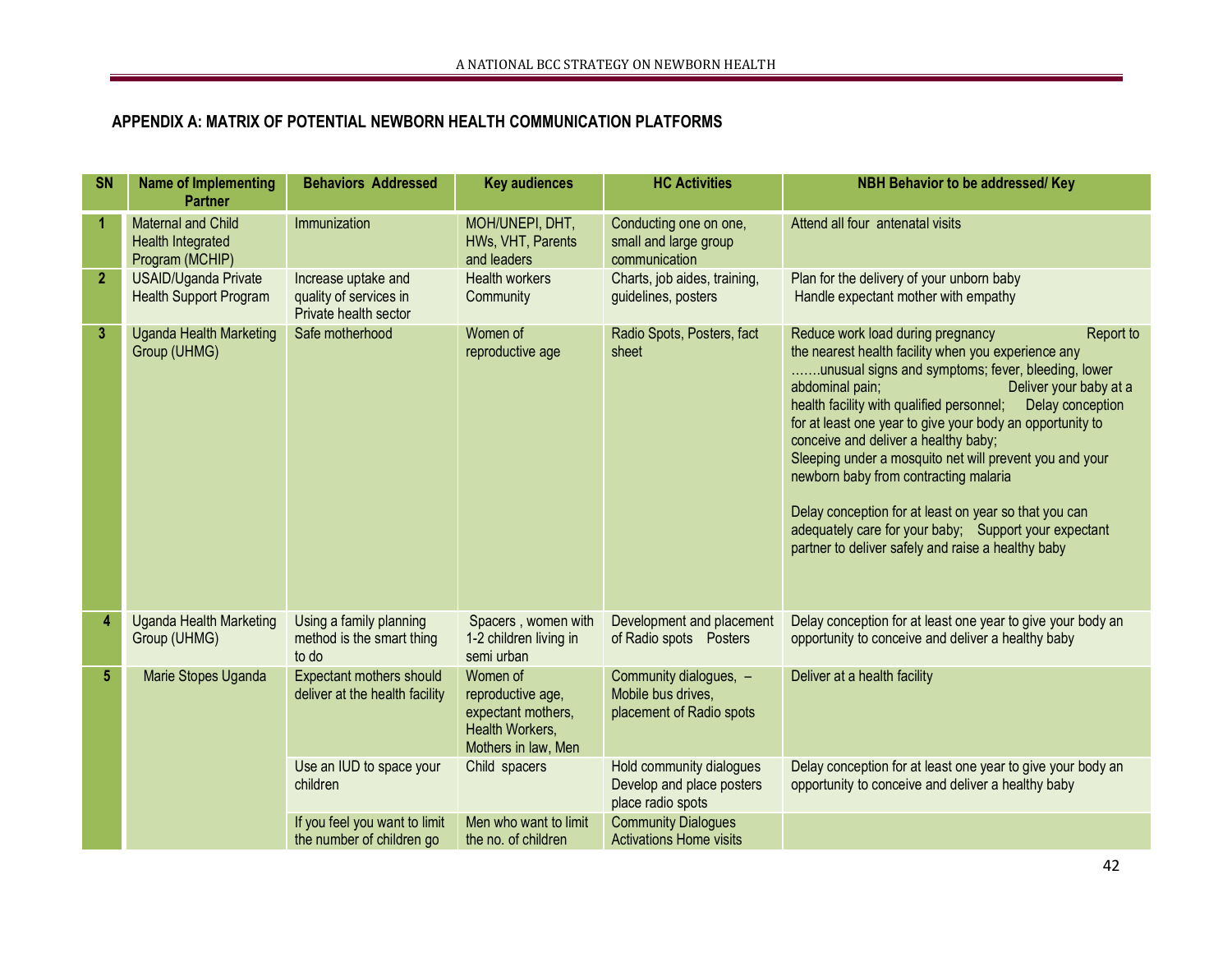|                |                                                                        | for a vasectomy                                       |                          |                                                            |                                                                                                                                                                                                                                                                                                                                                                                                                                                                                                                                                                                                                |
|----------------|------------------------------------------------------------------------|-------------------------------------------------------|--------------------------|------------------------------------------------------------|----------------------------------------------------------------------------------------------------------------------------------------------------------------------------------------------------------------------------------------------------------------------------------------------------------------------------------------------------------------------------------------------------------------------------------------------------------------------------------------------------------------------------------------------------------------------------------------------------------------|
| 6              | <b>MCHIP Maternal and</b><br><b>Child Health Integrated</b><br>program | Mothers playing a great<br>role in child immunization | <b>Mothers</b>           | <b>Community Dialogue and</b><br>Meetings                  | Take your Newborn for immunization                                                                                                                                                                                                                                                                                                                                                                                                                                                                                                                                                                             |
| $\overline{7}$ | Save the Children                                                      | Saving Newborn lives                                  | <b>Expectant Mothers</b> | <b>Community dialogues Hold</b><br><b>Radio Talk shows</b> | Prepare the necessary requirements for the safe delivery of<br>your baby<br>Breast milk is the best way to keep your newborn baby<br>Start breastfeeding your<br>healthy<br>newborn baby immediately after birth<br>Your newborn baby will grow and stay healthy if they are<br>consistently breastfed<br>Poor cutting and management of the umbilical cord may result<br>in the death of your newborn baby Clean your newborns<br>cord using clean safe water and keep the cord dry for quick<br>healing<br>Keep Baby Warm and Dry<br>Keep your premature baby in skin to skin contact all the time           |
| 8              | Save the Children                                                      | Saving Newborn lives                                  | <b>Expectant Mothers</b> | <b>Community dialogues Hold</b><br>Radio Talk shows        | Prepare the necessary requirements for the safe delivery of<br>your baby<br><b>Breast</b><br>milk is the best way to keep your newborn baby healthy<br>Start breastfeeding your newborn baby immediately after birth<br>Your newborn baby will grow and stay healthy if they are<br>consistently breastfed<br>Poor cutting and management of the umbilical cord may result<br>in the death of your newborn baby Clean your newborns<br>cord using clean safe water and keep the cord dry for quick<br>healing<br>Keep Baby Warm<br>and Dry<br>Keep your premature<br>baby in skin to skin contact all the time |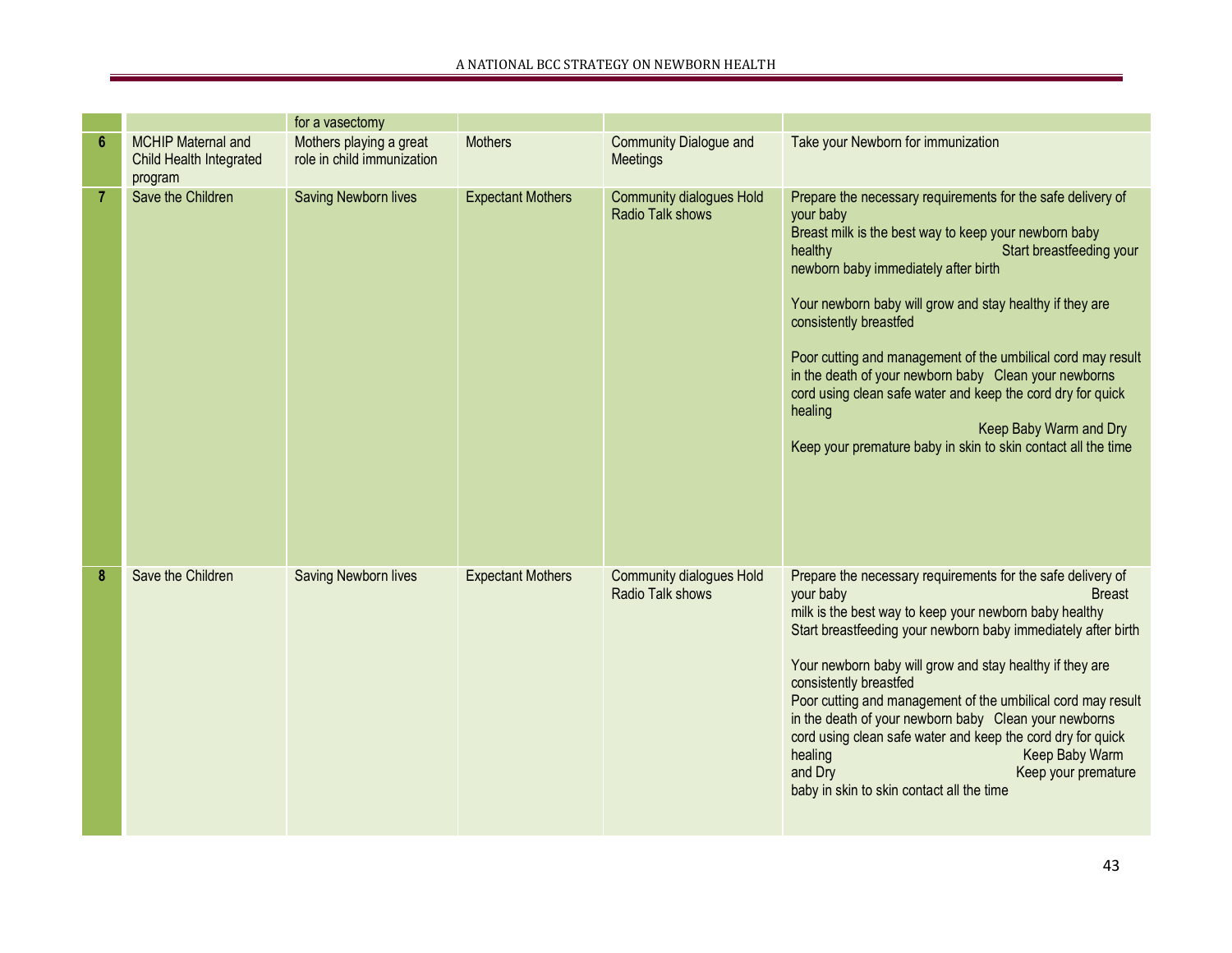| 9  | <b>MCHIP Maternal and</b><br>Child Health Integrated<br>program | Mothers playing a great<br>role in child immunisation                                  | <b>Mothers</b>                    | <b>Community Dialogue and</b><br>Meetings            | Take your Newborn for immunisation                                                                                                                                                                                                                                                                                                                                                   |
|----|-----------------------------------------------------------------|----------------------------------------------------------------------------------------|-----------------------------------|------------------------------------------------------|--------------------------------------------------------------------------------------------------------------------------------------------------------------------------------------------------------------------------------------------------------------------------------------------------------------------------------------------------------------------------------------|
| 10 | <b>SPRING</b>                                                   | <b>Exclusive breast feeding</b>                                                        | Pregnant and lactating<br>mothers | Conducting community<br>dialogues                    | Breast milk is the best way to keep your newborn baby<br><b>Start</b><br>healthy<br>breastfeeding your newborn baby immediately after birth<br>Your newborn baby will grow and stay healthy if they are<br>consistently breastfed                                                                                                                                                    |
|    |                                                                 | Fathers should engage in<br>feeding a sick child,<br>recovering child                  | <b>Fathers</b>                    | Conducting community<br>dialogues                    | Breast milk is the best way to keep your newborn baby<br>healthy<br>Start breastfeeding your<br>newborn baby immediately after birth                                                                                                                                                                                                                                                 |
|    |                                                                 |                                                                                        |                                   |                                                      | Your newborn baby will grow and stay healthy if they are<br>consistently breastfed<br>Breast milk is the best way to keep your newborn baby<br>healthy<br><b>Start</b><br>breastfeeding your newborn baby immediately after birth                                                                                                                                                    |
|    |                                                                 |                                                                                        |                                   |                                                      | Your newborn baby will grow and stay healthy if they are<br>consistently breastfed                                                                                                                                                                                                                                                                                                   |
| 11 | <b>SCORE</b>                                                    | Handling food well,<br>Exclusive breastfeeding,<br>having Feeding nutritiously<br>when | Vulnerable<br>households          | Radio talk shows,<br>community dialogues             | Breast milk is the best way to keep your newborn baby<br>healthy<br><b>Start</b><br>breastfeeding your newborn baby immediately after birth<br>1Your newborn baby will grow and stay healthy if they are<br>consistently breastfed<br>Have a balanced diet during pregnancy and after delivery<br>Support your spouse to have a balanced diet during<br>pregnancy and after delivery |
| 12 | Mildmay                                                         | Eating a balanced diets<br>while HIV positive                                          | <b>PLHIV</b>                      | Health talks peer to peer<br>sessions demonstrations | Have a balanced diet during pregnancy and after delivery<br>Support your spouse to have a balanced diet during<br>pregnancy and after delivery                                                                                                                                                                                                                                       |
| 13 | Save the Children                                               | Saving Newborn lives                                                                   | <b>Expectant Mothers</b>          | Community dialogues                                  | Have a balanced diet during pregnancy and after delivery<br>Support your spouse to have a balanced diet during<br>pregnancy and after delivery                                                                                                                                                                                                                                       |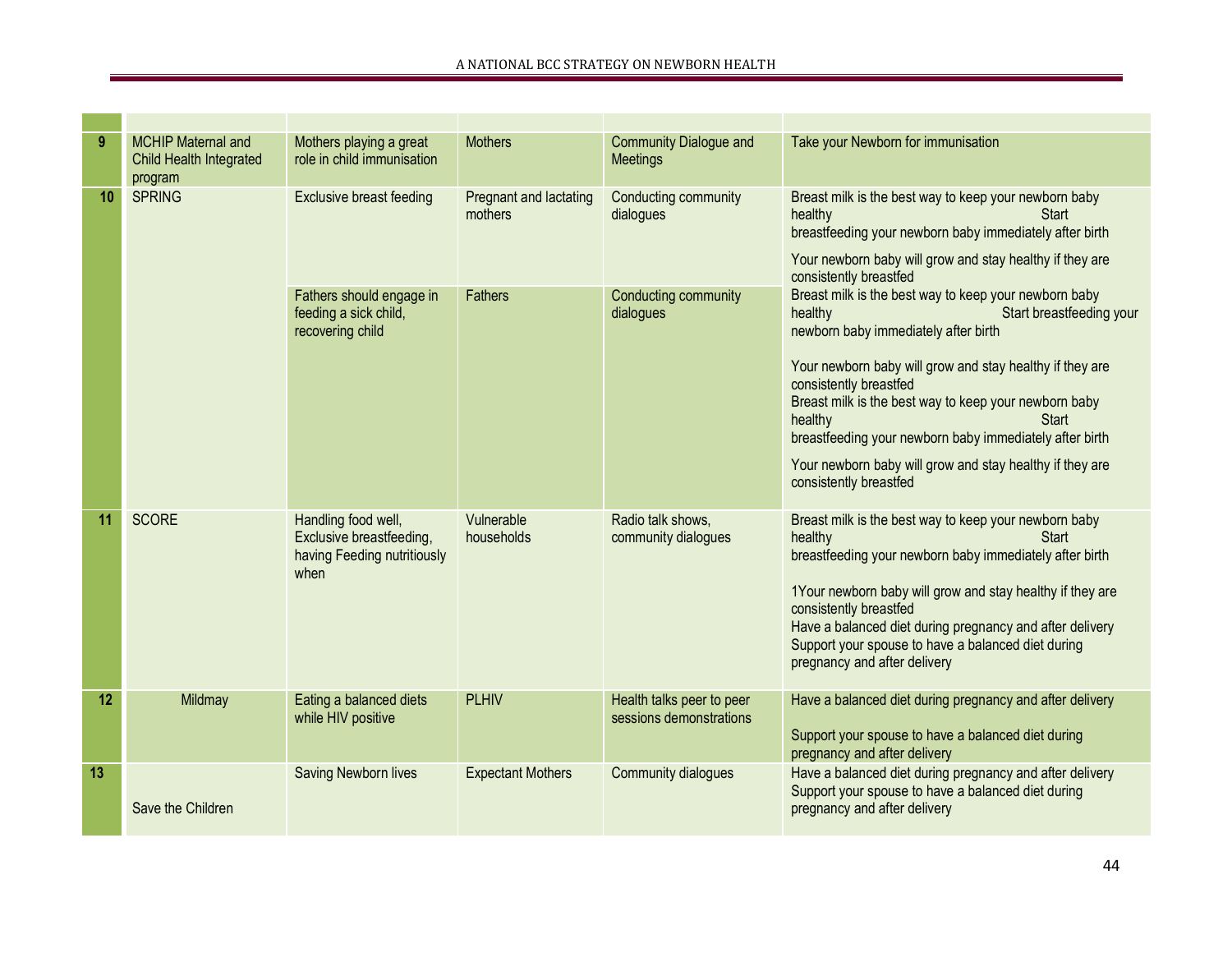m.

m.

| 14 |                                                | Adhere to HIV Treatment                                                                                             | <b>HIV positive</b><br>Adolescents                                               | Peer support group<br>meetings                                                                                                                  | Seek EMTCT services when you are pregnant to protect your<br>unborn baby from HIV infection; Attend all the four ANC visits<br>during your pregnancy |
|----|------------------------------------------------|---------------------------------------------------------------------------------------------------------------------|----------------------------------------------------------------------------------|-------------------------------------------------------------------------------------------------------------------------------------------------|------------------------------------------------------------------------------------------------------------------------------------------------------|
| 15 | <b>PACE</b>                                    | Adopt the HIV Positive<br>living lifestyle Elimination<br>of HIV community stigma<br>and discrimination             | <b>PLHIV</b>                                                                     | Orientation sessions referral                                                                                                                   | Seek EMTCT services when you are pregnant to protect your<br>unborn baby from HIV infection Attend all the four ANC visits<br>during your pregnancy  |
| 16 |                                                | Fully adhere to you<br>treatment                                                                                    | Spouses of PLHIV                                                                 | Posters                                                                                                                                         | Reduce work load during pregnancy                                                                                                                    |
|    |                                                | Support PLHIVs to<br>successfully enroll and<br>stay on care programs                                               | <b>PLHIV</b>                                                                     | Community dialogue<br>Distribution and placement<br>of communication materials                                                                  | Seek EMTCT services when you are pregnant to protect your<br>unborn baby from HIV infection Attend all the four ANC visits<br>during your pregnancy  |
|    |                                                | Spousal support on<br>adherence to HIV<br>treatment                                                                 | Spouses of PLHIV                                                                 | Radio spots                                                                                                                                     | Support your expectant spouse to adhere to HIV treatment                                                                                             |
| 17 | <b>TASO</b>                                    | Positive health dignity and<br>prevention (PHDP) Family<br>support to PLHIV                                         | Clients, children and<br>their family members                                    | <b>Community Dialogues Home</b><br>visits Conduct radio talk<br>shows, conduct drama<br>shows                                                   | Support your expectant spouse to adhere to HIV treatment<br>Support and accompany your expectant spouse to enroll into<br><b>EMTCT</b>               |
| 18 | Children's AID Fund                            | Adherence to HIV<br>treatment Elimination of<br>community HIV stigma and<br>discrimination                          | HIV Clients, children<br>and their family<br>members                             | <b>Community dialogues</b><br>conduct peer to peer<br>sessions Counseling<br>sessions post web<br>messages make music and<br>drama performances | Support your expectant spouse to adhere to HIV treatment<br>Support and accompany your expectant spouse to enroll into<br><b>EMTCT</b>               |
| 19 | <b>Baylor Uganda</b>                           | Encouraging expectant<br>mothers to test for HIV<br>Men should accompany<br>their wives during ante<br>natal visits | <b>Expectant mothers</b><br>Spouses                                              | Poster distribution radio<br>spots community dialogues<br>drama shows                                                                           | Support your expectant spouse to adhere to HIV treatment<br>Support and accompany your expectant spouse to enroll into<br><b>EMTCT</b>               |
| 20 | <b>Uganda Cares</b>                            | All HIV positive individuals<br>enrolling into care and<br>Treatment                                                | People living with HIV                                                           | Community dialogues,<br>posting on social media,<br>poster placement, IEC<br>material development                                               | Support your expectant spouse to adhere to HIV treatment<br>Support and accompany your expectant spouse to enroll into<br><b>EMTCT</b>               |
| 21 | <b>Uganda Health Marketing</b><br>Group (UHMG) | Adopt HCT as a life style                                                                                           | Adults aged 18-<br>49years (Key<br>populations including<br>SWs, LGBT, Artisans, | Community group meetings<br>Home visits Media<br>placement Social media<br>placement Hotline                                                    | Support your expectant spouse to adhere to HIV treatment<br>Support and accompany your expectant spouse to enroll into<br><b>EMTCT</b>               |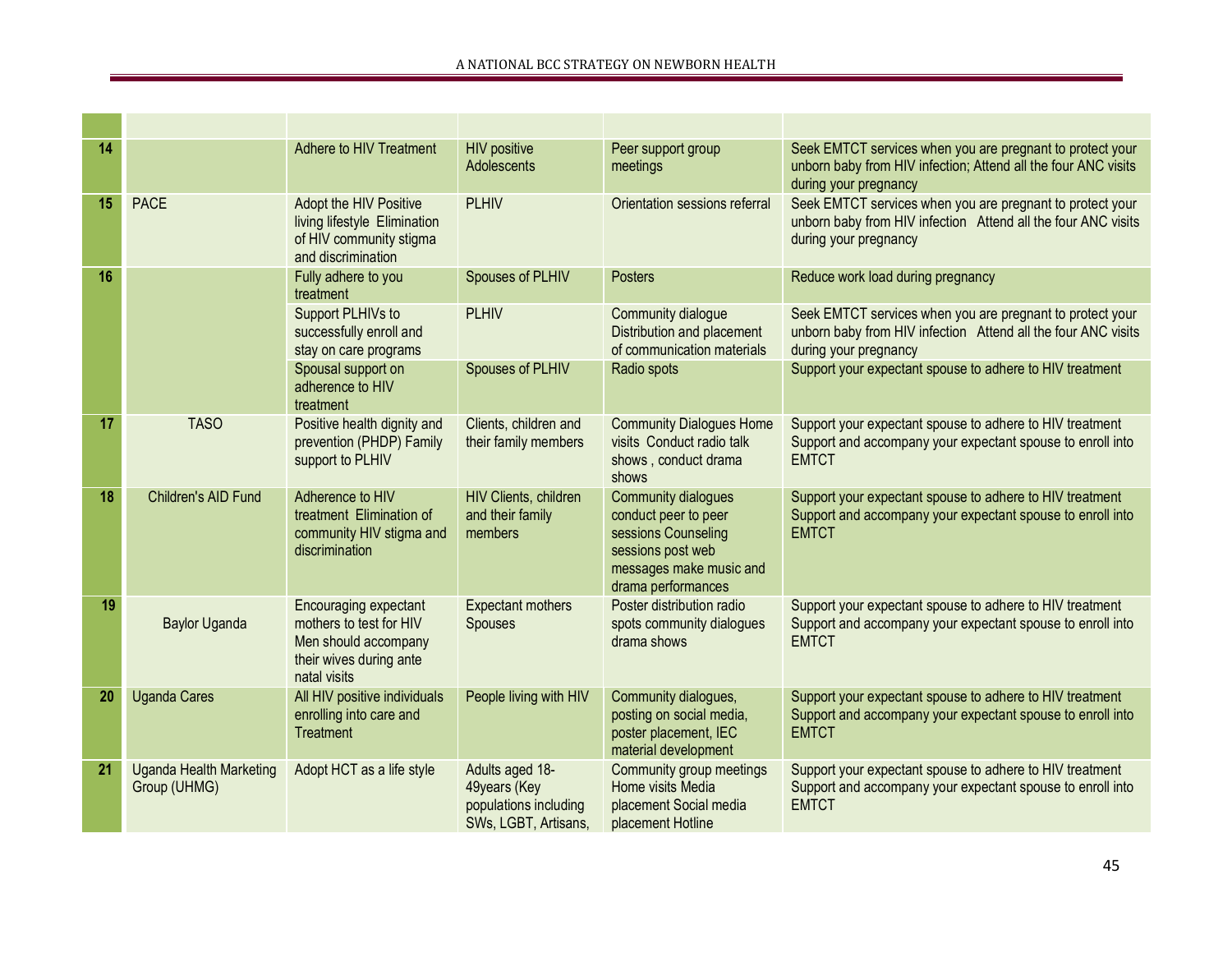|    |                                                          |                                                                                                         | Affluent)                                                                                  | counseling                                                                |                                                                                                                                                                                          |
|----|----------------------------------------------------------|---------------------------------------------------------------------------------------------------------|--------------------------------------------------------------------------------------------|---------------------------------------------------------------------------|------------------------------------------------------------------------------------------------------------------------------------------------------------------------------------------|
| 22 | <b>Uganda Protestant</b><br><b>Medical Bureau (UPMB)</b> | Seek EMTCT services for<br>all HIV positive expectant<br>mothers                                        | WRA, Pregnancy and<br>lactating mothers                                                    | Poster distribution<br>media<br>placement                                 | Support your expectant spouse to adhere to HIV treatment<br>Support and accompany your expectant spouse to enroll into<br><b>EMTCT</b>                                                   |
| 23 |                                                          | Treat exposed infants                                                                                   | Exposed newborns                                                                           | <b>Community Dialogues</b>                                                | Support your expectant spouse to adhere to HIV treatment<br>Support and accompany your expectant spouse to enroll into<br><b>EMTCT</b>                                                   |
| 24 | <b>Infectious Disease</b><br>Institute (IDI)             | Elimination of community<br>stigma                                                                      | General public leaders<br><b>Health workers</b>                                            | <b>Dialogue meetings Poster</b><br>distribution drama<br>presentations    | Support your expectant spouse to adhere to HIV treatment<br>Support and accompany your expectant spouse to enroll into<br><b>EMTCT</b>                                                   |
| 25 | Reach out Mbuya Parish<br><b>HIV</b> initiative          | Know your HIV status                                                                                    | <b>Adults Young Adults</b><br>out of school                                                | Distribution of flyers<br>Community dialogues<br>Online counseling        | Support your expectant spouse to adhere to HIV treatment<br>Support and accompany your expectant spouse to enroll into<br><b>EMTCT</b>                                                   |
| 26 | Reach out Mbuya Parish<br><b>HIV</b> initiative          | Everything begins from<br>knowing your HIV status                                                       | Couples                                                                                    | brochure distribution<br>community dialogues                              | Support your expectant spouse to adhere to HIV treatment<br>Support and accompany your expectant spouse to enroll into<br><b>EMTCT</b><br>Attend four antenatal visits                   |
| 27 | <b>PREFAR</b>                                            | <b>Enrollment on the EMTCT</b><br>for all expectant HIV<br>positive mothers<br>Male involvement         | Expectant mothers,<br>their partners and the<br>general population                         | Poster distribution media<br>placement community<br>dialogues home visits | Support your expectant spouse to adhere to HIV treatment<br>Support and accompany your expectant spouse to enroll into<br><b>EMTCT</b><br>Attend four antenatal visits                   |
| 28 | <b>PREFAR</b>                                            | Know your HIV status                                                                                    | <b>MARPs General</b><br>population                                                         | <b>Posters</b>                                                            | Support your expectant spouse to adhere to HIV treatment<br>Support and accompany your expectant spouse to enroll into<br><b>EMTCT</b><br>Expectant mothers attend four antenatal visits |
| 29 | MildMay Uganda                                           | Exposed infants on<br>treatment Enrollment on<br>the EMTCT for all<br>expectant HIV positive<br>mothers | HIV exposed children<br>up to 18years<br><b>Expectant mothers</b><br><b>Health workers</b> | <b>Dialogue meetings Poster</b><br>distribution drama<br>presentations    | Support your expectant spouse to adhere to HIV treatment<br>Support and accompany your expectant spouse to enroll into<br><b>EMTCT</b><br>Expectant mothers attend four antenatal visits |
|    |                                                          | Know your HIV status                                                                                    | <b>Families</b><br>Key<br>populations General                                              | <b>Placement of Posters</b><br><b>Conduct Community</b>                   | Support your expectant spouse to adhere to HIV treatment<br>Support and accompany your expectant spouse to enroll into                                                                   |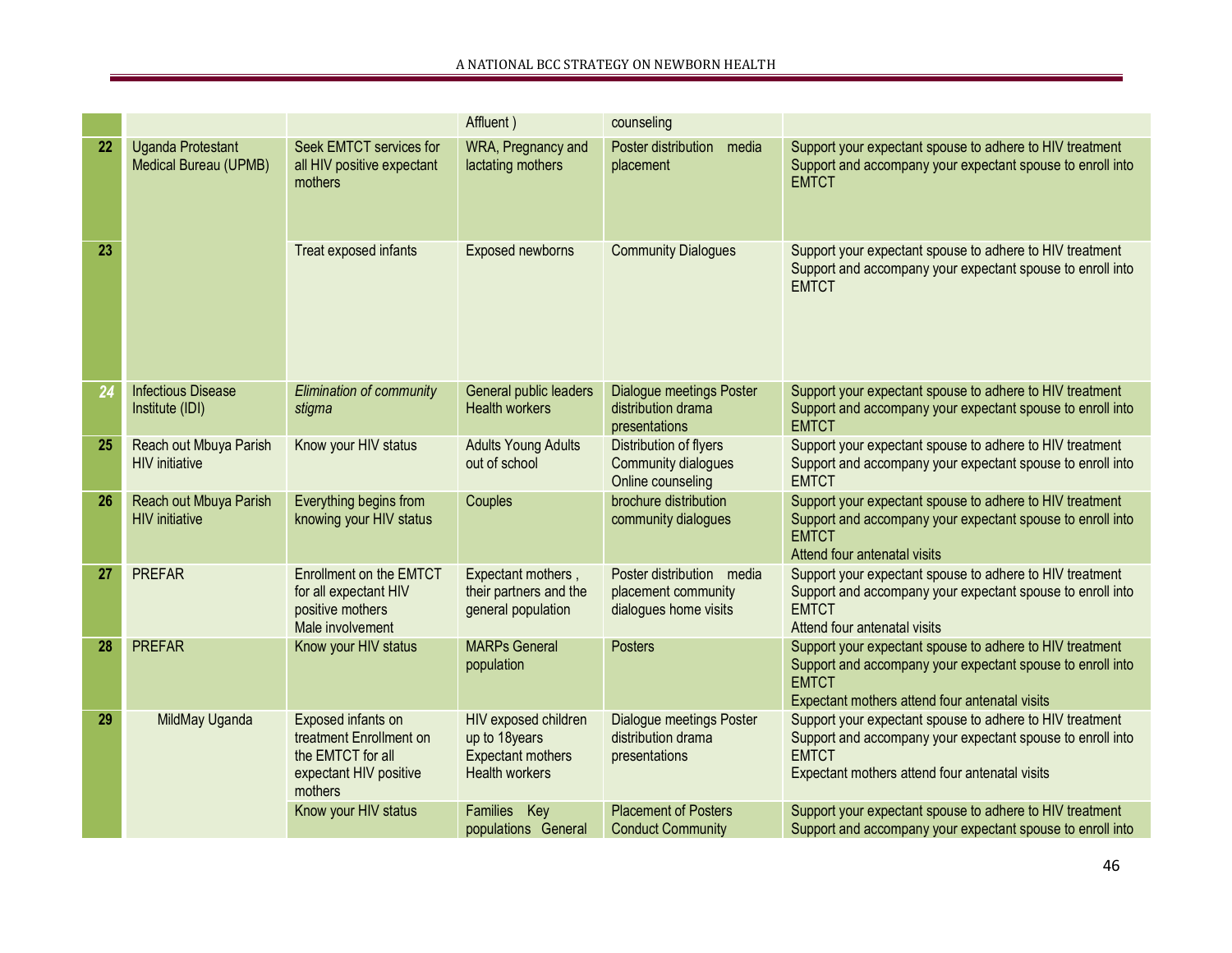|    |                |                                                                                                                                                                                                        | Populations                                                                       | dialogue sessions Make<br>drama and musical<br>presentations Place radio<br>spots                                | <b>EMTCT</b><br>Expectant mothers attend four antenatal visits                                                                                                                                                                                |
|----|----------------|--------------------------------------------------------------------------------------------------------------------------------------------------------------------------------------------------------|-----------------------------------------------------------------------------------|------------------------------------------------------------------------------------------------------------------|-----------------------------------------------------------------------------------------------------------------------------------------------------------------------------------------------------------------------------------------------|
| 30 | <b>THETA</b>   | Have an HIV free baby<br>Husbands escorting their<br>wives during antenatal<br>visits Husbands<br>supporting their wives to<br>use family planning<br>Husbands don't physically<br>assault their wives | <b>Expectant and</b><br>lactating mothers<br>Women and men of<br>Reproductive age | <b>Community Dialogues</b><br>Home visits develop and<br>distribute T-shirts Radio<br>Billboards VHTs Posters    | Support your expectant spouse to adhere to HIV treatment<br>Support and accompany your expectant spouse to enroll into<br><b>EMTCT</b><br>Expectant mothers attend four antenatal visits                                                      |
| 31 | <b>STAR SW</b> |                                                                                                                                                                                                        | Pregnant and<br>lactating women                                                   | Conduct radio talk shows<br>Placement of posters and<br>billboards one on one<br>sessions community<br>dialogues | Support your expectant spouse to adhere to HIV treatment                                                                                                                                                                                      |
| 32 |                | HIV positive mothers<br>enrolling for EMTCT<br>service Male spouses<br>supporting their HIV<br>positive mothers to enroll<br>into EMTCT services                                                       | General population<br>(Couples)                                                   | Placement of Radio spots,<br>billboards posters<br>Community dialogues                                           | Support your expectant spouse to adhere to HIV treatment<br>Support and accompany your expectant spouse to enroll into<br><b>EMTCT</b><br>Expectant mothers attend four antenatal visits                                                      |
|    |                | Couples testing together<br>for HIV                                                                                                                                                                    | Adults engaged in HIV<br>Care at ART sites<br>Couples                             | Placement of Radio spots,<br>billboards posters<br>Community dialogues                                           | Support your expectant spouse to adhere to HIV treatment<br>Support and accompany your expectant spouse to enroll into<br><b>EMTCT</b><br>Expectant mothers attend four antenatal visits<br>Expectant<br>mothers deliver at a health facility |
|    |                | Adherence to HIV<br>Treatment                                                                                                                                                                          | <b>PLHIV</b>                                                                      | Placement of Radio spots,<br>billboards posters<br>Community dialogues                                           | Support your expectant spouse to adhere to HIV treatment<br>Expectant mothers attend four antenatal visits<br><b>HIV</b><br>positive expectant mothers deliver at a health facility                                                           |
|    |                | Faithfulness among<br>couples                                                                                                                                                                          | Couples                                                                           | Placement of Radio spots,<br>billboards posters<br>Community dialogues                                           |                                                                                                                                                                                                                                               |
| 33 | <b>MJAP</b>    | All children are born HIV<br>negative<br>Male<br>Involvement                                                                                                                                           | Pregnant women their<br>spouses Community<br>leaders                              | Community dialogues                                                                                              | Support your expectant spouse to adhere to HIV treatment<br>Expectant mothers attend four antenatal visits<br><b>HIV</b><br>positive expectant mothers deliver at a health facility                                                           |
|    |                | Expectant mothers take an<br>HIV test and if positive                                                                                                                                                  | Pregnant women<br>Clients in care                                                 | <b>Community dialogues</b><br>Health talks One on one                                                            | Support your expectant spouse to adhere to HIV treatment<br><b>HIV</b><br>Expectant mothers attend four antenatal visits                                                                                                                      |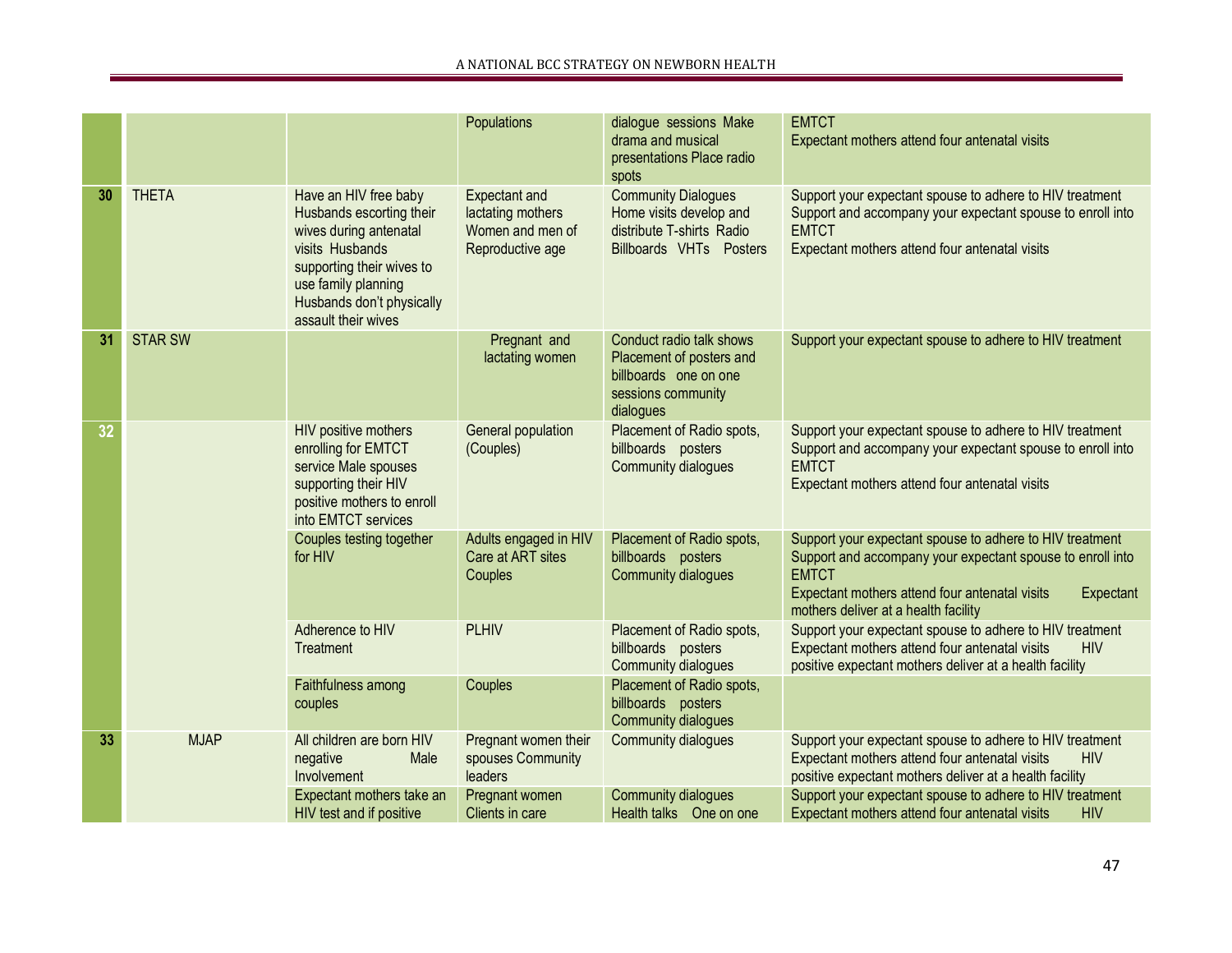|    |                                                | they enroll into EMTCT<br>programs                                                                                 |                                                                                                                                              | sessions                                                                                                    | positive expectant mothers deliver at a health facility                                                                                                                             |
|----|------------------------------------------------|--------------------------------------------------------------------------------------------------------------------|----------------------------------------------------------------------------------------------------------------------------------------------|-------------------------------------------------------------------------------------------------------------|-------------------------------------------------------------------------------------------------------------------------------------------------------------------------------------|
|    |                                                | Couples testing together<br>for HIV and seeking<br>appropriate care if HIV<br>positive                             | <b>HCT</b><br>Couples<br>services Clients                                                                                                    | Discordant couple for a<br>One on one poster<br>distribution                                                | Support your expectant spouse to adhere to HIV treatment<br>Expectant mothers attend four antenatal visits<br><b>HIV</b><br>positive expectant mothers deliver at a health facility |
| 34 | <b>SPEAR</b>                                   | Expectant mothers take an<br>HIV test and if positive<br>they enroll into EMTCT<br>Male<br>programs<br>involvement | Police and prison<br>communities                                                                                                             | Community dialogues HC<br>material distribution and<br>placement                                            | Support your expectant spouse to adhere to HIV treatment<br>Expectant mothers attend four antenatal visits<br><b>HIV</b><br>positive expectant mothers deliver at a health facility |
| 35 |                                                | Taking an HIV test<br>Couples testing together<br>for HIV                                                          | Police and prison<br>communities<br>Ministry of Internal<br>Affairs staff<br>Teachers (Couples)<br><b>Students of BETVET</b><br>Institutions | Community dialogues<br>One on one sessions HC<br>material distribution                                      | Support your expectant spouse to adhere to HIV treatment<br>Expectant mothers attend four antenatal visits<br><b>HIV</b><br>positive expectant mothers deliver at a health facility |
| 36 | <b>JCRC</b>                                    | Ensure the unborn child is<br><b>HIV</b> free                                                                      | <b>PLHIV</b>                                                                                                                                 | Peer support group<br>meetings                                                                              | HIV positive expectant mothers deliver at a health facility                                                                                                                         |
| 37 | <b>Uganda Health Marketing</b><br>Group (UHMG) | <b>Access EMTCT services</b><br>as soon as you test HIV<br>positive                                                | Expectant couples                                                                                                                            | Media placement community<br>dialogues                                                                      | Seek EMTCT services at health facility near you                                                                                                                                     |
| 38 | Reproductive Health<br>Uganda                  | Zero self-stigma and<br>discrimination                                                                             | <b>PLWHIV</b>                                                                                                                                | Poster distribution Radio<br>leaflet distribution talk shows<br>TV advert placements<br>community dialogues |                                                                                                                                                                                     |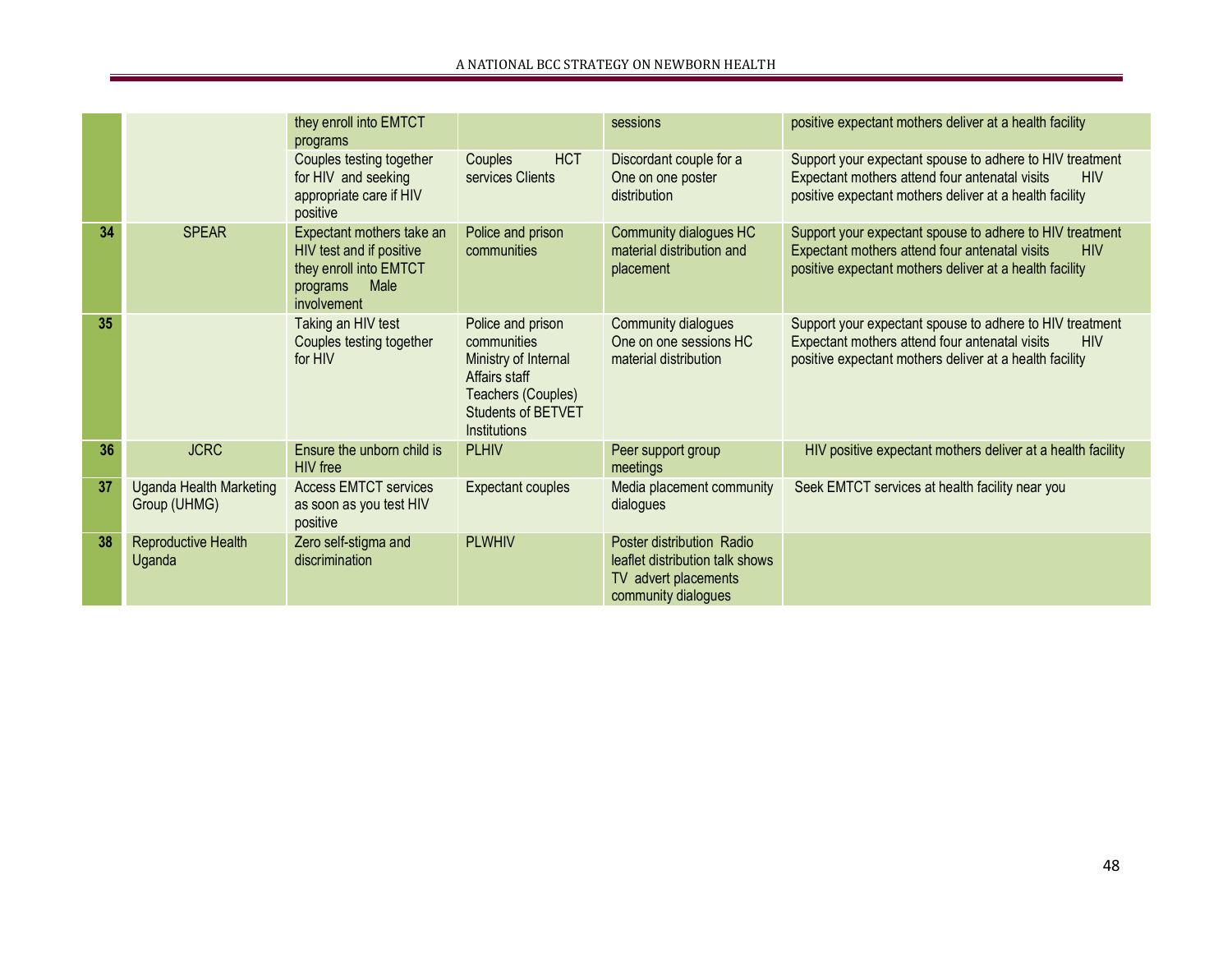| 39 | Stop Malaria Project | Malaria testing<br>Treatment | Care Givers of<br>children under five<br>Health providers in<br>facilities that provide<br>testing services | Poster placement radio<br>spots community dialogues<br>T-shirt distribution | Sleeping under a mosquito net will prevent you and your<br>newborn baby from contracting malaria |
|----|----------------------|------------------------------|-------------------------------------------------------------------------------------------------------------|-----------------------------------------------------------------------------|--------------------------------------------------------------------------------------------------|
| 40 |                      | Net Care and repair          | General community<br>and Schools                                                                            | Poster placement radio<br>spots community dialogues<br>T shirt distribution | Expectant mothers repair your treated mosquito net and<br>always sleep under it                  |

**Key potential Newborn health and Advocacy allies (Adopted from the Power Mapping Exercise for Newborn Health in Uganda conducted by Save the Children)**

| <b>No</b> | <b>Stakeholder</b> | Areas                                       | <b>Newborn health support</b> |
|-----------|--------------------|---------------------------------------------|-------------------------------|
| 1 - 41    | und                | capacity<br><b>Juilding</b><br>child<br>ההי | Nor                           |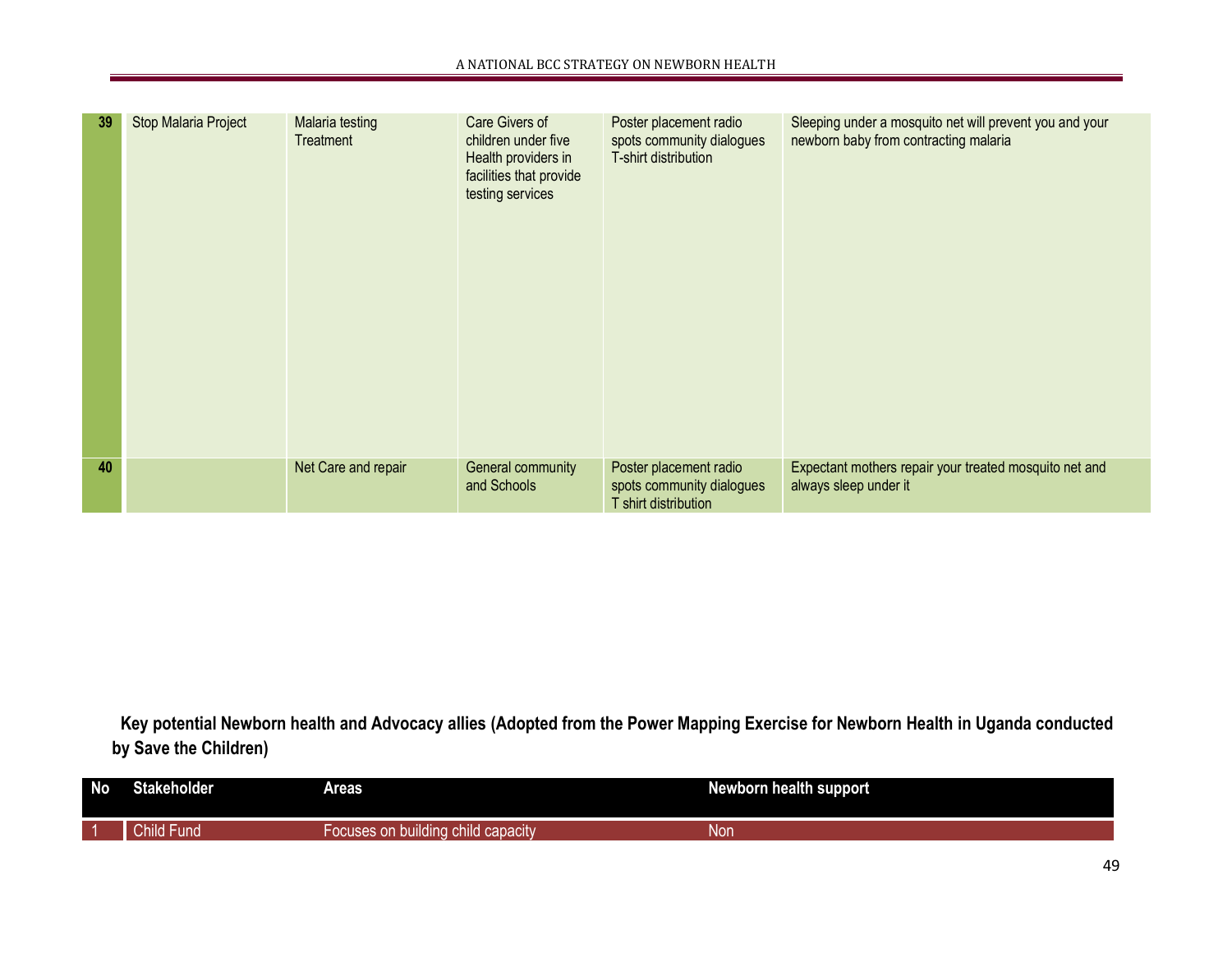|                | Uganda                                                |                                                                                                                                                                                                                                                                                                                                                                                                                                                                                                                                                                                                                                                                                                                                                                                                                                                                                            |                                                                                                                                                                                                                                                 |
|----------------|-------------------------------------------------------|--------------------------------------------------------------------------------------------------------------------------------------------------------------------------------------------------------------------------------------------------------------------------------------------------------------------------------------------------------------------------------------------------------------------------------------------------------------------------------------------------------------------------------------------------------------------------------------------------------------------------------------------------------------------------------------------------------------------------------------------------------------------------------------------------------------------------------------------------------------------------------------------|-------------------------------------------------------------------------------------------------------------------------------------------------------------------------------------------------------------------------------------------------|
| $\overline{2}$ | Save the<br>Children Uganda                           | -health and nutrition                                                                                                                                                                                                                                                                                                                                                                                                                                                                                                                                                                                                                                                                                                                                                                                                                                                                      | Newborn and child survival campaign EVERYONE<br>-Saving Newborn Lives                                                                                                                                                                           |
| 3              | <b>UNICEF Uganda</b>                                  | -keep children alive                                                                                                                                                                                                                                                                                                                                                                                                                                                                                                                                                                                                                                                                                                                                                                                                                                                                       | Supports MOH on Newborn policy and<br>strategy formulation and leading advocacy<br>for newborns in the country<br><b>Member NNSC</b><br>Through Malaria Consortium funds iCCM<br>(which includes community newborn care) in<br>over 9 districts |
|                | <b>UNFPA</b>                                          | -universal access to sexual and Reproductive health<br>including FP<br>-Promoting reproductive rights<br>-reducing maternal mortality                                                                                                                                                                                                                                                                                                                                                                                                                                                                                                                                                                                                                                                                                                                                                      | -provision of mama kits for safe delivery<br>-building skills of midwives on safe and care<br>for newborns<br>-advocacy for reproductive, maternal and<br>newborn health                                                                        |
| $\overline{4}$ | <b>AOUGU</b>                                          | Provide a forum for exchange of professional knowledge,<br>experience and ideas among obstetricians and<br>gynaecologists in and outside Uganda.<br>- promote, scrutinize and foster facilities for the training of<br>post-graduates, under-graduates, midwives, nurses and<br>para-medicals in all fields of obstetrics and gynaecology.<br>-To provide where necessary professional and technical<br>advice to the Ministry of health, Uganda Medical and<br>Dental Practitioners Council and any related organization<br>and/or institution in Uganda.<br>-To encourage active co-operation with International<br>Health Agencies, Institutions, Associations and Societies.<br>-To ensure and project a high standard of Practice and<br>ethics of Obstetrics and Gynaecology in Uganda.<br>-To encourage research in all sectors of Practice of<br><b>Obstetrics and Gynaecology</b> | Research and practices for newborn health<br>Advocacy integrated maternal and newborn<br>health service delivery<br>Member of the NNSC                                                                                                          |
| $\overline{5}$ | <b>Makerere University School</b><br>of Public Health | -development of values-based leaders;<br>-development of an inclusive environment for School and<br>community stakeholders;                                                                                                                                                                                                                                                                                                                                                                                                                                                                                                                                                                                                                                                                                                                                                                | Local evidence generation e.g. the Uganda<br><b>Newborn Survival Study</b><br>Service delivery in about 9 district in East                                                                                                                      |